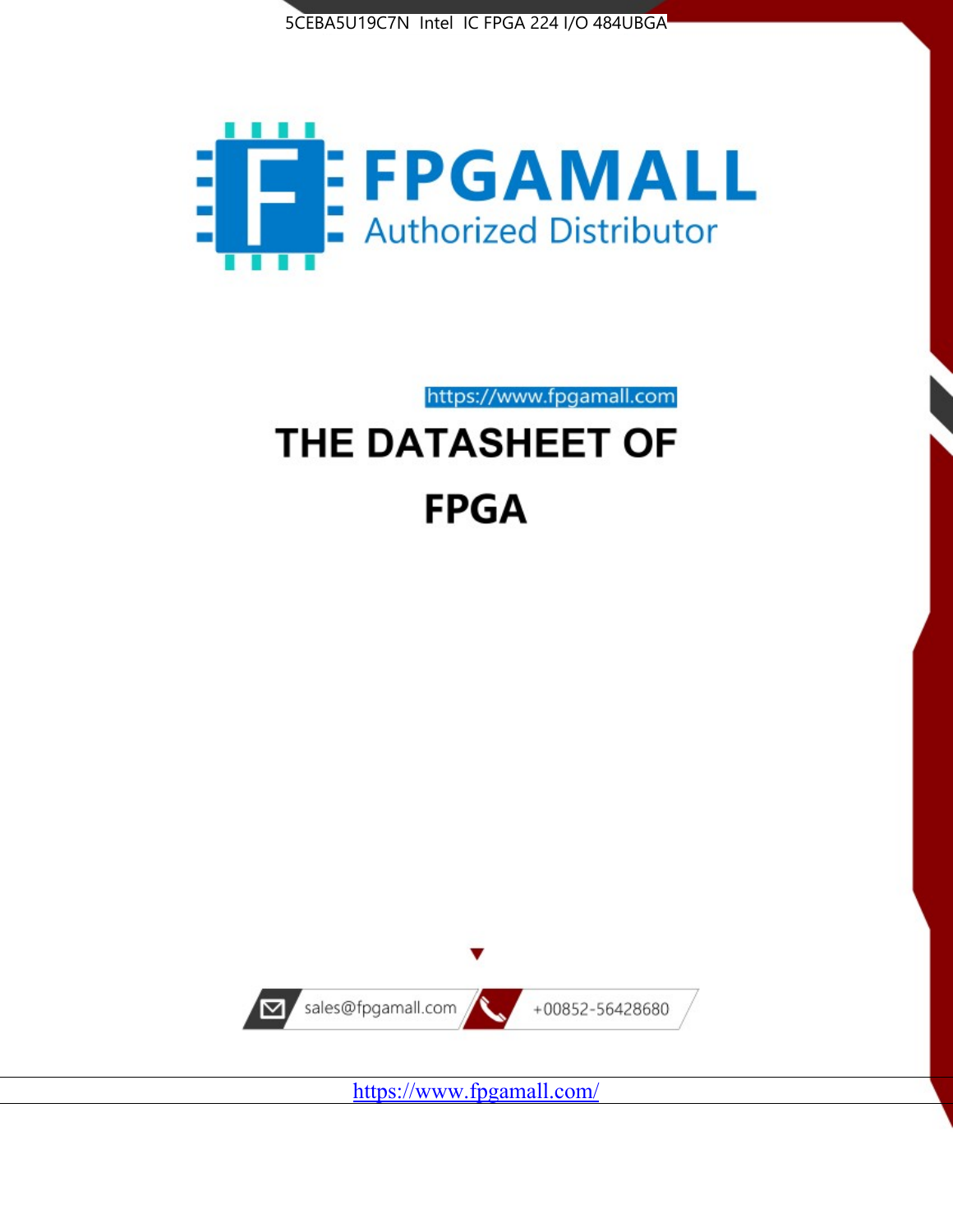5CEBA5U19C7N Intel IC FPGA 224 I/O 484UBGA



# **Cyclone V Device Overview**



**CV-51001 | 2018.05.07** Latest document on the web: **[PDF](https://www.altera.com/en_US/pdfs/literature/hb/cyclone-v/cv_51001.pdf)** | **[HTML](https://www.altera.com/documentation/sam1403480548153.html)**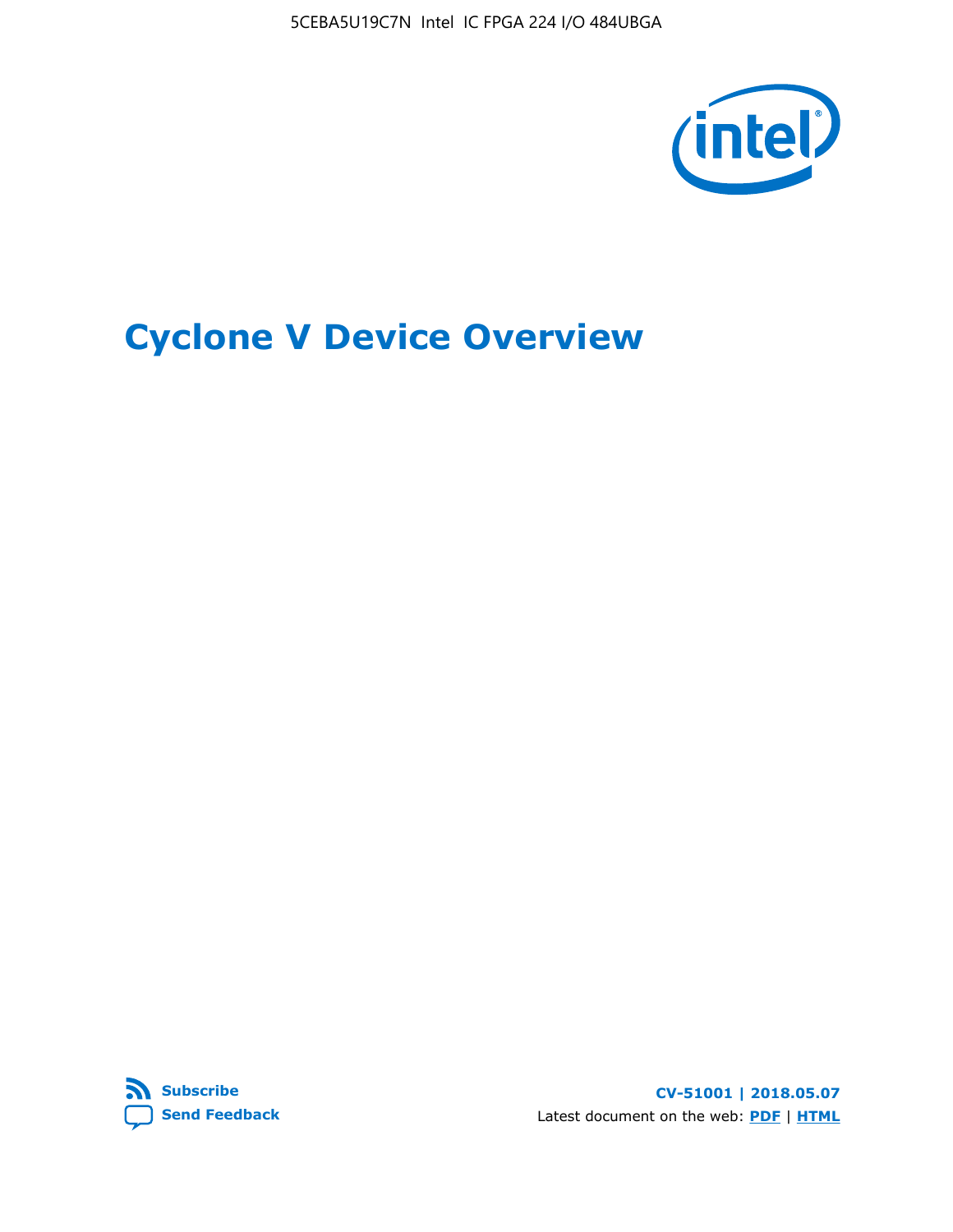

**Contents** 

## **Contents**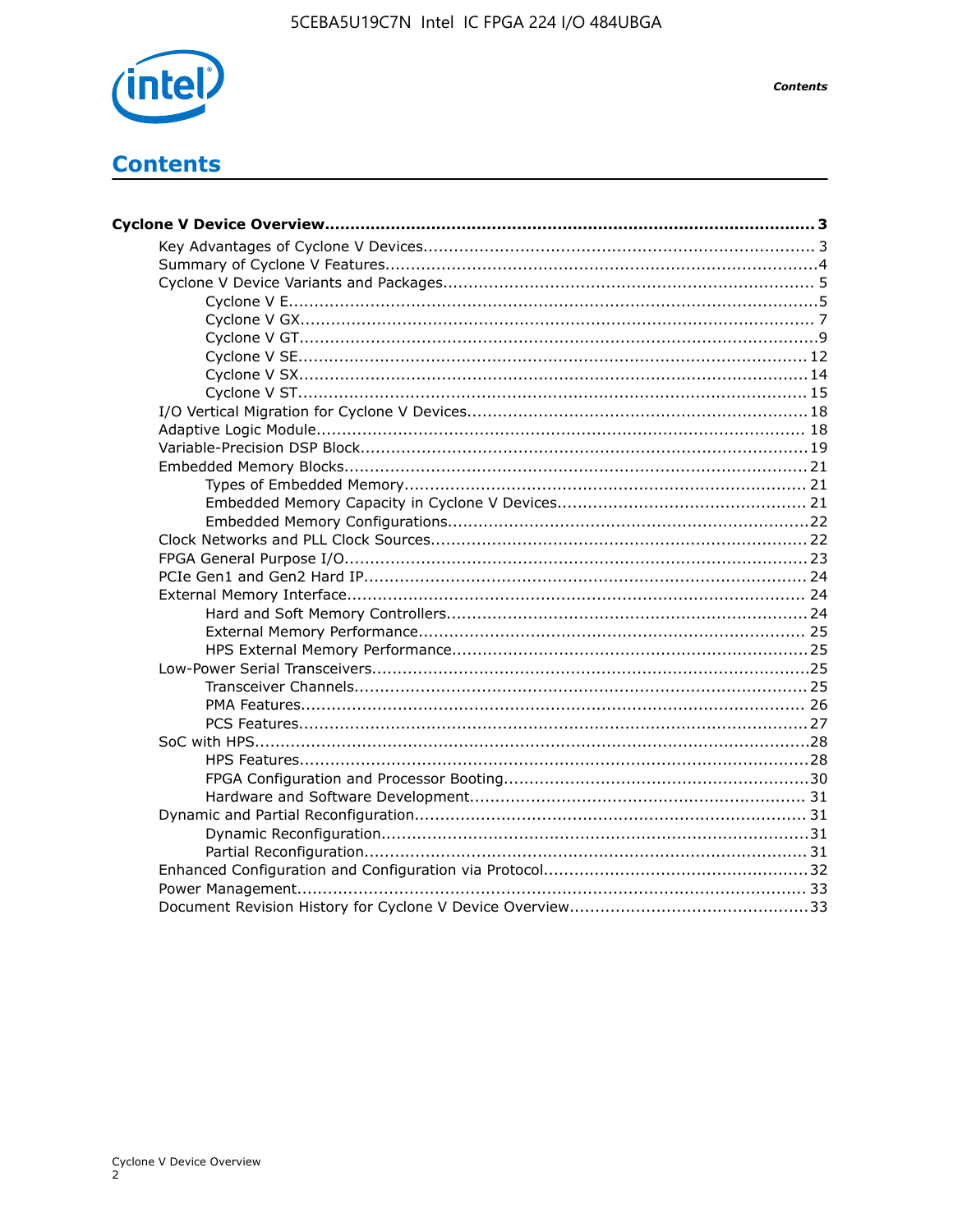

### **Cyclone V Device Overview**

The Cyclone® V devices are designed to simultaneously accommodate the shrinking power consumption, cost, and time-to-market requirements; and the increasing bandwidth requirements for high-volume and cost-sensitive applications.

Enhanced with integrated transceivers and hard memory controllers, the Cyclone V devices are suitable for applications in the industrial, wireless and wireline, military, and automotive markets.

#### **Related Information**

[Cyclone V Device Handbook: Known Issues](https://www.altera.com/support/support-resources/knowledge-base/solutions/rd12152011_347.html) Lists the planned updates to the Cyclone V Device Handbook chapters.

### **Key Advantages of Cyclone V Devices**

#### **Table 1. Key Advantages of the Cyclone V Device Family**

| <b>Advantage</b>                                                                    | <b>Supporting Feature</b>                                                                                                                                                                                                                                                    |
|-------------------------------------------------------------------------------------|------------------------------------------------------------------------------------------------------------------------------------------------------------------------------------------------------------------------------------------------------------------------------|
| Lower power consumption                                                             | Built on TSMC's 28 nm low-power (28LP) process technology and includes an<br>$\bullet$<br>abundance of hard intellectual property (IP) blocks<br>Up to 40% lower power consumption than the previous generation device                                                       |
| Improved logic integration and<br>differentiation capabilities                      | 8-input adaptive logic module (ALM)<br>٠<br>Up to 13.59 megabits (Mb) of embedded memory<br>٠<br>Variable-precision digital signal processing (DSP) blocks                                                                                                                   |
| Increased bandwidth capacity                                                        | 3.125 gigabits per second (Gbps) and 6.144 Gbps transceivers<br>٠<br>Hard memory controllers<br>٠                                                                                                                                                                            |
| Hard processor system (HPS)<br>with integrated Arm* Cortex*-A9<br>MPCore* processor | Tight integration of a dual-core Arm Cortex-A9 MPCore processor, hard IP, and an<br>$\bullet$<br>FPGA in a single Cyclone V system-on-a-chip (SoC)<br>Supports over 128 Gbps peak bandwidth with integrated data coherency between<br>٠<br>the processor and the FPGA fabric |
| Lowest system cost                                                                  | Requires only two core voltages to operate<br>٠<br>Available in low-cost wirebond packaging<br>٠<br>Includes innovative features such as Configuration via Protocol (CvP) and partial<br>٠<br>reconfiguration                                                                |

Intel Corporation. All rights reserved. Intel, the Intel logo, Altera, Arria, Cyclone, Enpirion, MAX, Nios, Quartus and Stratix words and logos are trademarks of Intel Corporation or its subsidiaries in the U.S. and/or other countries. Intel warrants performance of its FPGA and semiconductor products to current specifications in accordance with Intel's standard warranty, but reserves the right to make changes to any products and services at any time without notice. Intel assumes no responsibility or liability arising out of the application or use of any information, product, or service described herein except as expressly agreed to in writing by Intel. Intel customers are advised to obtain the latest version of device specifications before relying on any published information and before placing orders for products or services. \*Other names and brands may be claimed as the property of others.

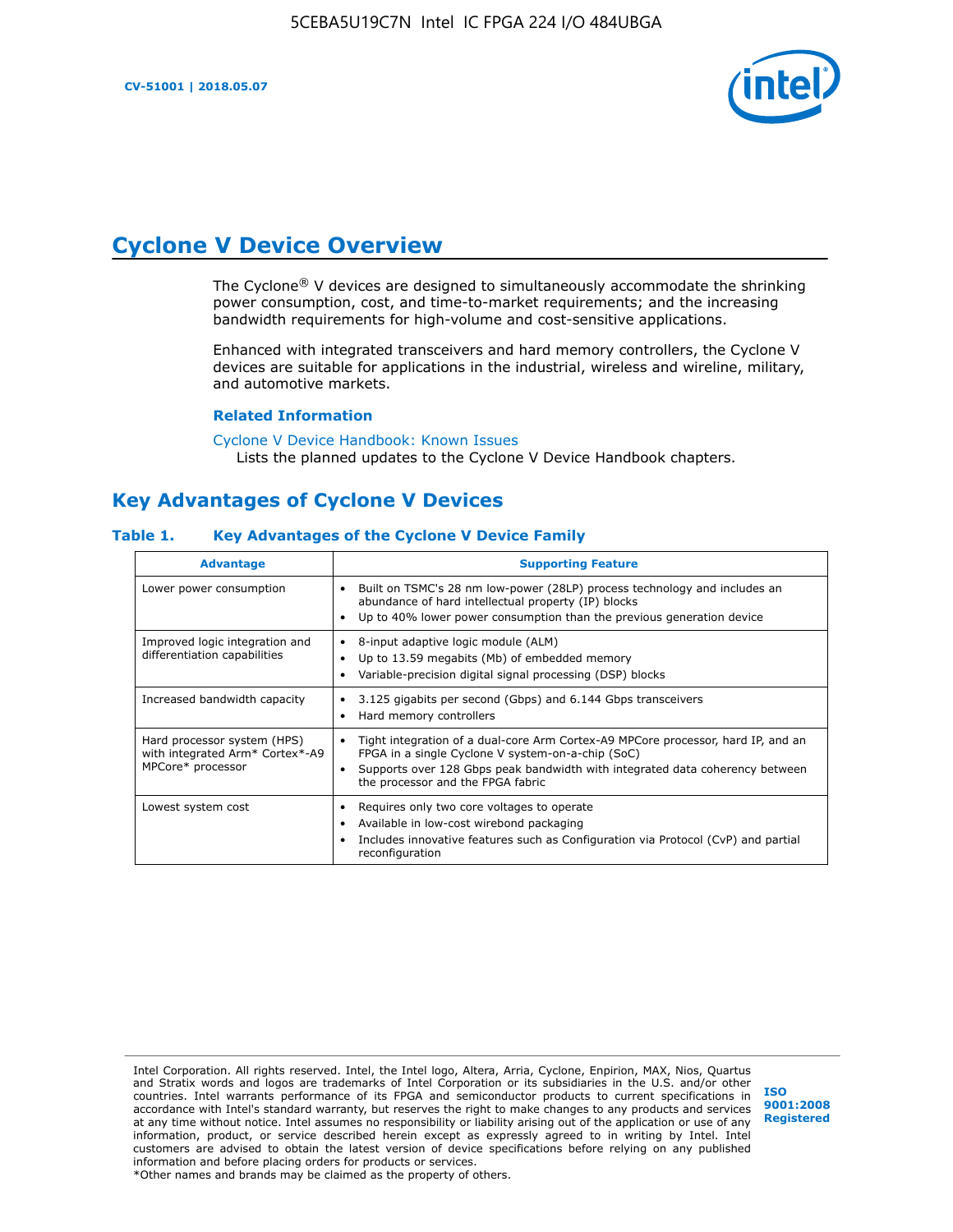

### **Summary of Cyclone V Features**

### **Table 2. Summary of Features for Cyclone V Devices**

| <b>Feature</b>                                           | <b>Description</b>                                                                                                                                                                                                                            |                                                                                                                                                                                                                                                                                                                                                                                                                                                                                                                                                                                                                                                                                                         |  |  |  |  |
|----------------------------------------------------------|-----------------------------------------------------------------------------------------------------------------------------------------------------------------------------------------------------------------------------------------------|---------------------------------------------------------------------------------------------------------------------------------------------------------------------------------------------------------------------------------------------------------------------------------------------------------------------------------------------------------------------------------------------------------------------------------------------------------------------------------------------------------------------------------------------------------------------------------------------------------------------------------------------------------------------------------------------------------|--|--|--|--|
| Technology                                               | $\bullet$<br>1.1 V core voltage<br>$\bullet$                                                                                                                                                                                                  | TSMC's 28-nm low-power (28LP) process technology                                                                                                                                                                                                                                                                                                                                                                                                                                                                                                                                                                                                                                                        |  |  |  |  |
| Packaging                                                | Wirebond low-halogen packages<br>$\bullet$<br>different device densities<br>RoHS-compliant and leaded $(1)$ options                                                                                                                           | Multiple device densities with compatible package footprints for seamless migration between                                                                                                                                                                                                                                                                                                                                                                                                                                                                                                                                                                                                             |  |  |  |  |
| High-performance<br>FPGA fabric                          | Enhanced 8-input ALM with four registers                                                                                                                                                                                                      |                                                                                                                                                                                                                                                                                                                                                                                                                                                                                                                                                                                                                                                                                                         |  |  |  |  |
| Internal memory<br>blocks                                | of the ALMs as MLAB memory                                                                                                                                                                                                                    | M10K-10-kilobits (Kb) memory blocks with soft error correction code (ECC)<br>Memory logic array block (MLAB)-640-bit distributed LUTRAM where you can use up to 25%                                                                                                                                                                                                                                                                                                                                                                                                                                                                                                                                     |  |  |  |  |
| Embedded Hard IP<br>blocks                               | Variable-precision DSP                                                                                                                                                                                                                        | Native support for up to three signal processing precision levels<br>(three $9 \times 9$ , two $18 \times 18$ , or one 27 x 27 multiplier) in the same<br>variable-precision DSP block<br>64-bit accumulator and cascade<br>Embedded internal coefficient memory<br>Preadder/subtractor for improved efficiency                                                                                                                                                                                                                                                                                                                                                                                         |  |  |  |  |
|                                                          | Memory controller                                                                                                                                                                                                                             | DDR3, DDR2, and LPDDR2 with 16 and 32 bit ECC support                                                                                                                                                                                                                                                                                                                                                                                                                                                                                                                                                                                                                                                   |  |  |  |  |
|                                                          | Embedded transceiver<br>I/O                                                                                                                                                                                                                   | PCI Express* (PCIe*) Gen2 and Gen1 (x1, x2, or x4) hard IP with<br>multifunction support, endpoint, and root port                                                                                                                                                                                                                                                                                                                                                                                                                                                                                                                                                                                       |  |  |  |  |
| Clock networks                                           | Up to 550 MHz global clock network<br>$\bullet$<br>Global, quadrant, and peripheral clock networks<br>Clock networks that are not used can be powered down to reduce dynamic power<br>$\bullet$                                               |                                                                                                                                                                                                                                                                                                                                                                                                                                                                                                                                                                                                                                                                                                         |  |  |  |  |
| Phase-locked loops<br>(PLLs)                             | $\bullet$<br>$\bullet$                                                                                                                                                                                                                        | Precision clock synthesis, clock delay compensation, and zero delay buffering (ZDB)<br>Integer mode and fractional mode                                                                                                                                                                                                                                                                                                                                                                                                                                                                                                                                                                                 |  |  |  |  |
| FPGA General-purpose<br>$I/Os$ (GPIOs)                   | 875 megabits per second (Mbps) LVDS receiver and 840 Mbps LVDS transmitter<br>$\bullet$<br>400 MHz/800 Mbps external memory interface<br>$\bullet$<br>On-chip termination (OCT)<br>3.3 V support with up to 16 mA drive strength<br>$\bullet$ |                                                                                                                                                                                                                                                                                                                                                                                                                                                                                                                                                                                                                                                                                                         |  |  |  |  |
| Low-power high-speed<br>serial interface                 | 614 Mbps to 6.144 Gbps integrated transceiver speed<br>$\bullet$<br>Transmit pre-emphasis and receiver equalization<br>$\bullet$<br>Dynamic partial reconfiguration of individual channels<br>$\bullet$                                       |                                                                                                                                                                                                                                                                                                                                                                                                                                                                                                                                                                                                                                                                                                         |  |  |  |  |
| <b>HPS</b><br>(Cyclone V SE, SX,<br>and ST devices only) | $\bullet$<br>$\bullet$<br>interfaces<br>On-chip RAM and boot ROM                                                                                                                                                                              | Single or dual-core Arm Cortex-A9 MPCore processor-up to 925 MHz maximum frequency with<br>support for symmetric and asymmetric multiprocessing<br>Interface peripherals-10/100/1000 Ethernet media access control (EMAC), USB 2.0<br>On-The-GO (OTG) controller, quad serial peripheral interface (QSPI) flash controller, NAND<br>flash controller, Secure Digital/MultiMediaCard (SD/MMC) controller, UART, controller area<br>network (CAN), serial peripheral interface (SPI), I <sup>2</sup> C interface, and up to 85 HPS GPIO<br>System peripherals—general-purpose timers, watchdog timers, direct memory access (DMA)<br>controller, FPGA configuration manager, and clock and reset managers |  |  |  |  |
|                                                          |                                                                                                                                                                                                                                               | continued                                                                                                                                                                                                                                                                                                                                                                                                                                                                                                                                                                                                                                                                                               |  |  |  |  |

<sup>(1)</sup> Contact Intel for availability.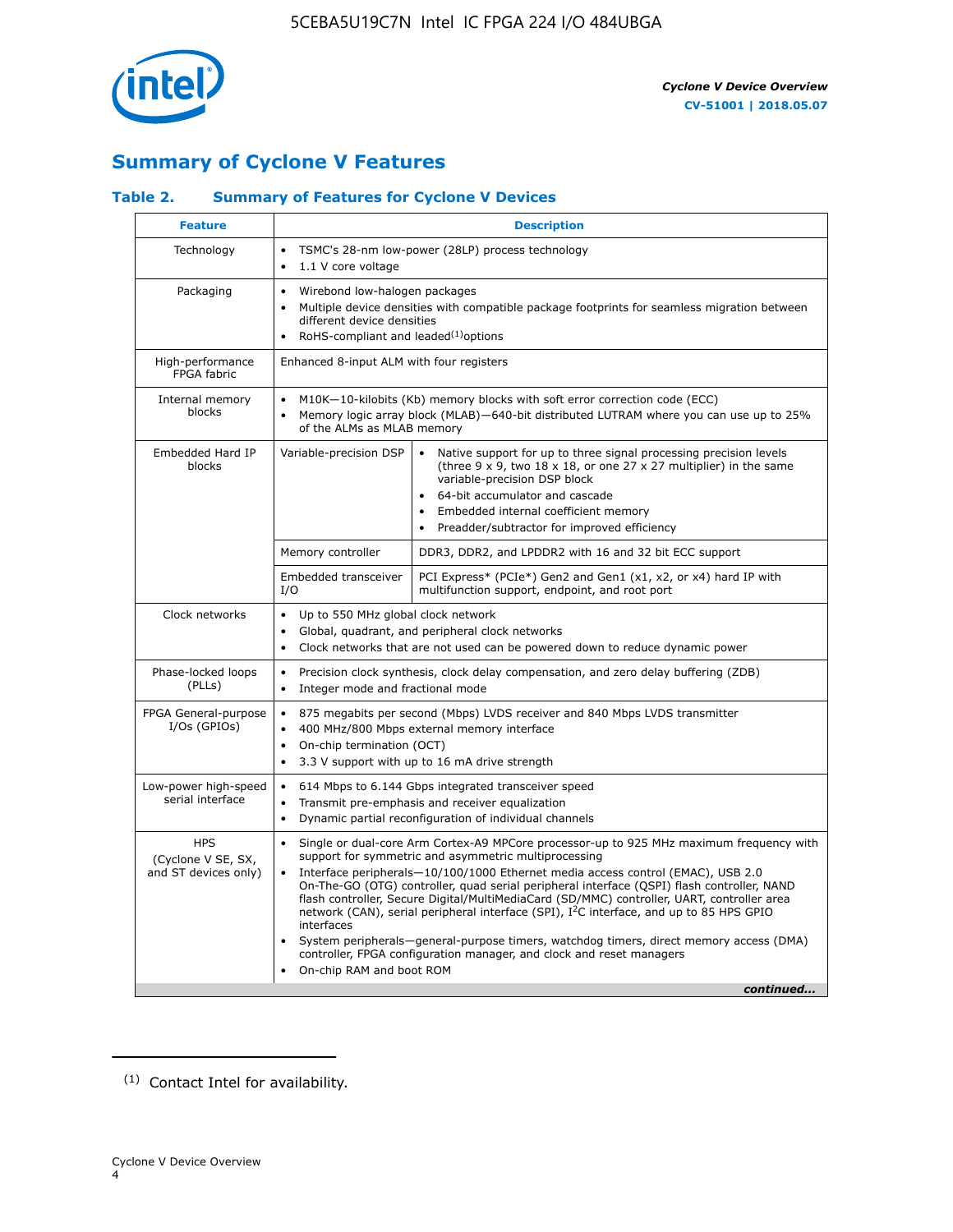

| <b>Feature</b> | <b>Description</b>                                                                                                                                                                                                                                                                                                                                                                                                    |
|----------------|-----------------------------------------------------------------------------------------------------------------------------------------------------------------------------------------------------------------------------------------------------------------------------------------------------------------------------------------------------------------------------------------------------------------------|
|                | HPS-FPGA bridges—include the FPGA-to-HPS, HPS-to-FPGA, and lightweight HPS-to-FPGA<br>bridges that allow the FPGA fabric to issue transactions to slaves in the HPS, and vice versa<br>FPGA-to-HPS SDRAM controller subsystem-provides a configurable interface to the multiport<br>front end (MPFE) of the HPS SDRAM controller<br>Arm CoreSight™ JTAG debug access port, trace port, and on-chip trace storage      |
| Configuration  | Tamper protection—comprehensive design protection to protect your valuable IP investments<br>Enhanced advanced encryption standard (AES) design security features<br>CvP<br>$\bullet$<br>Dynamic reconfiguration of the FPGA<br>Active serial (AS) x1 and x4, passive serial (PS), JTAG, and fast passive parallel (FPP) x8 and<br>x16 configuration options<br>Internal scrubbing (2)<br>Partial reconfiguration (3) |

### **Cyclone V Device Variants and Packages**

### **Table 3. Device Variants for the Cyclone V Device Family**

| <b>Variant</b> | <b>Description</b>                                                                                                      |
|----------------|-------------------------------------------------------------------------------------------------------------------------|
| Cyclone V E    | Optimized for the lowest system cost and power requirement for a wide spectrum of general logic<br>and DSP applications |
| Cyclone V GX   | Optimized for the lowest cost and power requirement for 614 Mbps to 3.125 Gbps transceiver<br>applications              |
| Cyclone V GT   | The FPGA industry's lowest cost and lowest power requirement for 6.144 Gbps transceiver<br>applications                 |
| Cyclone V SE   | SoC with integrated Arm-based HPS                                                                                       |
| Cyclone V SX   | SoC with integrated Arm-based HPS and 3.125 Gbps transceivers                                                           |
| Cyclone V ST   | SoC with integrated Arm-based HPS and 6.144 Gbps transceivers                                                           |

### **Cyclone V E**

This section provides the available options, maximum resource counts, and package plan for the Cyclone V E devices.

The information in this section is correct at the time of publication. For the latest information and to get more details, refer to the Product Selector Guide.

#### **Related Information**

[Product Selector Guide](https://www.altera.com/products/product-selector-guide.html)

Provides the latest information about Intel products.

<sup>(2)</sup> The SEU internal scrubbing feature is available for Cyclone V E, GX, SE, and SX devices with the "SC" suffix in the part number. For device availability and ordering, contact your local Intel sales representatives.

 $(3)$  The partial reconfiguration feature is available for Cyclone V E, GX, SE, and SX devices with the "SC" suffix in the part number. For device availability and ordering, contact your local Intel® sales representatives.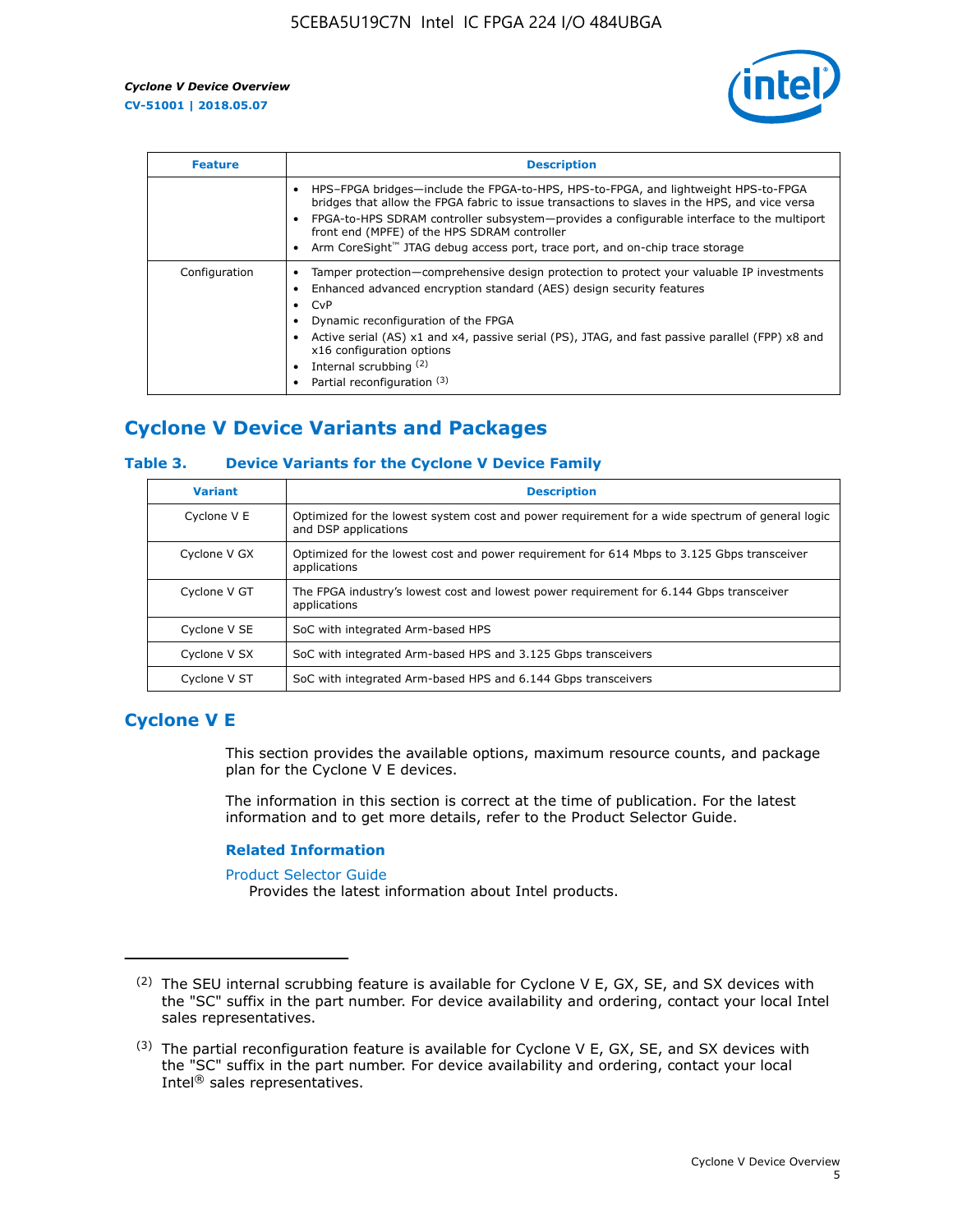### **Available Options**

### **Figure 1. Sample Ordering Code and Available Options for Cyclone V E Devices**

The SEU internal scrubbing feature is available for Cyclone V E, GX, SE, and SX devices with the "SC" suffix in the part number. For device availability and ordering, contact your local Intel sales representatives.



### **Maximum Resources**

### **Table 4. Maximum Resource Counts for Cyclone V E Devices**

| <b>Resource</b>              |             | <b>Member Code</b> |                   |           |                |                |  |  |
|------------------------------|-------------|--------------------|-------------------|-----------|----------------|----------------|--|--|
|                              |             | A2                 | A4                | <b>A5</b> | <b>A7</b>      | A9             |  |  |
| Logic Elements (LE) (K)      |             | 25                 | 49                | 77        | 150            | 301            |  |  |
| <b>ALM</b>                   |             | 9,430              | 18,480            | 29,080    | 56,480         | 113,560        |  |  |
| Register                     |             | 37,736             | 73,920            | 116,320   | 225,920        | 454,240        |  |  |
| Memory (Kb)                  | M10K        | 1,760              | 3,080             | 4,460     | 6,860          | 12,200         |  |  |
|                              | <b>MLAB</b> | 196                | 303               | 424       | 836            | 1,717          |  |  |
| Variable-precision DSP Block |             | 25                 | 66                | 150       | 156            | 342            |  |  |
| 18 x 18 Multiplier           |             | 50                 | 132               | 300       | 312            | 684            |  |  |
| <b>PLL</b>                   |             | $\overline{4}$     | $\overline{4}$    | 6         | $\overline{7}$ | 8              |  |  |
| GPIO                         |             | 224                | 224<br>240<br>480 |           |                | 480            |  |  |
| <b>LVDS</b>                  | Transmitter | 56                 | 56                | 60        | 120            | 120            |  |  |
|                              | Receiver    | 56                 | 56                | 60        | 120            | 120            |  |  |
| Hard Memory Controller       |             | $\mathbf{1}$       | 1                 | 2         | 2              | $\overline{2}$ |  |  |

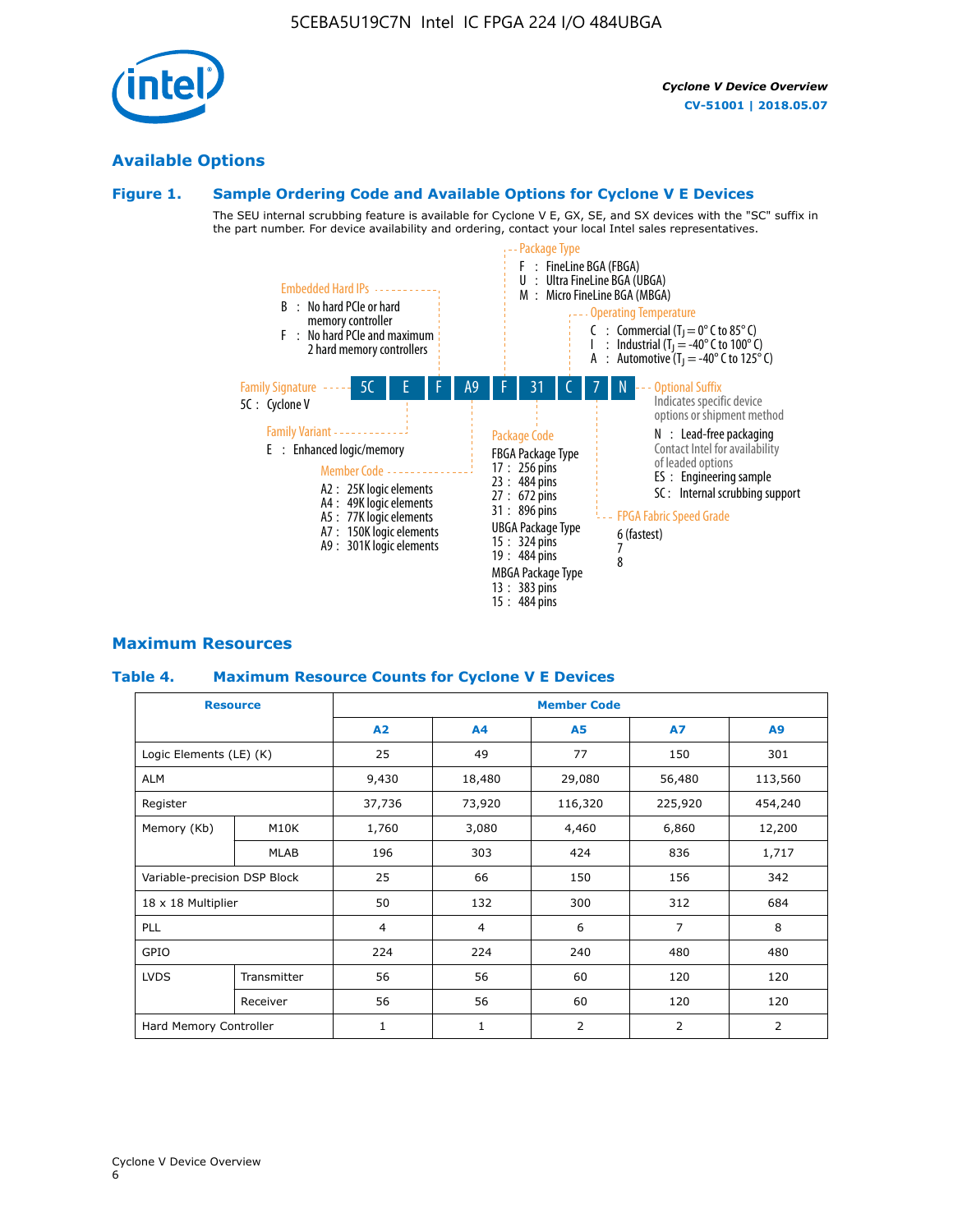

### **Related Information**

[True LVDS Buffers in Devices, I/O Features in Cyclone V Devices](https://www.altera.com/documentation/sam1403481100977.html#sam1403480885395) Provides the number of LVDS channels in each device package.

### **Package Plan**

#### **Table 5. Package Plan for Cyclone V E Devices**

| <b>Member</b><br><b>Code</b> | <b>M383</b><br>$(13 \text{ mm})$ | M484<br>$(15 \text{ mm})$ | <b>U324</b><br>$(15 \text{ mm})$ | <b>F256</b><br>$(17 \text{ mm})$ | <b>U484</b><br>$(19$ mm) | <b>F484</b><br>$(23$ mm $)$ | <b>F672</b><br>$(27 \text{ mm})$ | <b>F896</b><br>$(31 \text{ mm})$ |
|------------------------------|----------------------------------|---------------------------|----------------------------------|----------------------------------|--------------------------|-----------------------------|----------------------------------|----------------------------------|
|                              | <b>GPIO</b>                      | <b>GPIO</b>               | <b>GPIO</b>                      | <b>GPIO</b>                      | <b>GPIO</b>              | <b>GPIO</b>                 | <b>GPIO</b>                      | <b>GPIO</b>                      |
| A <sub>2</sub>               | 223                              |                           | 176                              | 128                              | 224                      | 224                         |                                  |                                  |
| A4                           | 223                              |                           | 176                              | 128                              | 224                      | 224                         | –                                |                                  |
| A <sub>5</sub>               | 175                              |                           |                                  |                                  | 224                      | 240                         |                                  |                                  |
| A7                           |                                  | 240                       |                                  |                                  | 240                      | 240                         | 336                              | 480                              |
| A9                           |                                  |                           |                                  |                                  | 240                      | 224                         | 336                              | 480                              |

### **Cyclone V GX**

This section provides the available options, maximum resource counts, and package plan for the Cyclone V GX devices.

The information in this section is correct at the time of publication. For the latest information and to get more details, refer to the *Product Selector Guide*.

### **Related Information**

[Product Selector Guide](https://www.altera.com/products/product-selector-guide.html)

Provides the latest information about Intel products.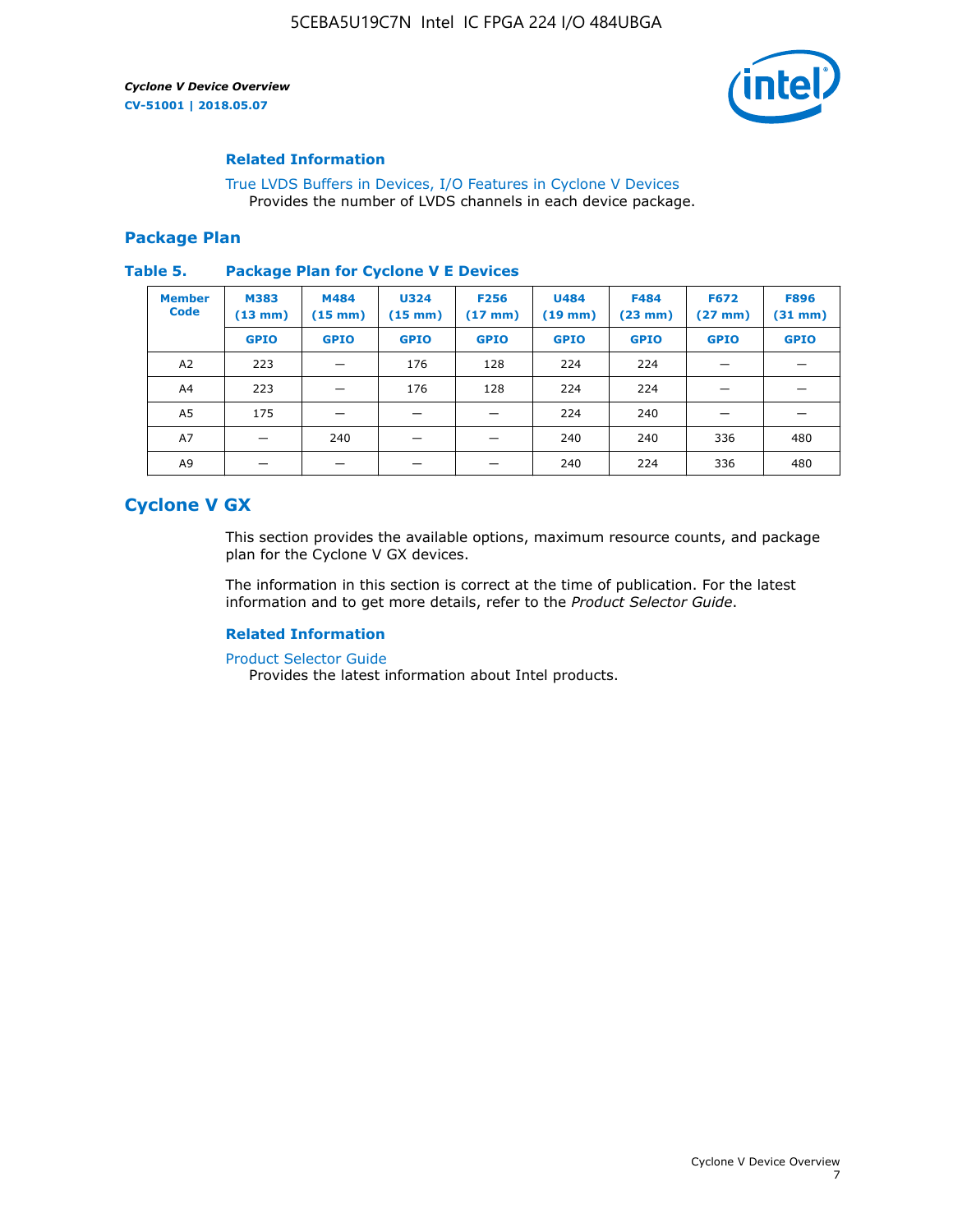

### **Available Options**

### **Figure 2. Sample Ordering Code and Available Options for Cyclone V GX Devices**

The SEU internal scrubbing feature is available for Cyclone V E, GX, SE, and SX devices with the "SC" suffix in the part number. For device availability and ordering, contact your local Intel sales representatives.



### **Maximum Resources**

### **Table 6. Maximum Resource Counts for Cyclone V GX Devices**

|                              | <b>Resource</b> | <b>Member Code</b> |                |                |                |           |  |  |
|------------------------------|-----------------|--------------------|----------------|----------------|----------------|-----------|--|--|
|                              |                 | C <sub>3</sub>     | C <sub>4</sub> | C <sub>5</sub> | C7             | C9        |  |  |
| Logic Elements (LE) (K)      |                 | 36                 | 50             | 77             | 150            | 301       |  |  |
| <b>ALM</b>                   |                 | 13,460             | 18,860         | 29,080         | 56,480         | 113,560   |  |  |
| Register                     |                 | 53,840             | 75,440         | 116,320        | 225,920        | 454,240   |  |  |
| Memory (Kb)                  | M10K            | 1,350              | 2,500          | 4,460          | 6,860          | 12,200    |  |  |
|                              | <b>MLAB</b>     | 182                | 424            | 424            | 836            | 1,717     |  |  |
| Variable-precision DSP Block |                 | 57                 | 70             | 150            | 156            | 342       |  |  |
| 18 x 18 Multiplier           |                 | 114                | 140            | 300            | 312            | 684       |  |  |
| PLL                          |                 | $\overline{4}$     | 6              | 6              | $\overline{7}$ | 8         |  |  |
| 3 Gbps Transceiver           |                 | 3                  | 6              | 6              | 9              | 12        |  |  |
| GPIO <sup>(4)</sup>          |                 | 208                | 336            | 336            | 480            | 560       |  |  |
|                              |                 |                    |                |                |                | continued |  |  |

 $(4)$  The number of GPIOs does not include transceiver I/Os. In the Intel Quartus® Prime software, the number of user I/Os includes transceiver I/Os.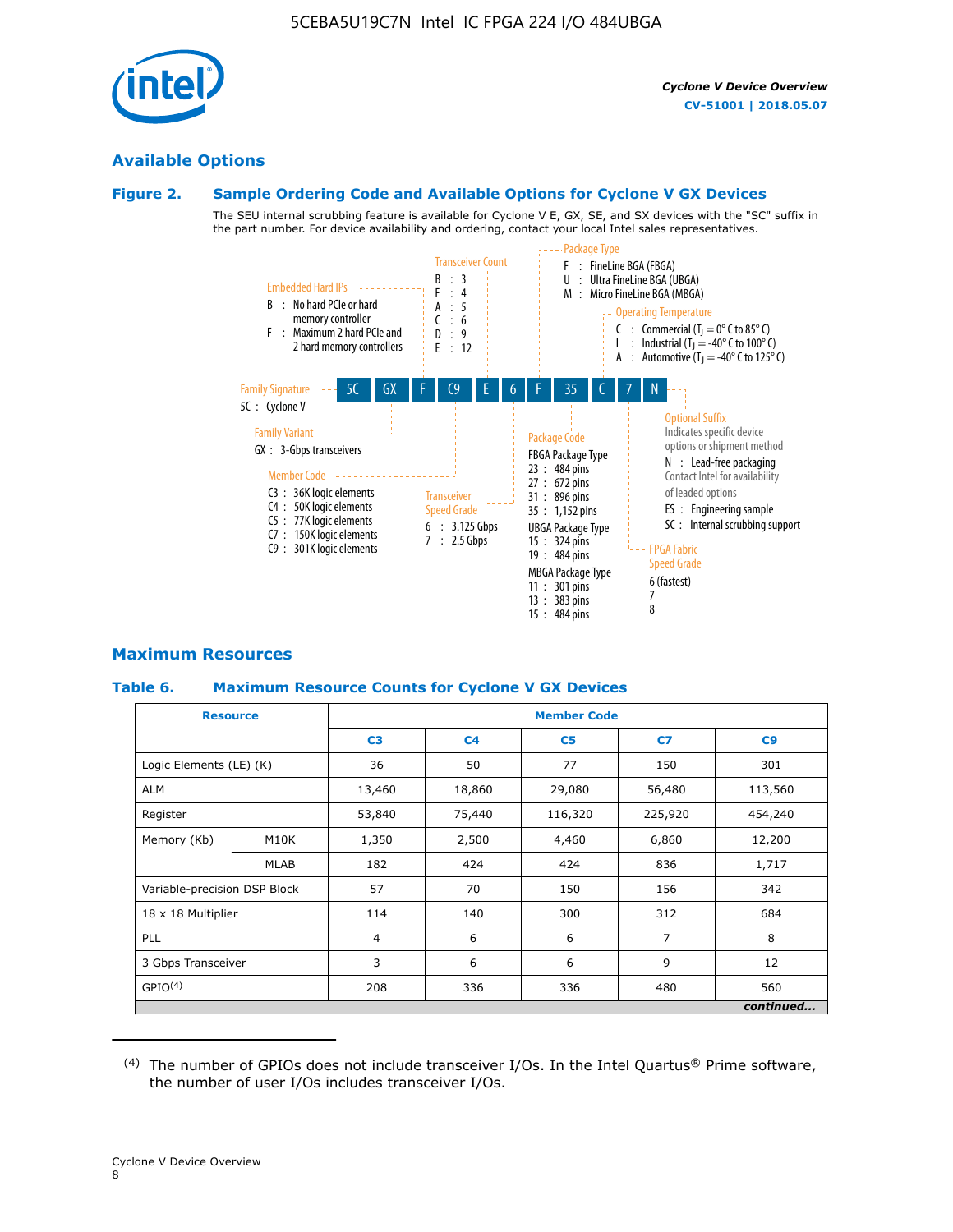

| <b>Resource</b>        |             | <b>Member Code</b> |                |                |     |     |  |  |
|------------------------|-------------|--------------------|----------------|----------------|-----|-----|--|--|
|                        |             | C3                 | C <sub>4</sub> | C <sub>5</sub> | C7  | C9  |  |  |
| <b>LVDS</b>            | Transmitter | 52                 | 84             | 84             | 120 | 140 |  |  |
|                        | Receiver    | 52                 | 84             | 84             | 120 | 140 |  |  |
| PCIe Hard IP Block     |             |                    |                |                |     |     |  |  |
| Hard Memory Controller |             |                    |                |                |     |     |  |  |

### **Related Information**

[True LVDS Buffers in Devices, I/O Features in Cyclone V Devices](https://www.altera.com/documentation/sam1403481100977.html#sam1403480885395) Provides the number of LVDS channels in each device package.

### **Package Plan**

### **Table 7. Package Plan for Cyclone V GX Devices**

| <b>Member</b><br><b>Code</b> | <b>M301</b><br>$(11$ mm) |                | <b>M383</b><br>$(13 \text{ mm})$ |             | M484        | $(15 \text{ mm})$ | <b>U324</b><br>$(15 \text{ mm})$ |             | <b>U484</b><br>$(19$ mm) |             |
|------------------------------|--------------------------|----------------|----------------------------------|-------------|-------------|-------------------|----------------------------------|-------------|--------------------------|-------------|
|                              | <b>GPIO</b>              | <b>XCVR</b>    | <b>GPIO</b>                      | <b>XCVR</b> | <b>GPIO</b> | <b>XCVR</b>       | <b>GPIO</b>                      | <b>XCVR</b> | <b>GPIO</b>              | <b>XCVR</b> |
| C <sub>3</sub>               |                          |                |                                  |             |             |                   | 144                              | 3           | 208                      | 3           |
| C <sub>4</sub>               | 129                      | $\overline{4}$ | 175                              | 6           |             |                   | –                                |             | 224                      | 6           |
| C5                           | 129                      | 4              | 175                              | 6           |             |                   |                                  |             | 224                      | 6           |
| C7                           | _                        |                |                                  |             | 240         | 3                 |                                  |             | 240                      | 6           |
| C <sub>9</sub>               |                          |                |                                  |             |             |                   |                                  |             | 240                      | 5           |

| <b>Member</b><br><b>Code</b> | <b>F484</b> | $(23$ mm)   | <b>F672</b> | $(27$ mm $)$ | <b>F896</b><br>$(31 \text{ mm})$ |             | F1152<br>$(35 \text{ mm})$ |             |
|------------------------------|-------------|-------------|-------------|--------------|----------------------------------|-------------|----------------------------|-------------|
|                              | <b>GPIO</b> | <b>XCVR</b> | <b>GPIO</b> | <b>XCVR</b>  | <b>GPIO</b>                      | <b>XCVR</b> | <b>GPIO</b>                | <b>XCVR</b> |
| C <sub>3</sub>               | 208         | 3           |             |              |                                  |             |                            |             |
| C4                           | 240         | 6           | 336         | 6            |                                  |             |                            |             |
| C5                           | 240         | 6           | 336         | 6            |                                  |             |                            |             |
| C <sub>7</sub>               | 240         | 6           | 336         | 9            | 480                              | 9           |                            |             |
| C <sub>9</sub>               | 224         | 6           | 336         | 9            | 480                              | 12          | 560                        | 12          |

### **Cyclone V GT**

This section provides the available options, maximum resource counts, and package plan for the Cyclone V GT devices.

The information in this section is correct at the time of publication. For the latest information and to get more details, refer to the *Product Selector Guide*.

#### **Related Information**

#### [Product Selector Guide](https://www.altera.com/products/product-selector-guide.html)

Provides the latest information about Intel products.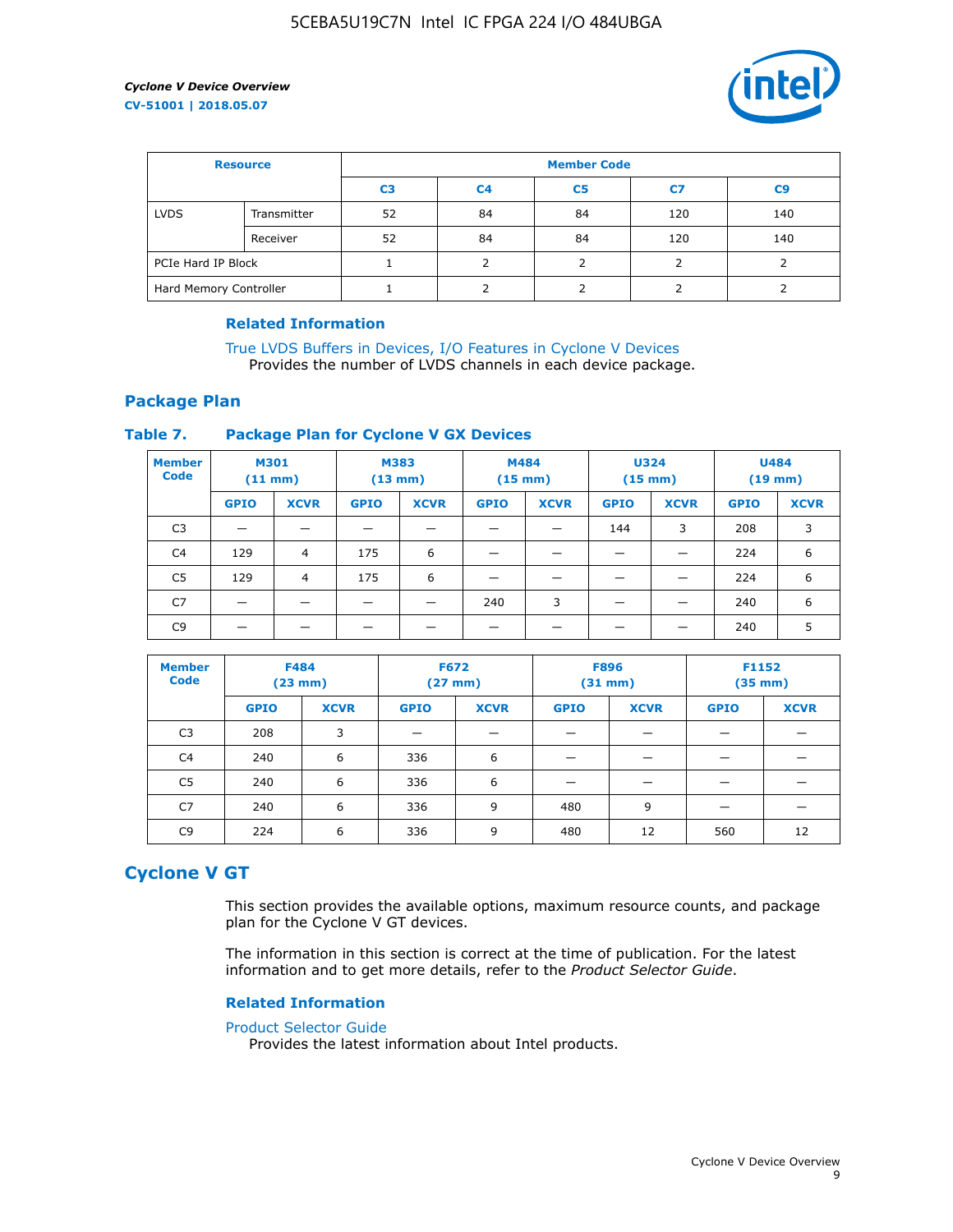

### **Available Options**

### **Figure 3. Sample Ordering Code and Available Options for Cyclone V GT Devices**



### **Maximum Resources**

### **Table 8. Maximum Resource Counts for Cyclone V GT Devices**

|                              | <b>Resource</b> | <b>Member Code</b> |         |                |  |  |  |
|------------------------------|-----------------|--------------------|---------|----------------|--|--|--|
|                              |                 | D <sub>5</sub>     | D7      | D <sub>9</sub> |  |  |  |
| Logic Elements (LE) (K)      |                 | 77                 | 150     | 301            |  |  |  |
| <b>ALM</b>                   |                 | 29,080             | 56,480  | 113,560        |  |  |  |
| Register                     |                 | 116,320            | 225,920 | 454,240        |  |  |  |
| Memory (Kb)                  | M10K            | 4,460              | 6,860   | 12,200         |  |  |  |
|                              | <b>MLAB</b>     | 424                | 836     | 1,717          |  |  |  |
| Variable-precision DSP Block |                 | 150                | 156     | 342            |  |  |  |
| 18 x 18 Multiplier           |                 | 300                | 312     | 684            |  |  |  |
| PLL                          |                 | 6                  | 7       | 8              |  |  |  |
| 6 Gbps Transceiver           |                 | 6                  | 9       | 12             |  |  |  |
| GPIO <sup>(5)</sup>          |                 | 336                | 480     | 560            |  |  |  |
| <b>LVDS</b>                  | Transmitter     | 84                 | 120     | 140            |  |  |  |
|                              |                 |                    |         | continued      |  |  |  |

<sup>(5)</sup> The number of GPIOs does not include transceiver I/Os. In the Intel Quartus Prime software, the number of user I/Os includes transceiver I/Os.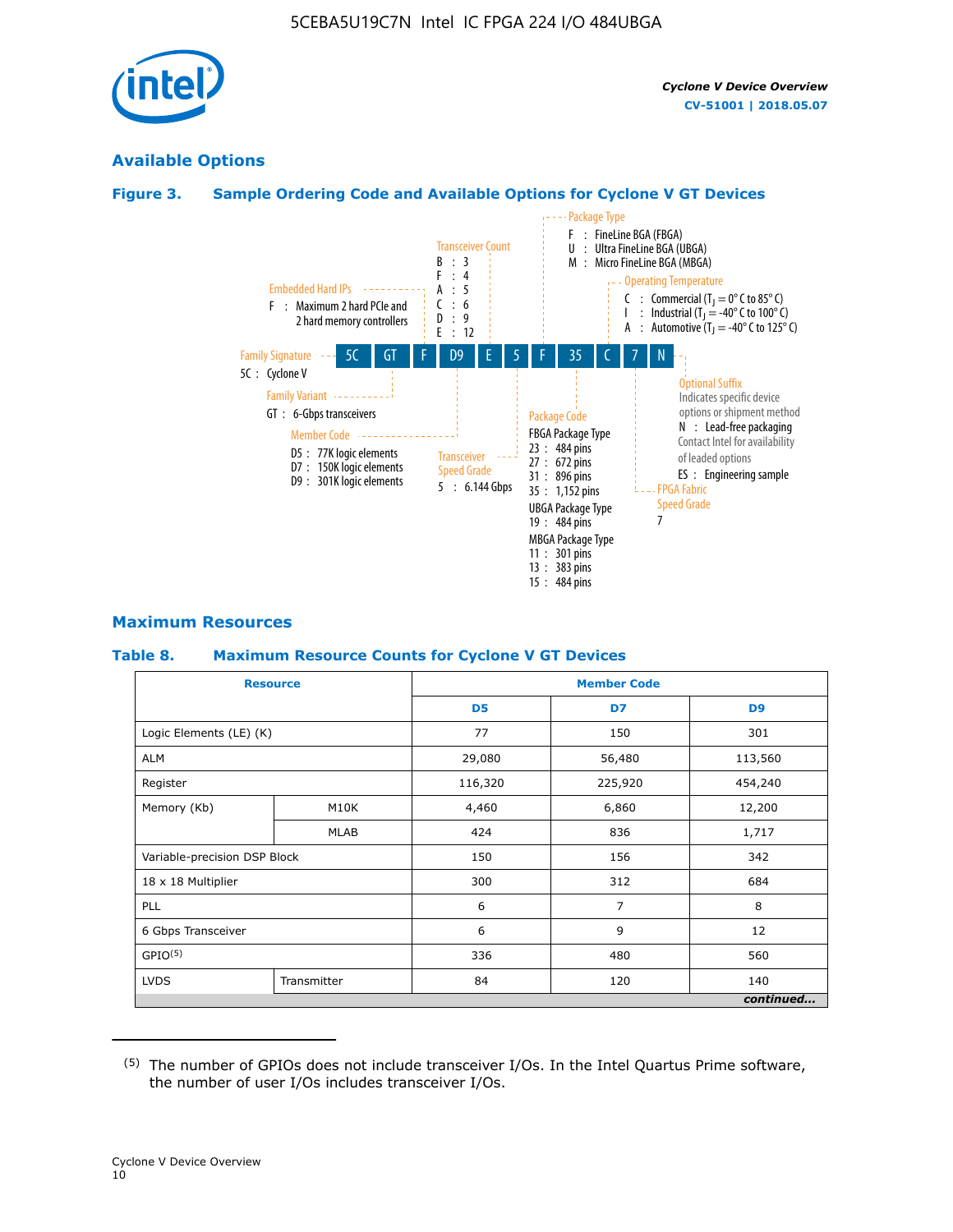

| <b>Resource</b>        |          | <b>Member Code</b> |     |     |  |  |
|------------------------|----------|--------------------|-----|-----|--|--|
|                        |          | D5                 | D7  | D9  |  |  |
|                        | Receiver | 84                 | 120 | 140 |  |  |
| PCIe Hard IP Block     |          |                    |     |     |  |  |
| Hard Memory Controller |          |                    |     |     |  |  |

### **Related Information**

[True LVDS Buffers in Devices, I/O Features in Cyclone V Devices](https://www.altera.com/documentation/sam1403481100977.html#sam1403480885395) Provides the number of LVDS channels in each device package.

### **Package Plan**

### **Table 9. Package Plan for Cyclone V GT Devices**

Transceiver counts shown are for transceiver ≤5 Gbps . 6 Gbps transceiver channel count support depends on the package and channel usage. For more information about the 6 Gbps transceiver channel count, refer to the *Cyclone V Device Handbook Volume 2: Transceivers*.

| <b>Member</b><br><b>Code</b> | <b>M301</b><br>(11 mm)   |                | M383<br>$(13 \text{ mm})$ |             | M484<br>$(15 \text{ mm})$ |             | <b>U484</b><br>$(19$ mm) |             |
|------------------------------|--------------------------|----------------|---------------------------|-------------|---------------------------|-------------|--------------------------|-------------|
|                              | <b>GPIO</b>              | <b>XCVR</b>    | <b>GPIO</b>               | <b>XCVR</b> | <b>GPIO</b>               | <b>XCVR</b> | <b>GPIO</b>              | <b>XCVR</b> |
| D <sub>5</sub>               | 129                      | $\overline{4}$ | 175                       | 6           | -                         | -           | 224                      | 6           |
| D7                           | -                        | -              |                           |             | 240                       | 3           | 240                      | 6           |
| D <sub>9</sub>               | $\overline{\phantom{0}}$ | _              |                           |             | -                         |             | 240                      | 5           |

| <b>Member</b><br><b>Code</b> | <b>F484</b><br>$(23 \text{ mm})$ |             | <b>F672</b><br>$(27 \text{ mm})$ |             | <b>F896</b><br>$(31$ mm $)$ |             | F1152<br>$(35$ mm $)$ |             |
|------------------------------|----------------------------------|-------------|----------------------------------|-------------|-----------------------------|-------------|-----------------------|-------------|
|                              | <b>GPIO</b>                      | <b>XCVR</b> | <b>GPIO</b>                      | <b>XCVR</b> | <b>GPIO</b>                 | <b>XCVR</b> | <b>GPIO</b>           | <b>XCVR</b> |
| D <sub>5</sub>               | 240                              | 6           | 336                              | 6           | -                           |             |                       |             |
| D7                           | 240                              | 6           | 336                              | q(6)        | 480                         | q(6)        | -                     | _           |
| D <sub>9</sub>               | 224                              | 6           | 336                              | q(6)        | 480                         | 12(7)       | 560                   | 12(7)       |

### **Related Information**

[6.144-Gbps Support Capability in Cyclone V GT Devices, Cyclone V Device Handbook](https://www.altera.com/documentation/nik1409855456781.html#nik1409855410757) [Volume 2: Transceivers](https://www.altera.com/documentation/nik1409855456781.html#nik1409855410757)

Provides more information about 6 Gbps transceiver channel count.

<sup>(6)</sup> If you require CPRI (at 6.144 Gbps) and PCIe Gen2 transmit jitter compliance, Intel recommends that you use only up to three full-duplex transceiver channels for CPRI, and up to six full-duplex channels for PCIe Gen2. The CMU channels are not considered full-duplex channels.

 $(7)$  If you require CPRI (at 6.144 Gbps) and PCIe Gen2 transmit jitter compliance, Intel recommends that you use only up to three full-duplex transceiver channels for CPRI, and up to eight full-duplex channels for PCIe Gen2. The CMU channels are not considered full-duplex channels.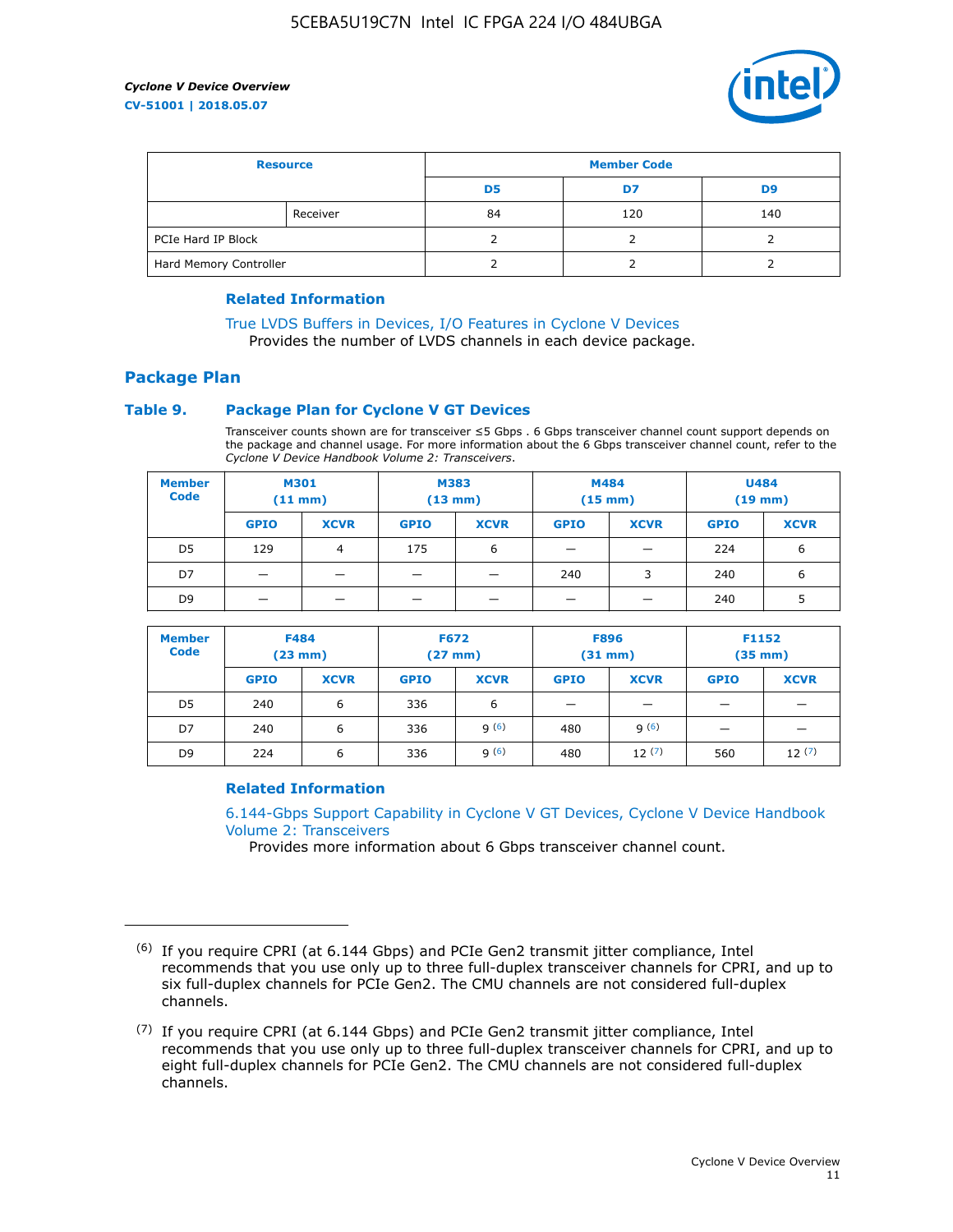

### **Cyclone V SE**

This section provides the available options, maximum resource counts, and package plan for the Cyclone V SE devices.

The information in this section is correct at the time of publication. For the latest information and to get more details, refer to the *Product Selector Guide*.

#### **Related Information**

#### [Product Selector Guide](https://www.altera.com/products/product-selector-guide.html)

Provides the latest information about Intel products.

### **Available Options**

#### **Figure 4. Sample Ordering Code and Available Options for Cyclone V SE Devices**

The SEU internal scrubbing feature is available for Cyclone V E, GX, SE, and SX devices with the "SC" suffix in the part number. For device availability and ordering, contact your local Intel sales representatives.

Cyclone V SE and SX low-power devices (L power option) offer 30% static power reduction for devices with 25K LE and 40K LE, and 20% static power reduction for devices with 85K LE and 110K LE.

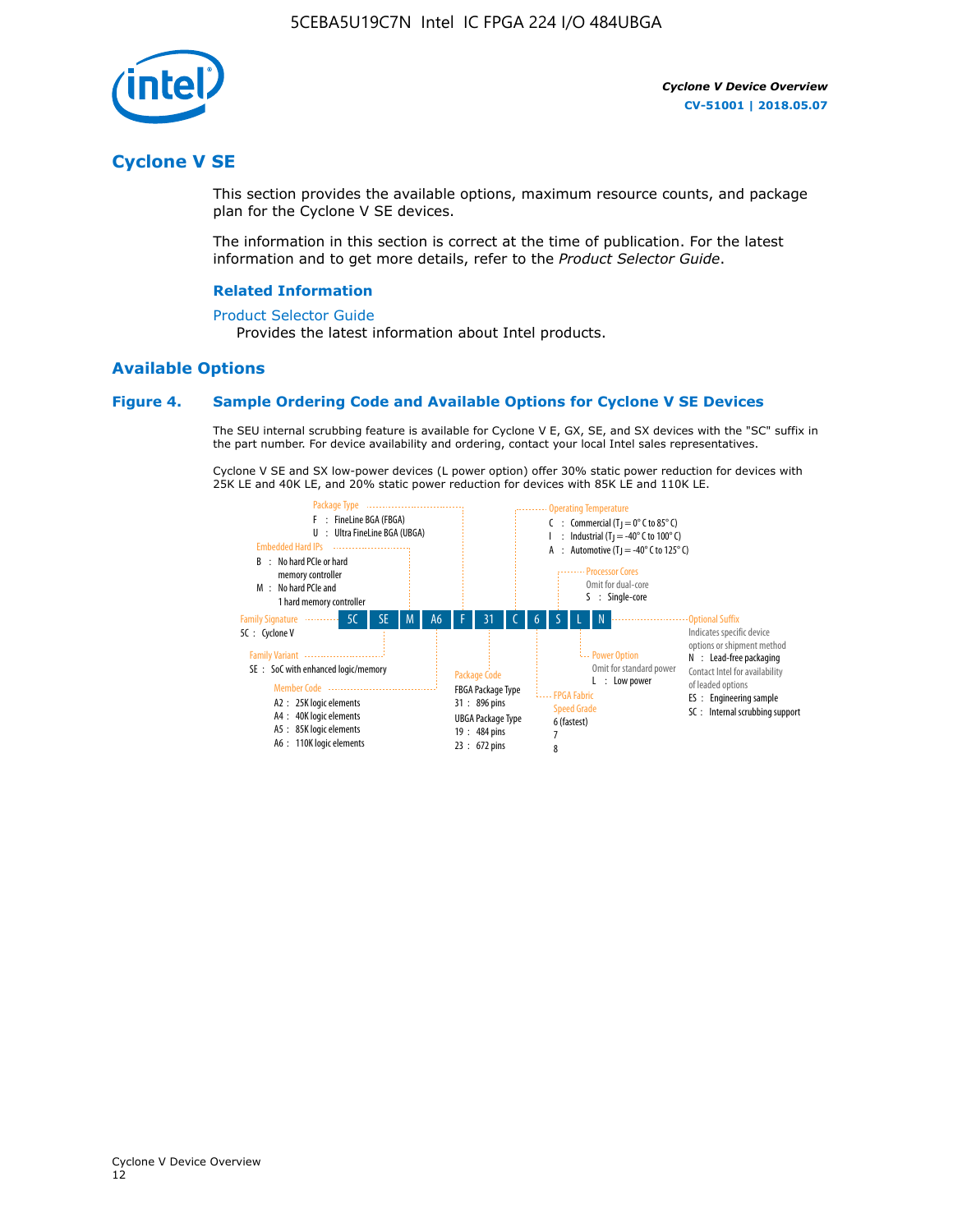

### **Maximum Resources**

#### **Table 10. Maximum Resource Counts for Cyclone V SE Devices**

|                                | <b>Resource</b>   | <b>Member Code</b>       |                          |                      |                      |  |
|--------------------------------|-------------------|--------------------------|--------------------------|----------------------|----------------------|--|
|                                |                   | A <sub>2</sub>           | A <sub>4</sub>           | <b>A5</b>            | A6                   |  |
| Logic Elements (LE) (K)        |                   | 25                       | 40                       | 85                   | 110                  |  |
| <b>ALM</b>                     |                   | 9,430                    | 15,880                   | 32,070               | 41,910               |  |
| Register                       |                   | 37,736                   | 60,376                   | 128,300              | 166,036              |  |
| Memory (Kb)                    | M <sub>10</sub> K | 1,400                    | 2,700                    | 3,970                | 5,570                |  |
|                                | <b>MLAB</b>       | 138                      | 231                      | 480                  | 621                  |  |
| Variable-precision DSP Block   |                   | 36                       | 84                       | 87                   | 112                  |  |
| 18 x 18 Multiplier             |                   | 72                       | 168                      | 174                  | 224                  |  |
| <b>FPGA PLL</b>                |                   | 5                        | 5                        | 6                    | 6                    |  |
| <b>HPS PLL</b>                 |                   | 3                        | 3                        | 3                    | 3                    |  |
| <b>FPGA GPIO</b>               |                   | 145                      | 145                      | 288                  | 288                  |  |
| HPS I/O                        |                   | 181                      | 181                      | 181                  | 181                  |  |
| <b>LVDS</b>                    | Transmitter       | 32                       | 32                       | 72                   | 72                   |  |
|                                | Receiver          | 37                       | 37                       | 72                   | 72                   |  |
| FPGA Hard Memory Controller    |                   | 1                        | $\mathbf{1}$             | $\mathbf{1}$         | $\mathbf{1}$         |  |
| HPS Hard Memory Controller     |                   | $\mathbf{1}$             | $\mathbf{1}$             | $\mathbf{1}$         | $\mathbf{1}$         |  |
| Arm Cortex-A9 MPCore Processor |                   | Single- or dual-<br>core | Single- or dual-<br>core | Single- or dual-core | Single- or dual-core |  |

### **Related Information**

[True LVDS Buffers in Devices, I/O Features in Cyclone V Devices](https://www.altera.com/documentation/sam1403481100977.html#sam1403480885395) Provides the number of LVDS channels in each device package.

### **Package Plan**

#### **Table 11. Package Plan for Cyclone V SE Devices**

The HPS I/O counts are the number of I/Os in the HPS and does not correlate with the number of HPS-specific I/O pins in the FPGA. Each HPS-specific pin in the FPGA may be mapped to several HPS I/Os.

| <b>Member Code</b> | <b>U484</b><br>$(19$ mm) |           | <b>U672</b><br>(23 mm) |           | <b>F896</b><br>$(31$ mm $)$ |         |
|--------------------|--------------------------|-----------|------------------------|-----------|-----------------------------|---------|
|                    | <b>FPGA GPIO</b>         | HPS $I/O$ | <b>FPGA GPIO</b>       | HPS $I/O$ | <b>FPGA GPIO</b>            | HPS I/O |
| A <sub>2</sub>     | 66                       | 151       | 145                    | 181       |                             |         |
| A4                 | 66                       | 151       | 145                    | 181       |                             |         |
| A <sub>5</sub>     | 66                       | 151       | 145                    | 181       | 288                         | 181     |
| A6                 | 66                       | 151       | 145                    | 181       | 288                         | 181     |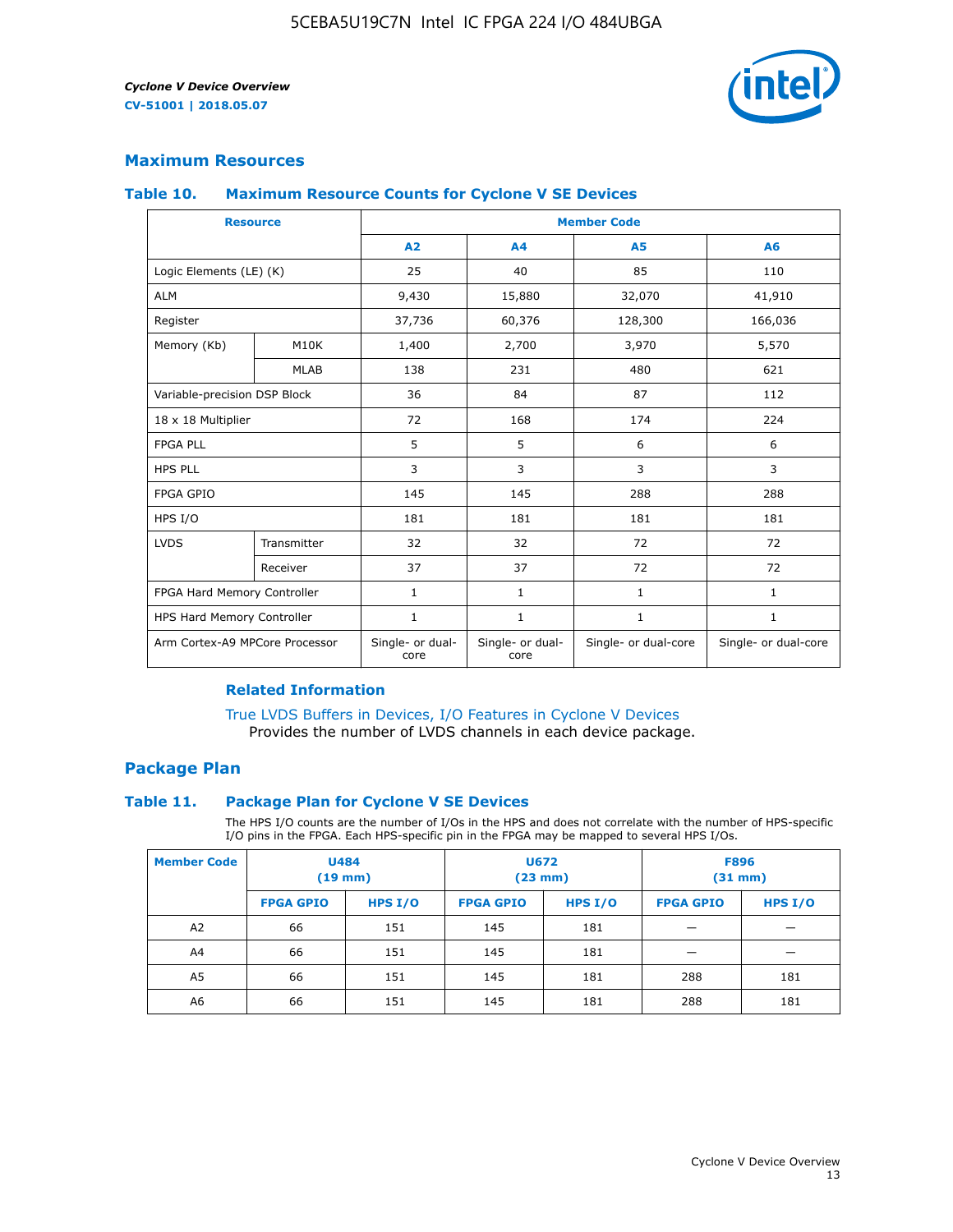

### **Cyclone V SX**

This section provides the available options, maximum resource counts, and package plan for the Cyclone V SX devices.

The information in this section is correct at the time of publication. For the latest information and to get more details, refer to the *Product Selector Guide*.

#### **Related Information**

#### [Product Selector Guide](https://www.altera.com/products/product-selector-guide.html)

Provides the latest information about Intel products.

### **Available Options**

### **Figure 5. Sample Ordering Code and Available Options for Cyclone V SX Devices**

The SEU internal scrubbing feature is available for Cyclone V E, GX, SE, and SX devices with the "SC" suffix in the part number. For device availability and ordering, contact your local Intel sales representatives.

Cyclone V SE and SX low-power devices (L power option) offer 30% static power reduction for devices with 25K LE and 40K LE, and 20% static power reduction for devices with 85K LE and 110K LE.



### **Maximum Resources**

#### **Table 12. Maximum Resource Counts for Cyclone V SX Devices**

|                              | <b>Resource</b> | <b>Member Code</b> |                |                |           |  |
|------------------------------|-----------------|--------------------|----------------|----------------|-----------|--|
|                              |                 | C <sub>2</sub>     | C <sub>4</sub> | C <sub>5</sub> | C6        |  |
| Logic Elements (LE) (K)      |                 | 25                 | 40             | 85             | 110       |  |
| <b>ALM</b>                   |                 | 9,430              | 15,880         | 32,070         | 41,910    |  |
| Register                     |                 | 37,736             | 60,376         | 128,300        | 166,036   |  |
| Memory (Kb)                  | M10K            | 1,400              | 2,700          | 3,970          | 5,570     |  |
|                              | <b>MLAB</b>     | 138                | 231            | 480            | 621       |  |
| Variable-precision DSP Block |                 | 36                 | 84             | 87             | 112       |  |
| 18 x 18 Multiplier           |                 | 72                 | 168            | 174            | 224       |  |
| <b>FPGA PLL</b>              |                 | 5                  | 5              | 6              | 6         |  |
|                              |                 |                    |                |                | continued |  |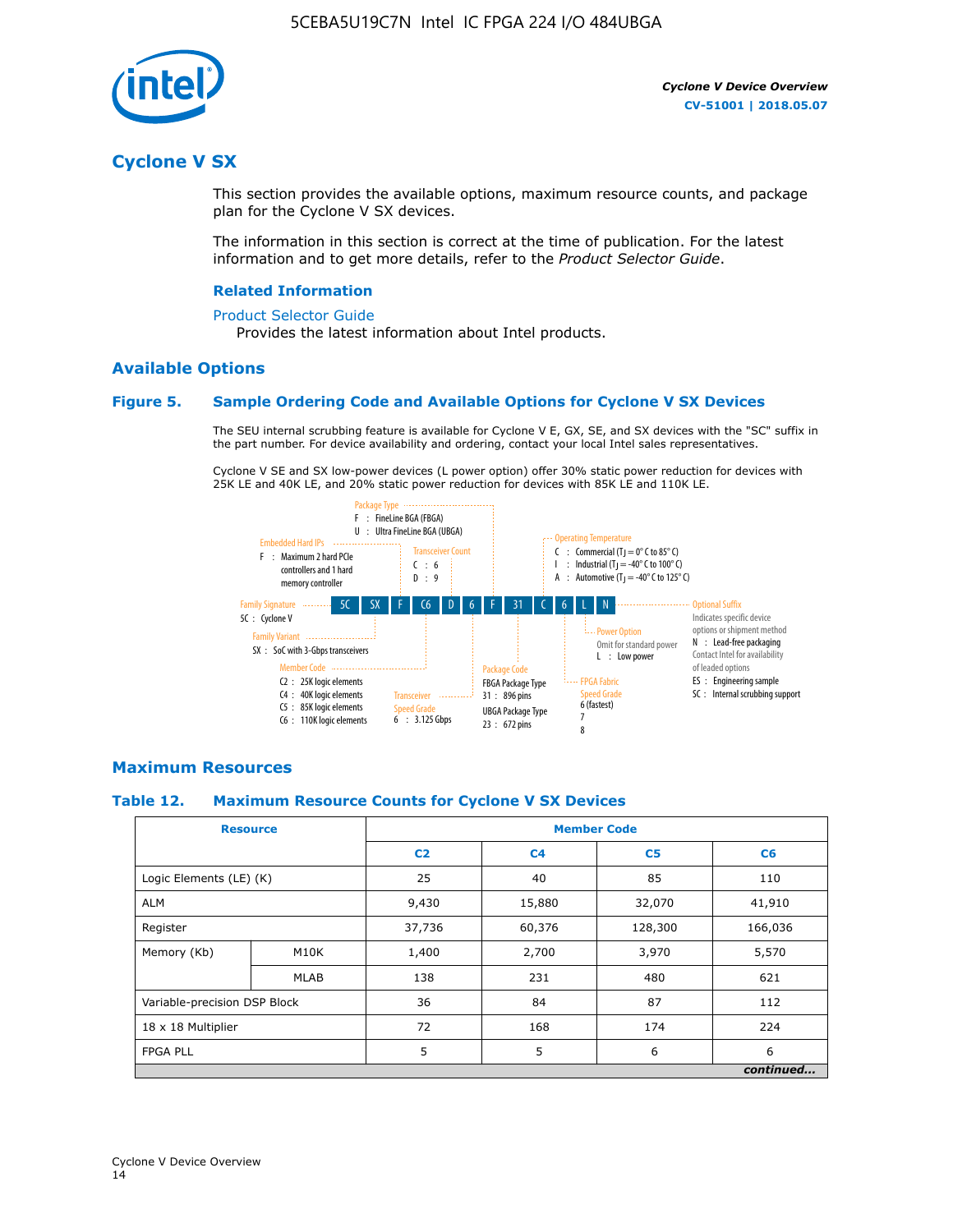

| <b>Resource</b>                |             | <b>Member Code</b> |                |                |              |  |  |
|--------------------------------|-------------|--------------------|----------------|----------------|--------------|--|--|
|                                |             | C <sub>2</sub>     | C <sub>4</sub> | C <sub>5</sub> | C6           |  |  |
| <b>HPS PLL</b>                 |             | 3                  | 3              | 3              | 3            |  |  |
| 3 Gbps Transceiver             |             | 6                  | 6              | 9              | 9            |  |  |
| FPGA GPIO <sup>(8)</sup>       |             | 145                | 145            | 288            | 288          |  |  |
| HPS I/O                        |             | 181                | 181            | 181            | 181          |  |  |
| <b>LVDS</b>                    | Transmitter | 32                 | 32             | 72             | 72           |  |  |
|                                | Receiver    | 37                 | 37             | 72             | 72           |  |  |
| PCIe Hard IP Block             |             | $\overline{2}$     | $\overline{2}$ | 2(9)           | 2(9)         |  |  |
| FPGA Hard Memory Controller    |             | 1                  | $\mathbf{1}$   | 1              | $\mathbf{1}$ |  |  |
| HPS Hard Memory Controller     |             | 1                  | $\mathbf{1}$   | 1              | 1            |  |  |
| Arm Cortex-A9 MPCore Processor |             | Dual-core          | Dual-core      | Dual-core      | Dual-core    |  |  |

### **Related Information**

[True LVDS Buffers in Devices, I/O Features in Cyclone V Devices](https://www.altera.com/documentation/sam1403481100977.html#sam1403480885395) Provides the number of LVDS channels in each device package.

### **Package Plan**

#### **Table 13. Package Plan for Cyclone V SX Devices**

The HPS I/O counts are the number of I/Os in the HPS and does not correlate with the number of HPS-specific I/O pins in the FPGA. Each HPS-specific pin in the FPGA may be mapped to several HPS I/Os.

| <b>Member Code</b> | U672<br>(23 mm)  |           | <b>F896</b><br>$(31$ mm $)$ |                  |         |             |
|--------------------|------------------|-----------|-----------------------------|------------------|---------|-------------|
|                    | <b>FPGA GPIO</b> | HPS $I/O$ | <b>XCVR</b>                 | <b>FPGA GPIO</b> | HPS I/O | <b>XCVR</b> |
| C <sub>2</sub>     | 145              | 181       | 6                           |                  |         |             |
| C4                 | 145              | 181       | 6                           |                  |         |             |
| C <sub>5</sub>     | 145              | 181       | 6                           | 288              | 181     | 9           |
| C6                 | 145              | 181       | 6                           | 288              | 181     | 9           |

### **Cyclone V ST**

This section provides the available options, maximum resource counts, and package plan for the Cyclone V ST devices.

The information in this section is correct at the time of publication. For the latest information and to get more details, refer to the *Product Selector Guide*.

 $(8)$  The number of GPIOs does not include transceiver I/Os. In the Intel Quartus Prime software, the number of user I/Os includes transceiver I/Os.

<sup>(9)</sup> 1 PCIe Hard IP Block in U672 package.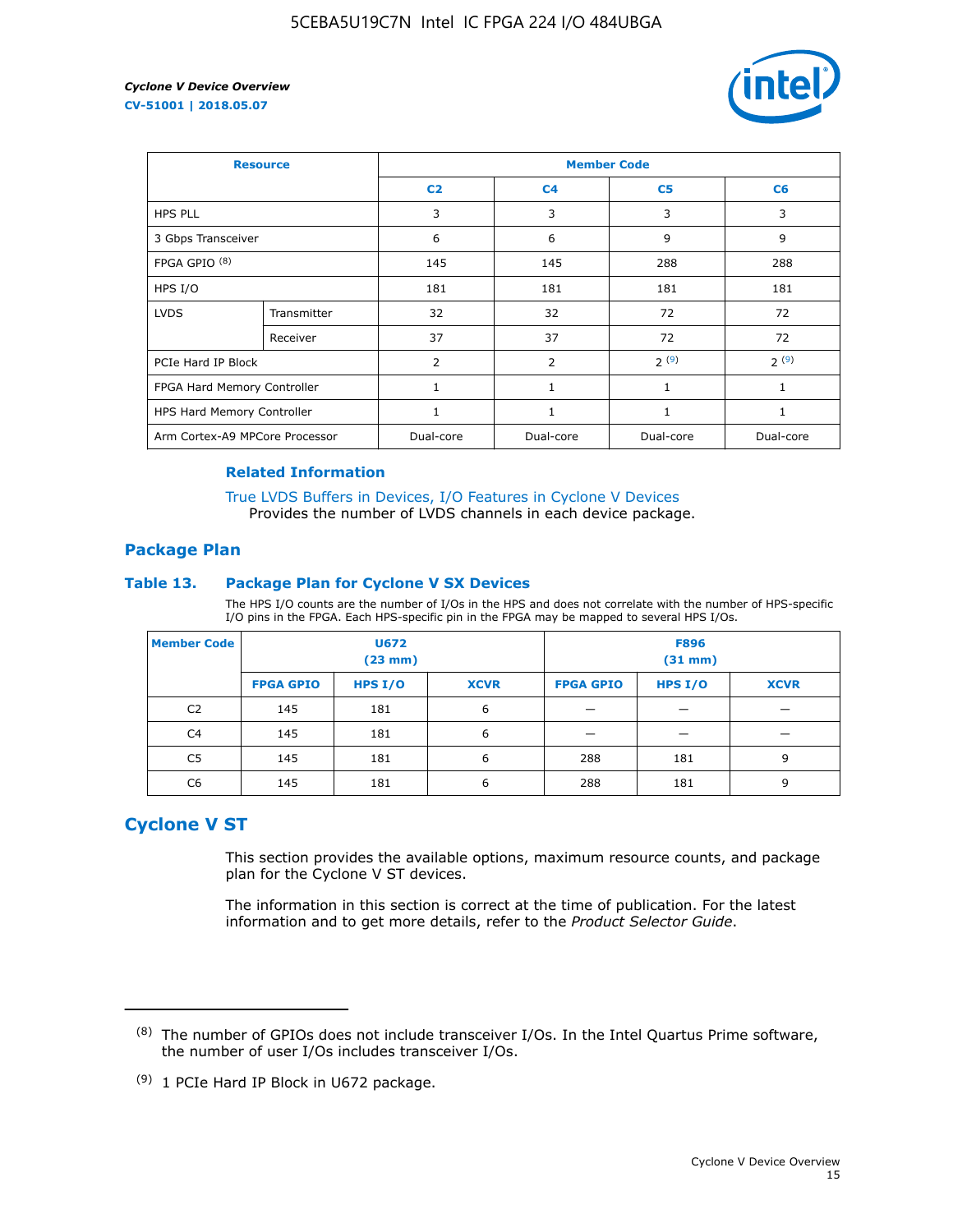

### **Related Information**

[Product Selector Guide](https://www.altera.com/products/product-selector-guide.html) Provides the latest information about Intel products.

### **Available Options**

### **Figure 6. Sample Ordering Code and Available Options for Cyclone V ST Devices**



### **Maximum Resources**

### **Table 14. Maximum Resource Counts for Cyclone V ST Devices**

| <b>Resource</b>              |             |                | <b>Member Code</b> |
|------------------------------|-------------|----------------|--------------------|
|                              |             | D <sub>5</sub> | D <sub>6</sub>     |
| Logic Elements (LE) (K)      |             | 85             | 110                |
| <b>ALM</b>                   |             | 32,070         | 41,910             |
| Register                     |             | 128,300        | 166,036            |
| Memory (Kb)                  | M10K        | 3,970          | 5,570              |
|                              | <b>MLAB</b> | 480            | 621                |
| Variable-precision DSP Block |             | 87             | 112                |
| 18 x 18 Multiplier           |             | 174            | 224                |
| <b>FPGA PLL</b>              |             | 6              | 6                  |
| <b>HPS PLL</b>               |             | 3              | 3                  |
| 6.144 Gbps Transceiver       |             | 9              | 9                  |
| FPGA GPIO(10)                |             | 288            | 288                |
| HPS I/O                      |             | 181            | 181                |
| <b>LVDS</b><br>Transmitter   |             | 72             | 72                 |
|                              |             |                | continued          |

<sup>(10)</sup> The number of GPIOs does not include transceiver I/Os. In the Intel Quartus Prime software, the number of user I/Os includes transceiver I/Os.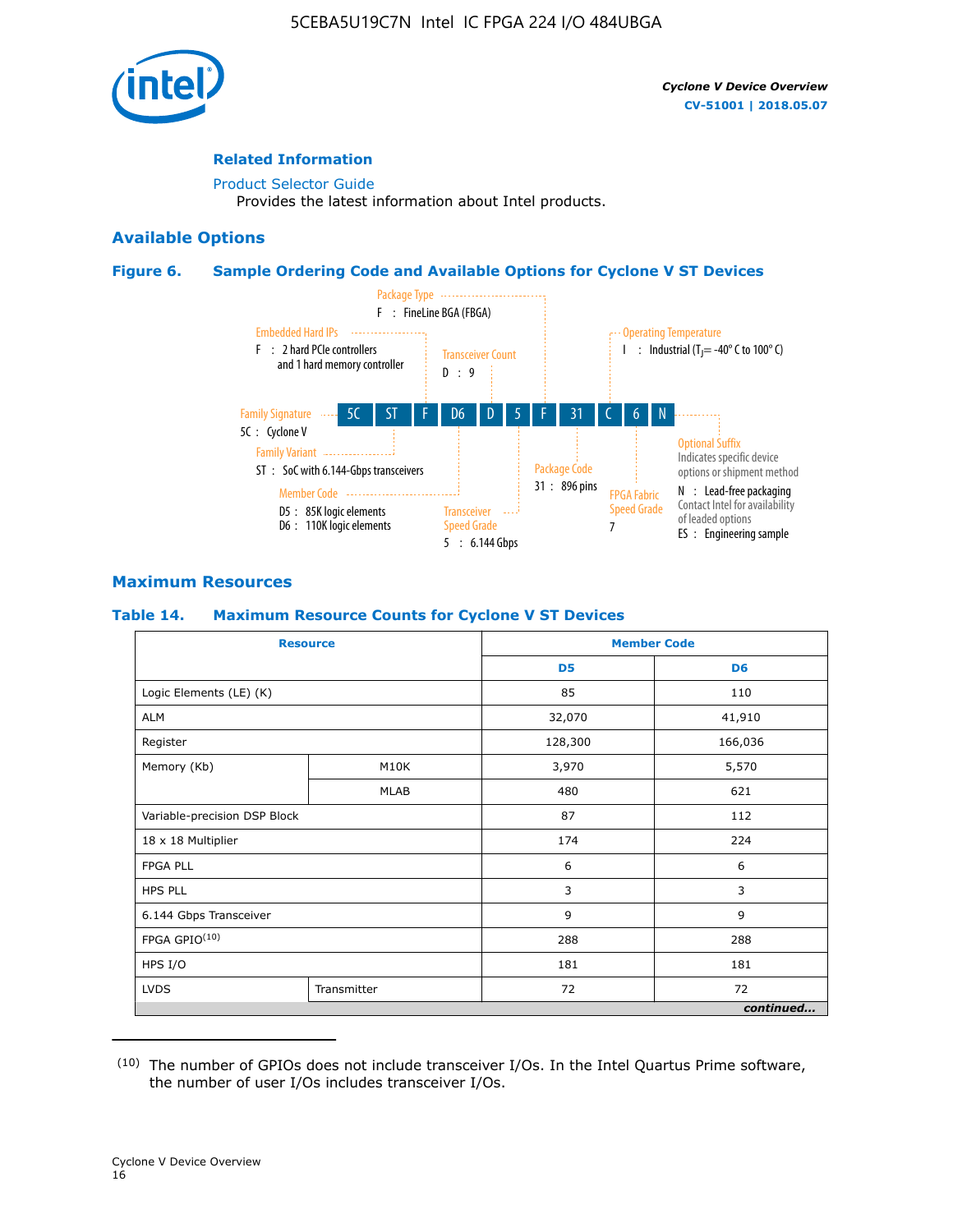

| <b>Resource</b>                |          | <b>Member Code</b> |                |  |
|--------------------------------|----------|--------------------|----------------|--|
|                                |          | D <sub>5</sub>     | D <sub>6</sub> |  |
|                                | Receiver | 72                 | 72             |  |
| PCIe Hard IP Block             |          |                    |                |  |
| FPGA Hard Memory Controller    |          |                    |                |  |
| HPS Hard Memory Controller     |          |                    |                |  |
| Arm Cortex-A9 MPCore Processor |          | Dual-core          | Dual-core      |  |

#### **Related Information**

### [True LVDS Buffers in Devices, I/O Features in Cyclone V Devices](https://www.altera.com/documentation/sam1403481100977.html#sam1403480885395)

Provides the number of LVDS channels in each device package.

### **Package Plan**

#### **Table 15. Package Plan for Cyclone V ST Devices**

- The HPS I/O counts are the number of I/Os in the HPS and does not correlate with the number of HPSspecific I/O pins in the FPGA. Each HPS-specific pin in the FPGA may be mapped to several HPS I/Os.
- Transceiver counts shown are for transceiver ≤5 Gbps . 6 Gbps transceiver channel count support depends on the package and channel usage. For more information about the 6 Gbps transceiver channel count, refer to the *Cyclone V Device Handbook Volume 2: Transceivers*.

| <b>Member Code</b> | <b>F896</b><br>$(31$ mm $)$ |           |             |  |  |
|--------------------|-----------------------------|-----------|-------------|--|--|
|                    | <b>FPGA GPIO</b>            | HPS $I/O$ | <b>XCVR</b> |  |  |
| D <sub>5</sub>     | 288                         | 181       | 9(11)       |  |  |
| D <sub>6</sub>     | 288                         | 181       | q(11)       |  |  |

### **Related Information**

[6.144-Gbps Support Capability in Cyclone V GT Devices, Cyclone V Device Handbook](https://www.altera.com/documentation/nik1409855456781.html#nik1409855410757) [Volume 2: Transceivers](https://www.altera.com/documentation/nik1409855456781.html#nik1409855410757)

Provides more information about 6 Gbps transceiver channel count.

<sup>(11)</sup> If you require CPRI (at 4.9152 Gbps) and PCIe Gen2 transmit jitter compliance, Intel recommends that you use only up to seven full-duplex transceiver channels for CPRI, and up to six full-duplex channels for PCIe Gen2. The CMU channels are not considered full-duplex channels.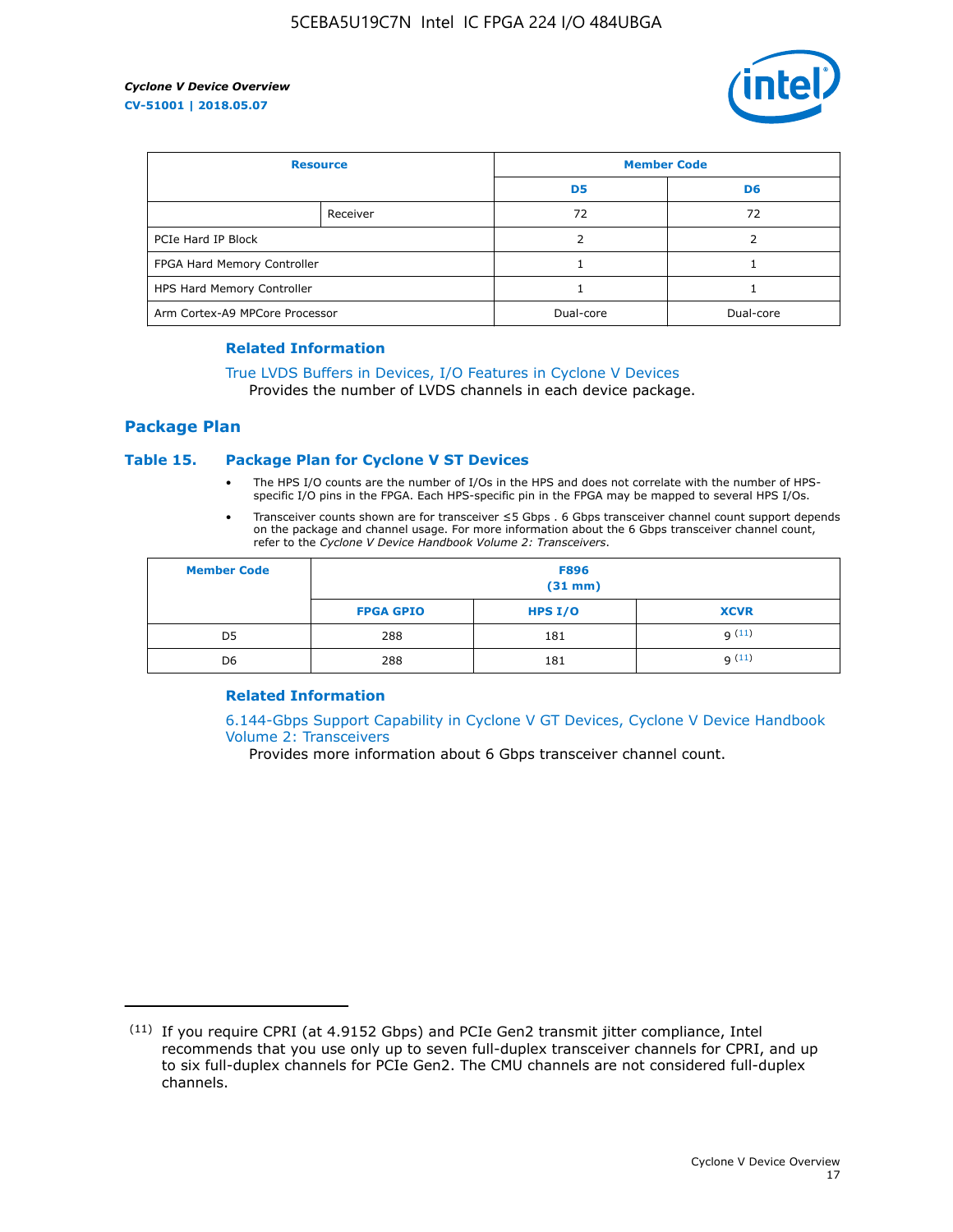

### **I/O Vertical Migration for Cyclone V Devices**

### **Figure 7. Vertical Migration Capability Across Cyclone V Device Packages and Densities**

The arrows indicate the vertical migration paths. The devices included in each vertical migration path are shaded. You can also migrate your design across device densities in the same package option if the devices have the same dedicated pins, configuration pins, and power pins.



You can achieve the vertical migration shaded in red if you use only up to 175 GPIOs for the M383 package, and 138 GPIOs for the U672 package. These migration paths are not shown in the Intel Quartus Prime software Pin Migration View.

*Note:* To verify the pin migration compatibility, use the Pin Migration View window in the Intel Quartus Prime software Pin Planner.

### **Adaptive Logic Module**

Cyclone V devices use a 28 nm ALM as the basic building block of the logic fabric.

The ALM, as shown in following figure, uses an 8-input fracturable look-up table (LUT) with four dedicated registers to help improve timing closure in register-rich designs and achieve an even higher design packing capability than previous generations.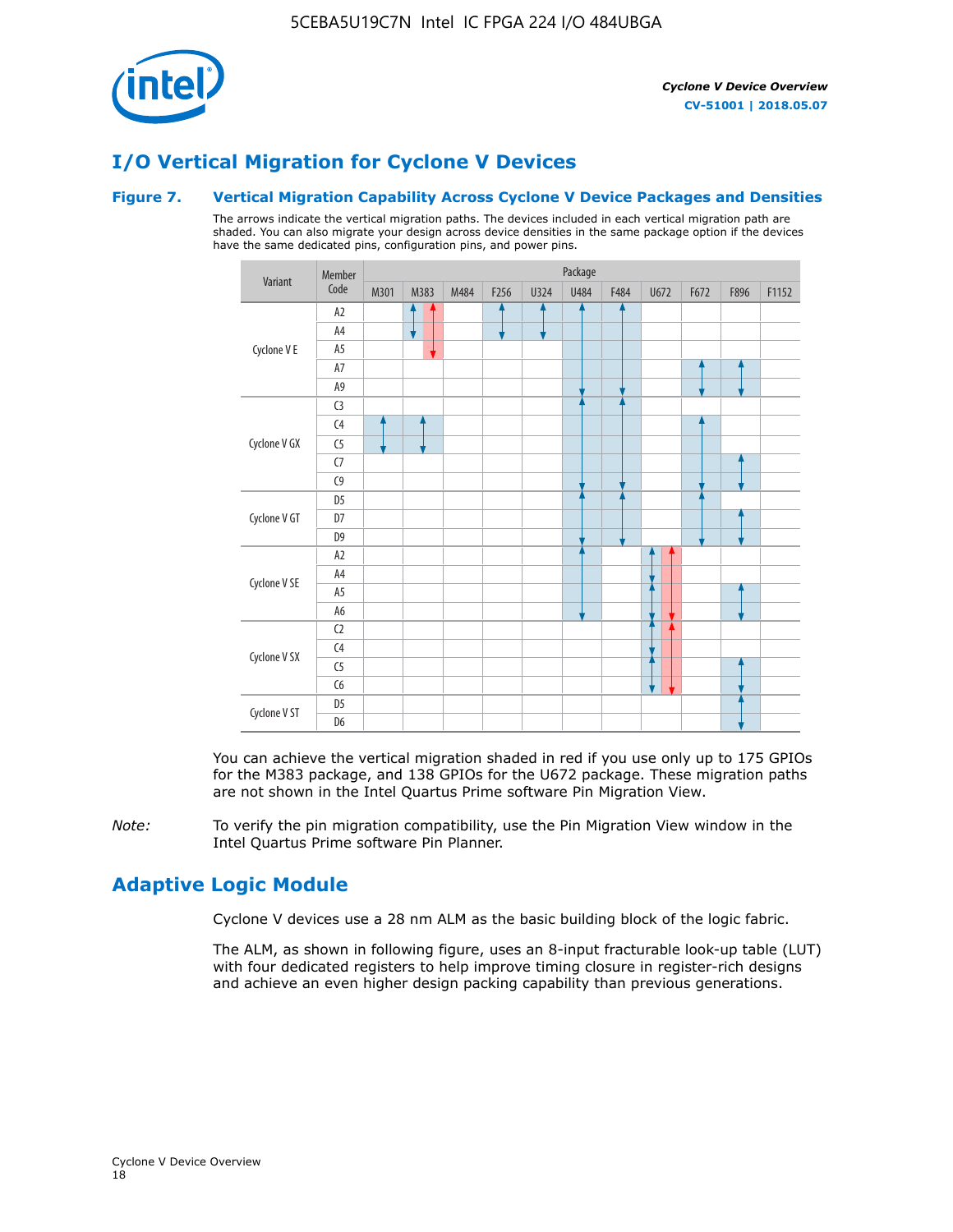

#### **Figure 8. ALM for Cyclone V Devices**



You can configure up to 25% of the ALMs in the Cyclone V devices as distributed memory using MLABs.

#### **Related Information**

Embedded Memory Capacity in Cyclone V Devices on page 21 Lists the embedded memory capacity for each device.

### **Variable-Precision DSP Block**

Cyclone V devices feature a variable-precision DSP block that supports these features:

- Configurable to support signal processing precisions ranging from  $9 \times 9$ ,  $18 \times 18$ and 27 x 27 bits natively
- A 64-bit accumulator
- A hard preadder that is available in both 18- and 27-bit modes
- Cascaded output adders for efficient systolic finite impulse response (FIR) filters
- Internal coefficient register banks, 8 deep, for each multiplier in 18- or 27-bit mode
- Fully independent multiplier operation
- A second accumulator feedback register to accommodate complex multiplyaccumulate functions
- Fully independent Efficient support for single-precision floating point arithmetic
- The inferability of all modes by the Intel Quartus Prime design software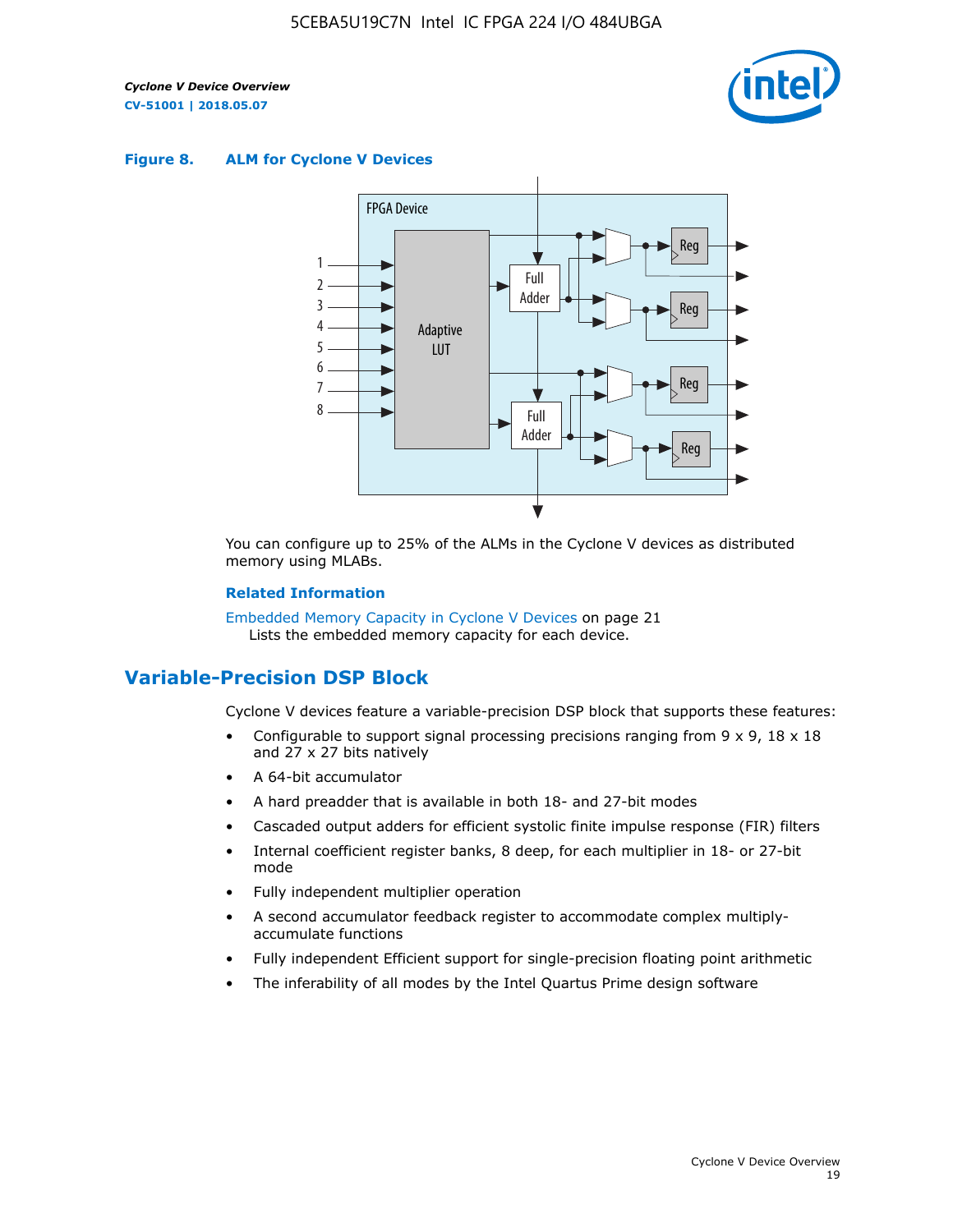

### **Table 16. Variable-Precision DSP Block Configurations for Cyclone V Devices**

| <b>Usage Example</b>                                       | <b>Multiplier Size (Bit)</b> | <b>DSP Block Resource</b> |
|------------------------------------------------------------|------------------------------|---------------------------|
| Low precision fixed point for video<br>applications        | Three $9 \times 9$           |                           |
| Medium precision fixed point in FIR<br>filters             | Two 18 x 18                  |                           |
| FIR filters and general DSP usage                          | Two 18 x 18 with accumulate  |                           |
| High precision fixed- or floating-point<br>implementations | One 27 x 27 with accumulate  |                           |

You can configure each DSP block during compilation as independent three  $9 \times 9$ , two 18 x 18, or one 27 x 27 multipliers. With a dedicated 64 bit cascade bus, you can cascade multiple variable-precision DSP blocks to implement even higher precision DSP functions efficiently.

### **Table 17. Number of Multipliers in Cyclone V Devices**

The table lists the variable-precision DSP resources by bit precision for each Cyclone V device.

| <b>Variant</b>  | <b>Member</b><br><b>Code</b> | <b>Variable-</b><br>precision |                                   | <b>Independent Input and Output</b><br><b>Multiplications Operator</b> | $18 \times 18$<br><b>Multiplier</b> | $18 \times 18$<br><b>Multiplier</b> |                                                              |
|-----------------|------------------------------|-------------------------------|-----------------------------------|------------------------------------------------------------------------|-------------------------------------|-------------------------------------|--------------------------------------------------------------|
|                 |                              | <b>DSP Block</b>              | $9 \times 9$<br><b>Multiplier</b> | $18 \times 18$<br><b>Multiplier</b>                                    | $27 \times 27$<br><b>Multiplier</b> | <b>Adder Mode</b>                   | <b>Adder</b><br><b>Summed</b><br>with 36 bit<br><b>Input</b> |
| Cyclone V E     | A2                           | 25                            | 75                                | 50                                                                     | 25                                  | 25                                  | 25                                                           |
|                 | A4                           | 66                            | 198                               | 132                                                                    | 66                                  | 66                                  | 66                                                           |
|                 | A5                           | 150                           | 450                               | 300                                                                    | 150                                 | 150                                 | 150                                                          |
|                 | A7                           | 156                           | 468                               | 312                                                                    | 156                                 | 156                                 | 156                                                          |
|                 | A9                           | 342                           | 1,026                             | 684                                                                    | 342                                 | 342                                 | 342                                                          |
| Cyclone V<br>GX | C <sub>3</sub>               | 57                            | 171                               | 114                                                                    | 57                                  | 57                                  | 57                                                           |
|                 | C <sub>4</sub>               | 70                            | 210                               | 140                                                                    | 70                                  | 70                                  | 70                                                           |
|                 | C <sub>5</sub>               | 150                           | 450                               | 300                                                                    | 150                                 | 150                                 | 150                                                          |
|                 | C7                           | 156                           | 468                               | 312                                                                    | 156                                 | 156                                 | 156                                                          |
|                 | C <sub>9</sub>               | 342                           | 1,026                             | 684                                                                    | 342                                 | 342                                 | 342                                                          |
| Cyclone V GT    | D <sub>5</sub>               | 150                           | 450                               | 300                                                                    | 150                                 | 150                                 | 150                                                          |
|                 | D7                           | 156                           | 468                               | 312                                                                    | 156                                 | 156                                 | 156                                                          |
|                 | D <sub>9</sub>               | 342                           | 1,026                             | 684                                                                    | 342                                 | 342                                 | 342                                                          |
| Cyclone V SE    | A <sub>2</sub>               | 36                            | 108                               | 72                                                                     | 36                                  | 36                                  | 36                                                           |
|                 | A4                           | 84                            | 252                               | 168                                                                    | 84                                  | 84                                  | 84                                                           |
|                 | A5                           | 87                            | 261                               | 174                                                                    | 87                                  | 87                                  | 87                                                           |
|                 | A <sub>6</sub>               | 112                           | 336                               | 224                                                                    | 112                                 | 112                                 | 112                                                          |
| Cyclone V SX    | C <sub>2</sub>               | 36                            | 108                               | 72                                                                     | 36                                  | 36                                  | 36                                                           |
|                 | C <sub>4</sub>               | 84                            | 252                               | 168                                                                    | 84                                  | 84                                  | 84                                                           |
|                 | C <sub>5</sub>               | 87                            | 261                               | 174                                                                    | 87                                  | 87                                  | 87                                                           |
|                 |                              |                               |                                   |                                                                        |                                     |                                     | continued                                                    |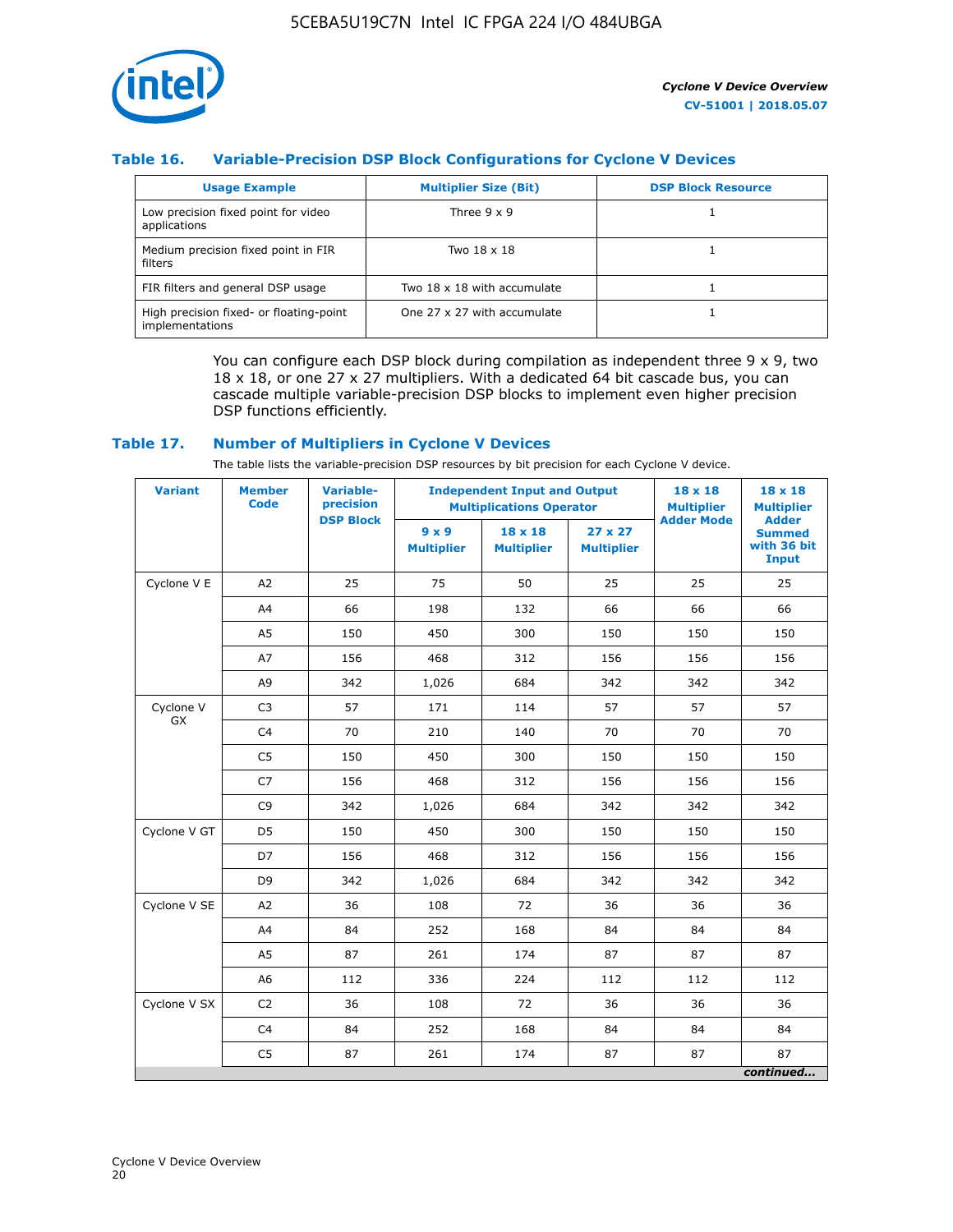

| <b>Variant</b> | <b>Variable-</b><br><b>Member</b><br>precision<br><b>Code</b><br><b>DSP Block</b> |     | <b>Independent Input and Output</b><br><b>Multiplications Operator</b> | $18 \times 18$<br><b>Multiplier</b> | $18 \times 18$<br><b>Multiplier</b><br><b>Adder</b> |                   |                                       |
|----------------|-----------------------------------------------------------------------------------|-----|------------------------------------------------------------------------|-------------------------------------|-----------------------------------------------------|-------------------|---------------------------------------|
|                |                                                                                   |     | $9 \times 9$<br><b>Multiplier</b>                                      | $18 \times 18$<br><b>Multiplier</b> | $27 \times 27$<br><b>Multiplier</b>                 | <b>Adder Mode</b> | <b>Summed</b><br>with 36 bit<br>Input |
|                | C6                                                                                | 112 | 336                                                                    | 224                                 | 112                                                 | 112               | 112                                   |
| Cyclone V ST   | D <sub>5</sub>                                                                    | 87  | 261                                                                    | 174                                 | 87                                                  | 87                | 87                                    |
|                | D <sub>6</sub>                                                                    | 112 | 336                                                                    | 224                                 | 112                                                 | 112               | 112                                   |

### **Embedded Memory Blocks**

The embedded memory blocks in the devices are flexible and designed to provide an optimal amount of small- and large-sized memory arrays to fit your design requirements.

### **Types of Embedded Memory**

The Cyclone V devices contain two types of memory blocks:

- 10 Kb M10K blocks—blocks of dedicated memory resources. The M10K blocks are ideal for larger memory arrays while still providing a large number of independent ports.
- 640 bit memory logic array blocks (MLABs)—enhanced memory blocks that are configured from dual-purpose logic array blocks (LABs). The MLABs are ideal for wide and shallow memory arrays. The MLABs are optimized for implementation of shift registers for digital signal processing (DSP) applications, wide shallow FIFO buffers, and filter delay lines. Each MLAB is made up of ten adaptive logic modules (ALMs). In the Cyclone V devices, you can configure these ALMs as ten 32 x 2 blocks, giving you one 32 x 20 simple dual-port SRAM block per MLAB.

### **Embedded Memory Capacity in Cyclone V Devices**

### **Table 18. Embedded Memory Capacity and Distribution in Cyclone V Devices**

|                | <b>Member</b>  | <b>M10K</b>  |                     | <b>MLAB</b>  | <b>Total RAM Bit</b> |           |
|----------------|----------------|--------------|---------------------|--------------|----------------------|-----------|
| <b>Variant</b> | <b>Code</b>    | <b>Block</b> | <b>RAM Bit (Kb)</b> | <b>Block</b> | <b>RAM Bit (Kb)</b>  | (Kb)      |
| Cyclone V E    | A2             | 176          | 1,760               | 314          | 196                  | 1,956     |
|                | A4             | 308          | 3,080               | 485          | 303                  | 3,383     |
|                | A5             | 446          | 4,460               | 679          | 424                  | 4,884     |
|                | A7             | 686          | 6,860               | 1338         | 836                  | 7,696     |
|                | A9             | 1,220        | 12,200              | 2748         | 1,717                | 13,917    |
| Cyclone V GX   | C <sub>3</sub> | 135          | 1,350               | 291          | 182                  | 1,532     |
|                | C <sub>4</sub> | 250          | 2,500               | 678          | 424                  | 2,924     |
|                | C <sub>5</sub> | 446          | 4,460               | 678          | 424                  | 4,884     |
|                | C <sub>7</sub> | 686          | 6,860               | 1338         | 836                  | 7,696     |
|                | C <sub>9</sub> | 1,220        | 12,200              | 2748         | 1,717                | 13,917    |
|                |                |              |                     |              |                      | continued |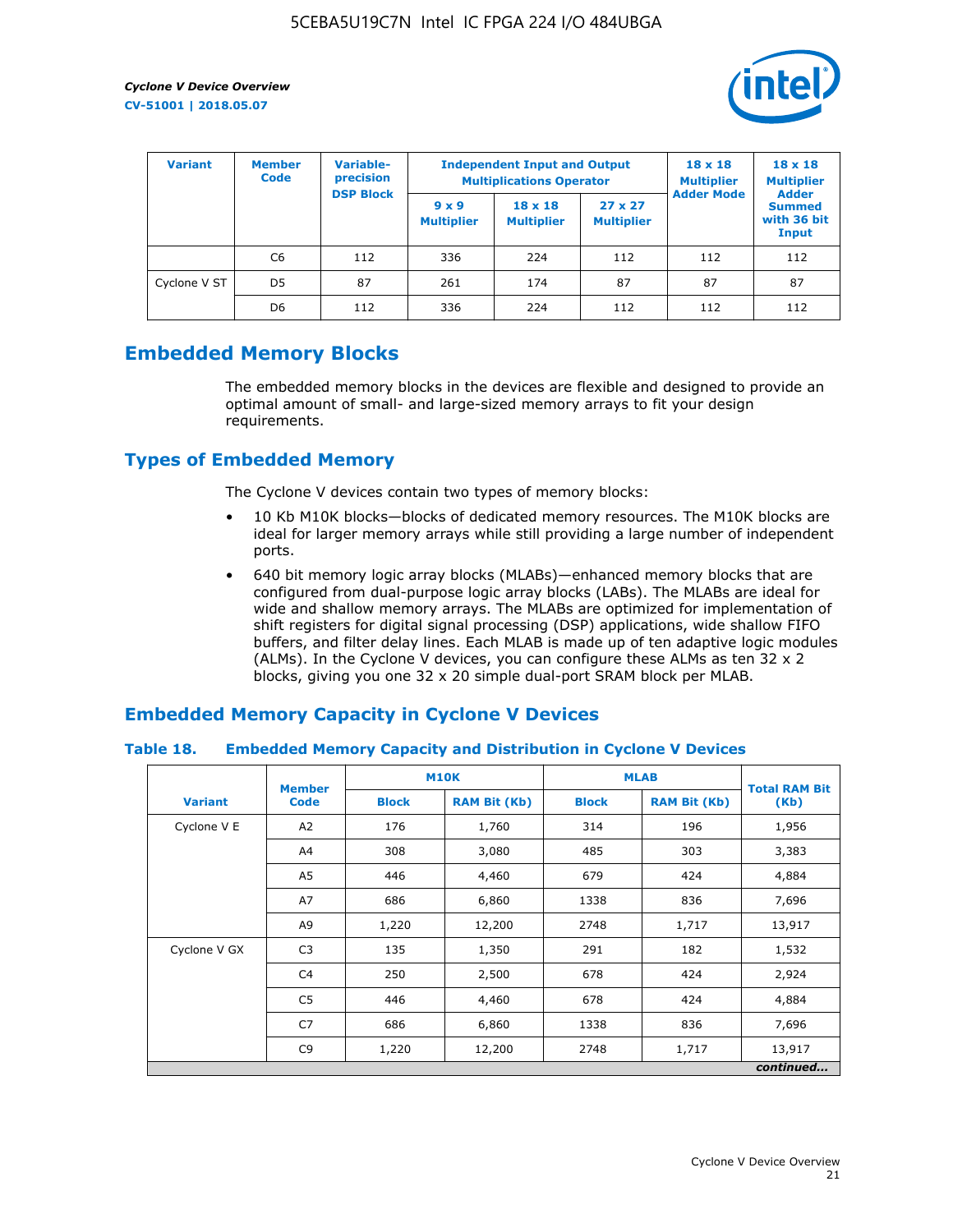

|                | <b>Member</b>  | <b>M10K</b>  |                     | <b>MLAB</b>  | <b>Total RAM Bit</b> |        |
|----------------|----------------|--------------|---------------------|--------------|----------------------|--------|
| <b>Variant</b> | <b>Code</b>    | <b>Block</b> | <b>RAM Bit (Kb)</b> | <b>Block</b> | <b>RAM Bit (Kb)</b>  | (Kb)   |
| Cyclone V GT   | D <sub>5</sub> | 446          | 4,460               | 679          | 424                  | 4,884  |
|                | D7             | 686          | 6,860               | 1338         | 836                  | 7,696  |
|                | D <sub>9</sub> | 1,220        | 12,200              | 2748         | 1,717                | 13,917 |
| Cyclone V SE   | A <sub>2</sub> | 140          | 1,400               | 221          | 138                  | 1,538  |
|                | A4             | 270          | 2,700               | 370          | 231                  | 2,460  |
|                | A5             | 397          | 3,970               | 768          | 480                  | 4,450  |
|                | A6             | 553          | 5,530               | 994          | 621                  | 6,151  |
| Cyclone V SX   | C <sub>2</sub> | 140          | 1,400               | 221          | 138                  | 1,538  |
|                | C <sub>4</sub> | 270          | 2,700               | 370          | 231                  | 2,460  |
|                | C5             | 397          | 3,970               | 768          | 480                  | 4,450  |
|                | C <sub>6</sub> | 553          | 5,530               | 994          | 621                  | 6,151  |
| Cyclone V ST   | D <sub>5</sub> | 397          | 3,970               | 768          | 480                  | 4,450  |
|                | D <sub>6</sub> | 553          | 5,530               | 994          | 621                  | 6,151  |

### **Embedded Memory Configurations**

### **Table 19. Supported Embedded Memory Block Configurations for Cyclone V Devices**

This table lists the maximum configurations supported for the embedded memory blocks. The information is applicable only to the single-port RAM and ROM modes.

| <b>Memory Block</b> | Depth (bits) | <b>Programmable Width</b> |
|---------------------|--------------|---------------------------|
| MLAB                | 32           | x16, x18, or x20          |
| M10K                | 256          | x40 or x32                |
|                     | 512          | x20 or x16                |
|                     | 1K           | $x10$ or $x8$             |
|                     | 2K           | $x5$ or $x4$              |
|                     | 4K           | x2                        |
|                     | 8K           | x1                        |

### **Clock Networks and PLL Clock Sources**

550 MHz Cyclone V devices have 16 global clock networks capable of up to operation. The clock network architecture is based on Intel's global, quadrant, and peripheral clock structure. This clock structure is supported by dedicated clock input pins and fractional PLLs.

*Note:* To reduce power consumption, the Intel Quartus Prime software identifies all unused sections of the clock network and powers them down.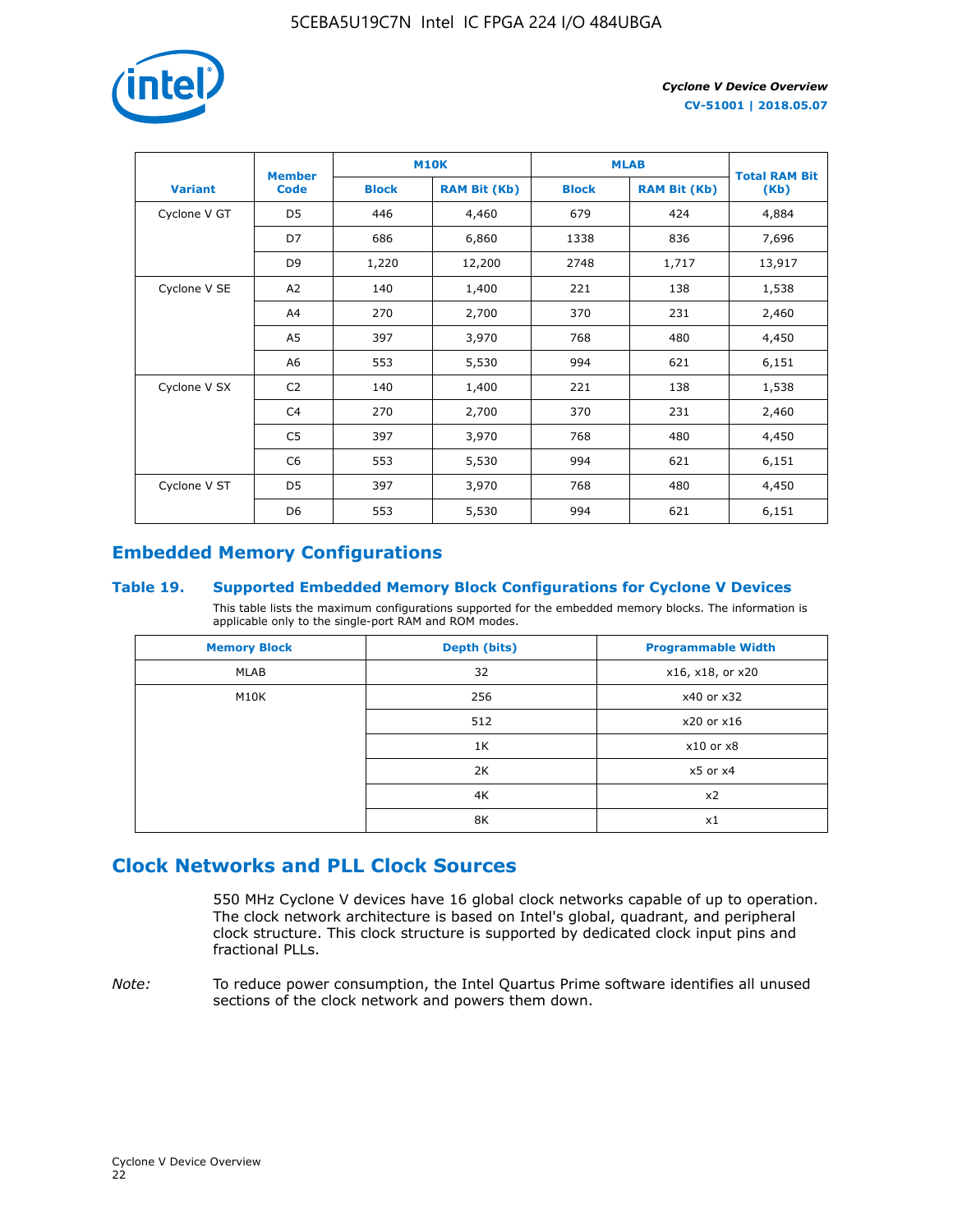5CEBA5U19C7N Intel IC FPGA 224 I/O 484UBGA

*Cyclone V Device Overview* **CV-51001 | 2018.05.07**



### **PLL Features**

The PLLs in the Cyclone V devices support the following features:

- Frequency synthesis
- On-chip clock deskew
- Jitter attenuation
- Programmable output clock duty cycles
- PLL cascading
- Reference clock switchover
- Programmable bandwidth
- User-mode reconfiguration of PLLs
- Low power mode for each fractional PLL
- Dynamic phase shift
- Direct, source synchronous, zero delay buffer, external feedback, and LVDS compensation modes

#### **Fractional PLL**

In addition to integer PLLs, the Cyclone V devices use a fractional PLL architecture. The devices have up to eight PLLs, each with nine output counters. You can use the output counters to reduce PLL usage in two ways:

- Reduce the number of oscillators that are required on your board by using fractional PLLs
- Reduce the number of clock pins that are used in the device by synthesizing multiple clock frequencies from a single reference clock source

If you use the fractional PLL mode, you can use the PLLs for precision fractional-N frequency synthesis—removing the need for off-chip reference clock sources in your design.

The transceiver fractional PLLs that are not used by the transceiver I/Os can be used as general purpose fractional PLLs by the FPGA fabric.

### **FPGA General Purpose I/O**

Cyclone V devices offer highly configurable GPIOs. The following list describes the features of the GPIOs:

- Programmable bus hold and weak pull-up
- LVDS output buffer with programmable differential output voltage ( $V_{OD}$ ) and programmable pre-emphasis
- On-chip parallel termination ( $R<sub>T</sub>$  OCT) for all I/O banks with OCT calibration to limit the termination impedance variation
- On-chip dynamic termination that has the ability to swap between series and parallel termination, depending on whether there is read or write on a common bus for signal integrity
- Easy timing closure support using the hard read FIFO in the input register path, and delay-locked loop (DLL) delay chain with fine and coarse architecture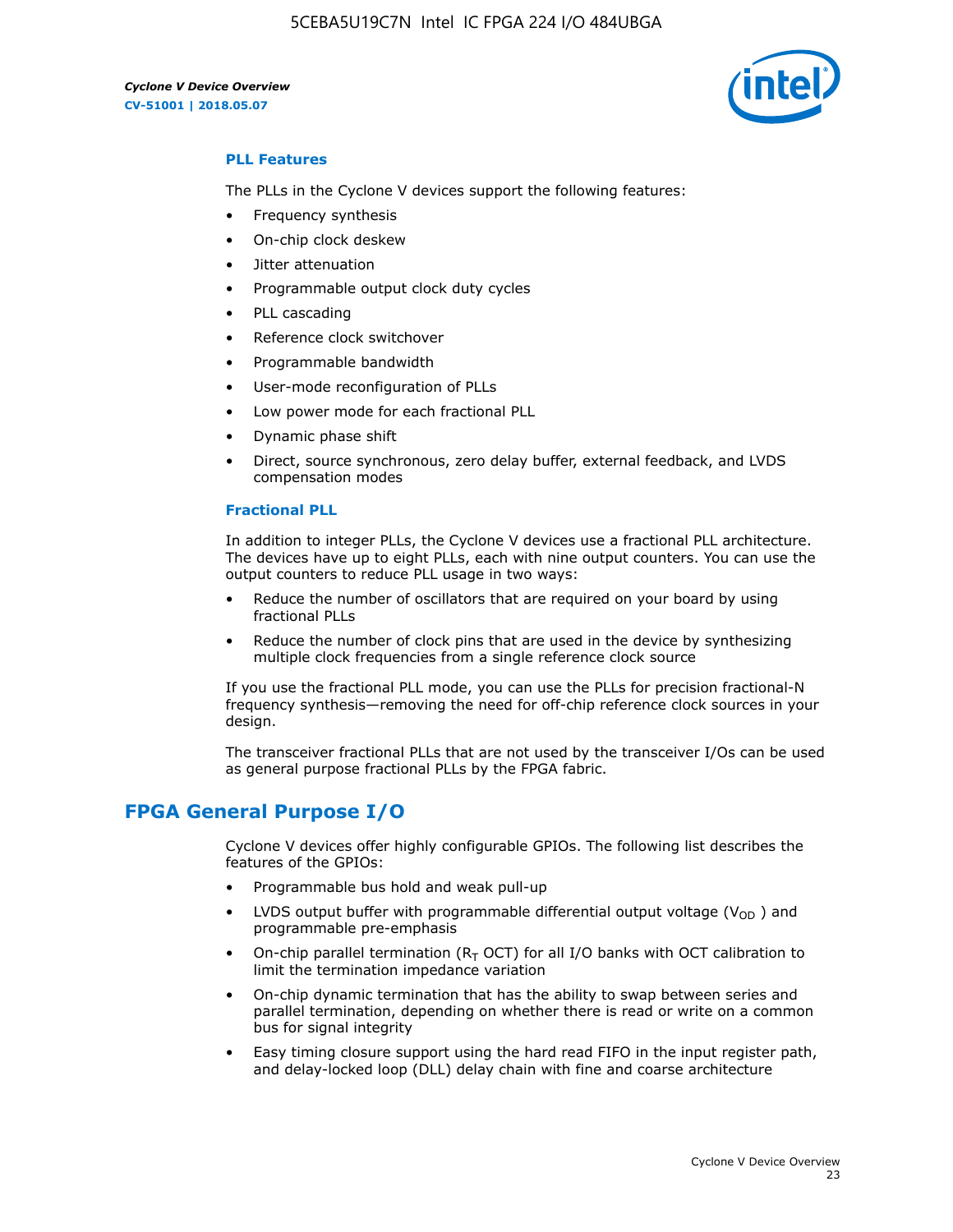

### **PCIe Gen1 and Gen2 Hard IP**

Cyclone V GX, GT, SX, and ST devices contain PCIe hard IP that is designed for performance and ease-of-use. The PCIe hard IP consists of the MAC, data link, and transaction layers.

The PCIe hard IP supports PCIe Gen2 and Gen1 end point and root port for up to x4 lane configuration. The PCIe Gen2 x4 support is PCIe-compatible.

The PCIe endpoint support includes multifunction support for up to eight functions, as shown in the following figure. The integrated multifunction support reduces the FPGA logic requirements by up to 20,000 LEs for PCIe designs that require multiple peripherals.

### **Figure 9. PCIe Multifunction for Cyclone V Devices**



The Cyclone V PCIe hard IP operates independently from the core logic. This independent operation allows the PCIe link to wake up and complete link training in less than 100 ms while the Cyclone V device completes loading the programming file for the rest of the device.

In addition, the PCIe hard IP in the Cyclone V device provides improved end-to-end datapath protection using ECC.

### **External Memory Interface**

This section provides an overview of the external memory interface in Cyclone V devices.

### **Hard and Soft Memory Controllers**

Cyclone V devices support up to two hard memory controllers for DDR3, DDR2, and LPDDR2 SDRAM devices. Each controller supports 8 to 32 bit components of up to 4 gigabits (Gb) in density with two chip selects and optional ECC. For the Cyclone V SoC devices, an additional hard memory controller in the HPS supports DDR3, DDR2, and LPDDR2 SDRAM devices.

All Cyclone V devices support soft memory controllers for DDR3, DDR2, and LPDDR2 SDRAM devices for maximum flexibility.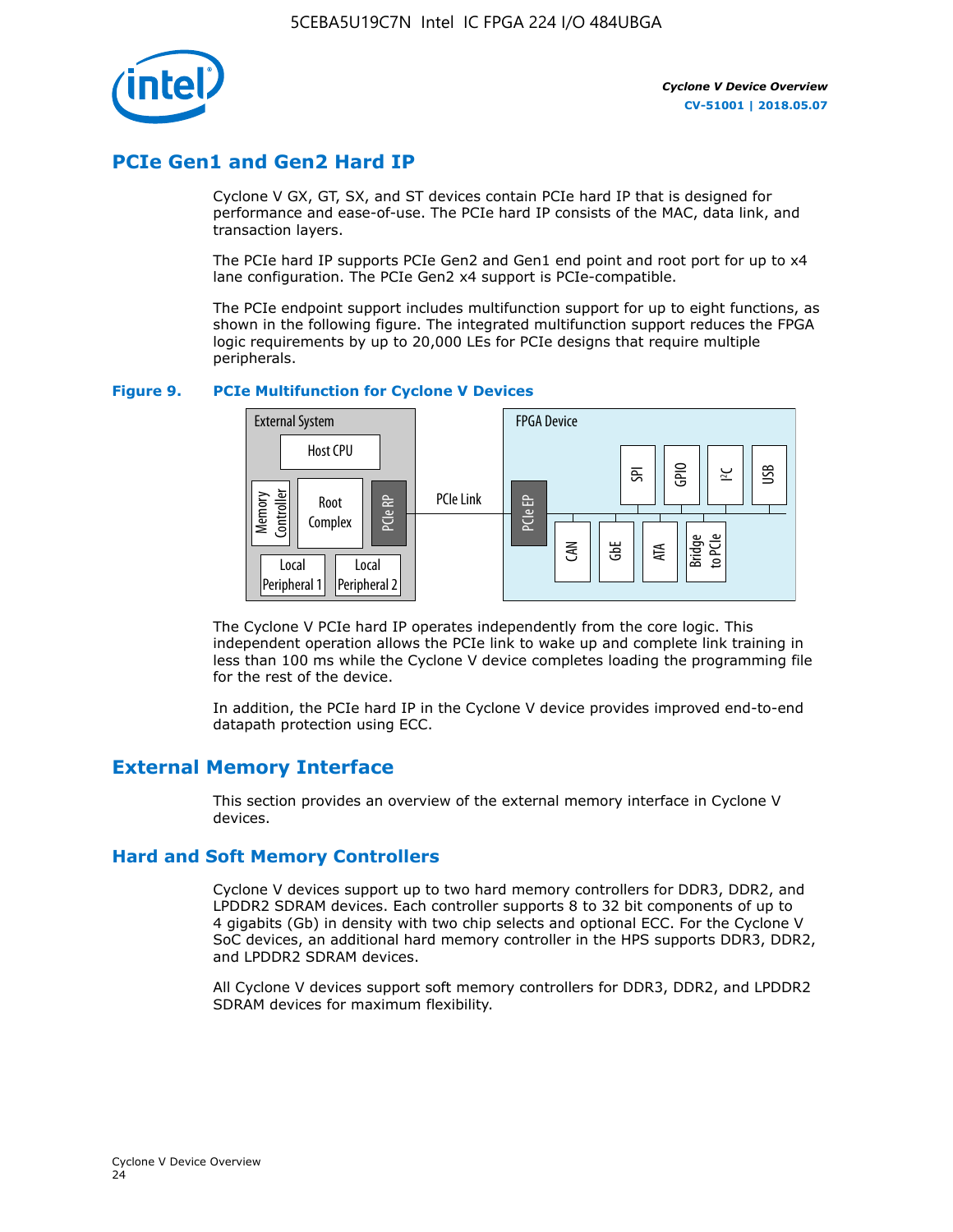

### **External Memory Performance**

#### **Table 20. External Memory Interface Performance in Cyclone V Devices**

The maximum and minimum operating frequencies depend on the memory interface standards and the supported delay-locked loop (DLL) frequency listed in the device datasheet.

| <b>Interface</b>  | <b>Voltage</b> | <b>Maximum Frequency (MHz)</b> | <b>Minimum Frequency</b> |       |  |
|-------------------|----------------|--------------------------------|--------------------------|-------|--|
|                   | $(\mathsf{V})$ | <b>Hard Controller</b>         | <b>Soft Controller</b>   | (MHz) |  |
| <b>DDR3 SDRAM</b> | 1.5            | 400<br>303                     |                          | 303   |  |
|                   | 1.35           | 400                            | 303                      | 303   |  |
| <b>DDR2 SDRAM</b> | 1.8            | 400                            | 300                      | 167   |  |
| LPDDR2 SDRAM      | 1.2            | 333                            | 300                      | 167   |  |

#### **Related Information**

[External Memory Interface Spec Estimator](https://www.altera.com/solutions/technology/external-memory/spec-estimator.html)

For the latest information and to estimate the external memory system performance specification, use Intel's External Memory Interface Spec Estimator tool.

### **HPS External Memory Performance**

### **Table 21. HPS External Memory Interface Performance**

The hard processor system (HPS) is available in Cyclone V SoC devices only.

| <b>Interface</b>  | Voltage (V) | <b>HPS Hard Controller (MHz)</b> |
|-------------------|-------------|----------------------------------|
| <b>DDR3 SDRAM</b> | 1.5         | 400                              |
|                   | 1.35        | 400                              |
| <b>DDR2 SDRAM</b> | 1.8         | 400                              |
| LPDDR2 SDRAM      | 1.2         | 333                              |

### **Related Information**

#### [External Memory Interface Spec Estimator](https://www.altera.com/solutions/technology/external-memory/spec-estimator.html)

For the latest information and to estimate the external memory system performance specification, use Intel's External Memory Interface Spec Estimator tool.

### **Low-Power Serial Transceivers**

Cyclone V devices deliver the industry's lowest power 6.144 Gbps transceivers at an estimated 88 mW maximum power consumption per channel. Cyclone V transceivers are designed to be compliant with a wide range of protocols and data rates.

### **Transceiver Channels**

The transceivers are positioned on the left outer edge of the device. The transceiver channels consist of the physical medium attachment (PMA), physical coding sublayer (PCS), and clock networks.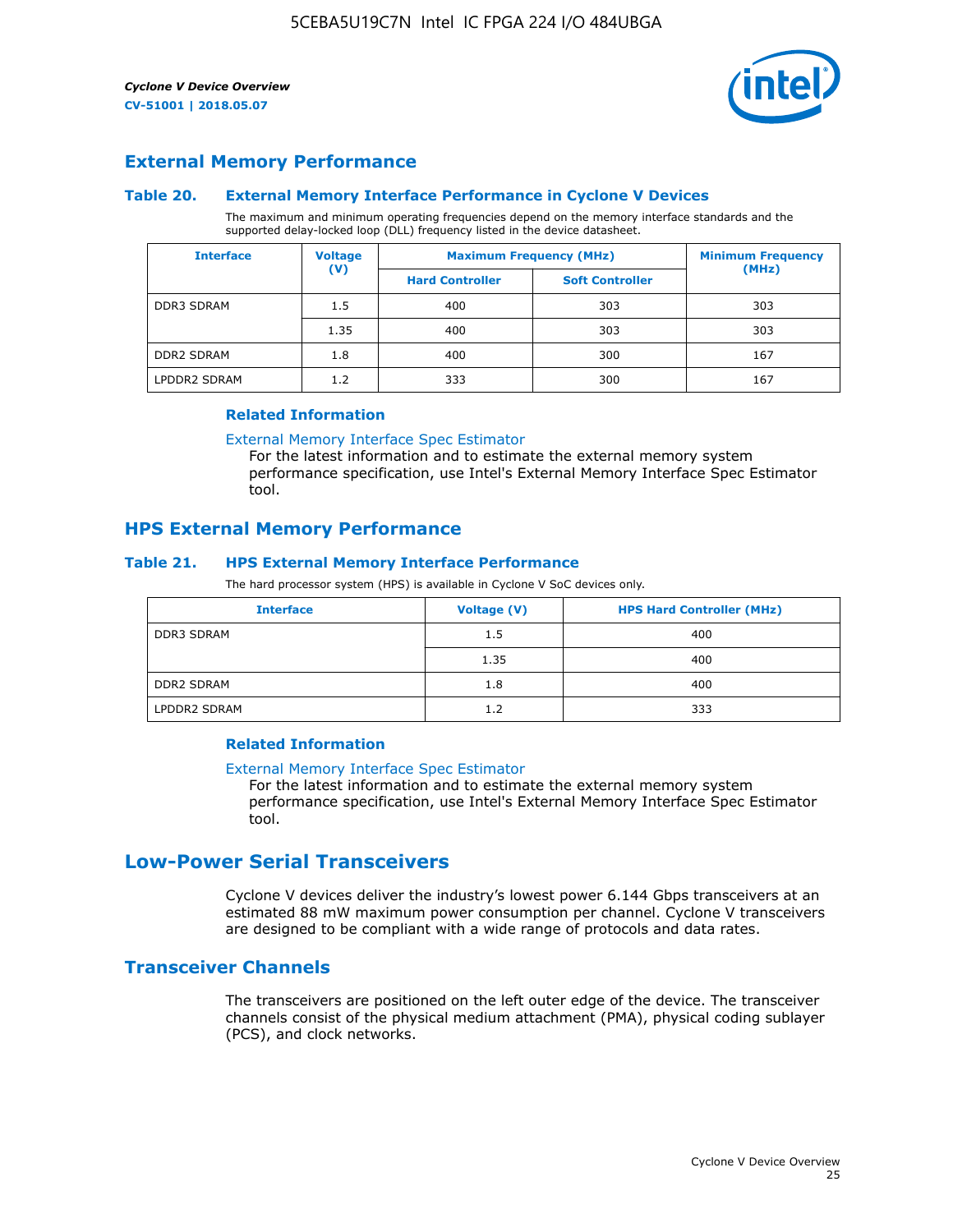

#### **Figure 10. Device Chip Overview for Cyclone V GX and GT Devices**

The figure shows a Cyclone V FPGA with transceivers. Different Cyclone V devices may have a different floorplans than the one shown here.



### **PMA Features**

To prevent core and I/O noise from coupling into the transceivers, the PMA block is isolated from the rest of the chip—ensuring optimal signal integrity. For the transceivers, you can use the channel PLL of an unused receiver PMA as an additional transmit PLL.

#### **Table 22. PMA Features of the Transceivers in Cyclone V Devices**

| <b>Features</b>                                    | <b>Capability</b>                                                                                       |
|----------------------------------------------------|---------------------------------------------------------------------------------------------------------|
| Backplane support                                  | Driving capability up to 6.144 Gbps                                                                     |
| PLL-based clock recovery                           | Superior jitter tolerance                                                                               |
| Programmable deserialization and word<br>alignment | Flexible deserialization width and configurable word alignment pattern                                  |
| Equalization and pre-emphasis                      | Up to 14.37 dB of pre-emphasis and up to 4.7 dB of equalization<br>No decision feedback equalizer (DFE) |
| Ring oscillator transmit PLLs                      | 614 Mbps to 6.144 Gbps                                                                                  |
| Input reference clock range                        | 20 MHz to 400 MHz                                                                                       |
| Transceiver dynamic reconfiguration                | Allows the reconfiguration of a single channel without affecting the operation of<br>other channels     |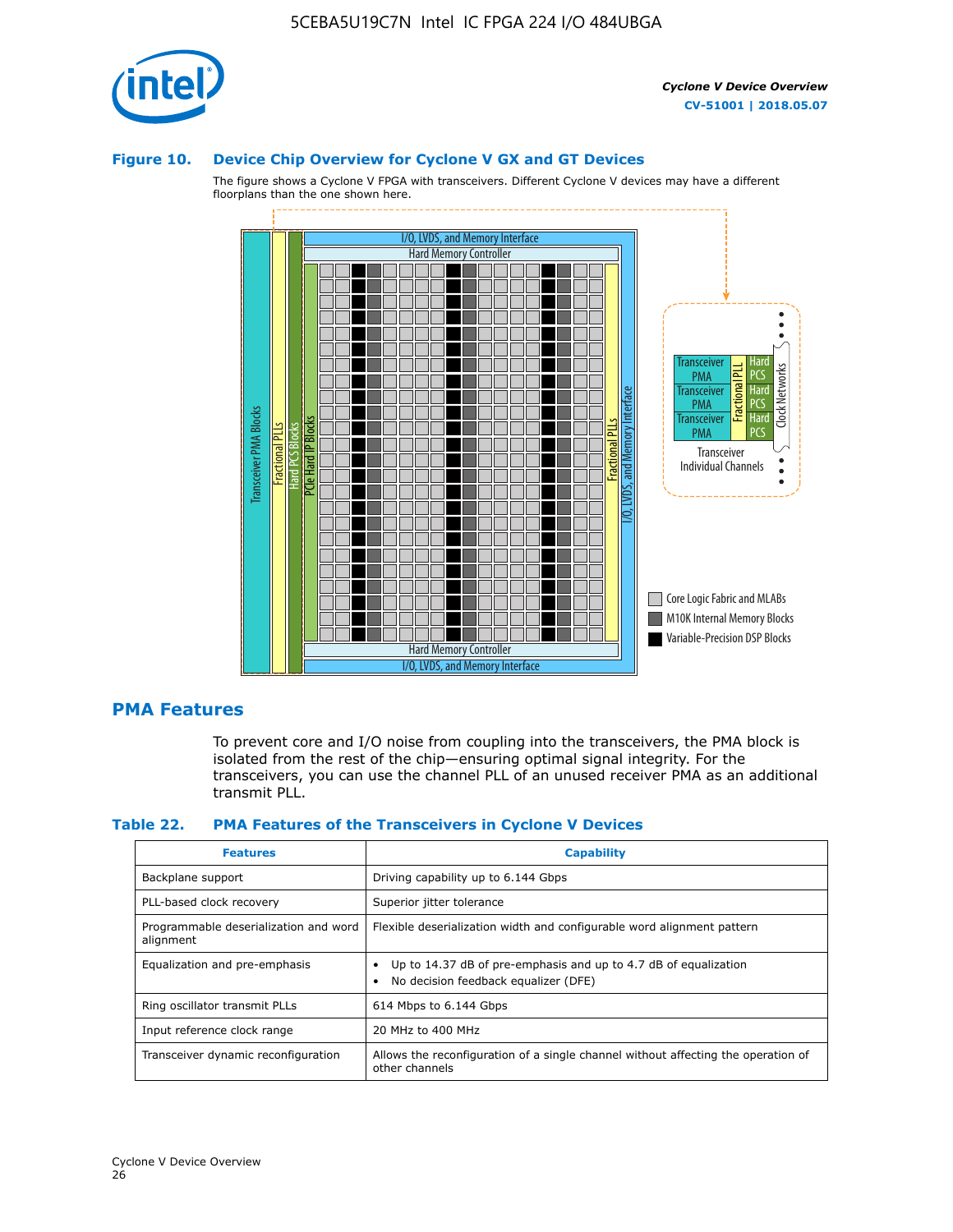

### **PCS Features**

The Cyclone V core logic connects to the PCS through an 8, 10, 16, 20, 32, or 40 bit interface, depending on the transceiver data rate and protocol. Cyclone V devices contain PCS hard IP to support PCIe Gen1 and Gen2, Gbps Ethernet (GbE), Serial RapidIO® (SRIO), and Common Public Radio Interface (CPRI).

Most of the standard and proprietary protocols from 614 Mbps to 6.144 Gbps are supported.

| Table 23. | <b>Transceiver PCS Features for Cyclone V Devices</b> |  |  |
|-----------|-------------------------------------------------------|--|--|
|           |                                                       |  |  |

| <b>PCS Support</b>                 | <b>Data Rates</b><br>(Gbps)        | <b>Transmitter Data Path Feature</b>                                                                         | <b>Receiver Data Path Feature</b>                                                                                                                                                                                                  |  |  |  |
|------------------------------------|------------------------------------|--------------------------------------------------------------------------------------------------------------|------------------------------------------------------------------------------------------------------------------------------------------------------------------------------------------------------------------------------------|--|--|--|
| 3-Gbps and 6-Gbps Basic            | 0.614 to 6.144                     | • Phase compensation FIFO<br>Byte serializer<br>8B/10B encoder<br>Transmitter bit-slip                       | Word aligner<br>$\bullet$<br>Deskew FIFO<br>$\bullet$<br>Rate-match FIFO<br>$\bullet$<br>8B/10B decoder<br>$\bullet$<br>Byte deserializer<br>$\bullet$<br>Byte ordering<br>$\bullet$<br>Receiver phase compensation<br><b>FIFO</b> |  |  |  |
| PCIe Gen1<br>(x1, x2, x4)          | $2.5$ and $5.0$                    | Dedicated PCIe PHY IP core<br>PIPE 2.0 interface to the core<br>$\bullet$<br>logic                           | Dedicated PCIe PHY IP core<br>$\bullet$<br>PIPE 2.0 interface to the core<br>$\bullet$<br>logic                                                                                                                                    |  |  |  |
| PCIe Gen2<br>$(x1, x2, x4)^{(12)}$ |                                    |                                                                                                              |                                                                                                                                                                                                                                    |  |  |  |
| GbE                                | 1.25                               | • Custom PHY IP core with preset<br>feature<br>GbE transmitter synchronization<br>$\bullet$<br>state machine | • Custom PHY IP core with preset<br>feature<br>GbE receiver synchronization<br>state machine                                                                                                                                       |  |  |  |
| $XAUI$ $(13)$                      | 3.125                              | Dedicated XAUI PHY IP core<br>$\bullet$                                                                      | Dedicated XAUI PHY IP core<br>$\bullet$                                                                                                                                                                                            |  |  |  |
| <b>HiGig</b>                       | 3.75                               | XAUI synchronization state<br>$\bullet$<br>machine for bonding four<br>channels                              | XAUI synchronization state<br>$\bullet$<br>machine for realigning four<br>channels                                                                                                                                                 |  |  |  |
| SRIO 1.3 and 2.1                   | 1.25 to 3.125                      | • Custom PHY IP core with preset<br>feature<br>• SRIO version 2.1-compliant x2<br>and x4 channel bonding     | • Custom PHY IP core with preset<br>feature<br>• SRIO version 2.1-compliant x2<br>and x4 deskew state machine                                                                                                                      |  |  |  |
| SDI, SD/HD, and 3G-SDI             | $0.27^{(14)}$ , 1.485,<br>and 2.97 | Custom PHY IP core with preset<br>feature                                                                    | Custom PHY IP core with preset<br>feature                                                                                                                                                                                          |  |  |  |
| JESD204A                           | $0.3125^{(15)}$ to<br>3.125        |                                                                                                              |                                                                                                                                                                                                                                    |  |  |  |
| continued                          |                                    |                                                                                                              |                                                                                                                                                                                                                                    |  |  |  |

<sup>(12)</sup> PCIe Gen2 is supported for Cyclone V GT and ST devices. The PCIe Gen2 x4 support is PCIe-compatible.

<sup>(13)</sup> XAUI is supported through the soft PCS.

<sup>(14)</sup> The 0.27-Gbps data rate is supported using oversampling user logic that you must implement in the FPGA fabric.

<sup>(15)</sup> The 0.3125-Gbps data rate is supported using oversampling user logic that you must implement in the FPGA fabric.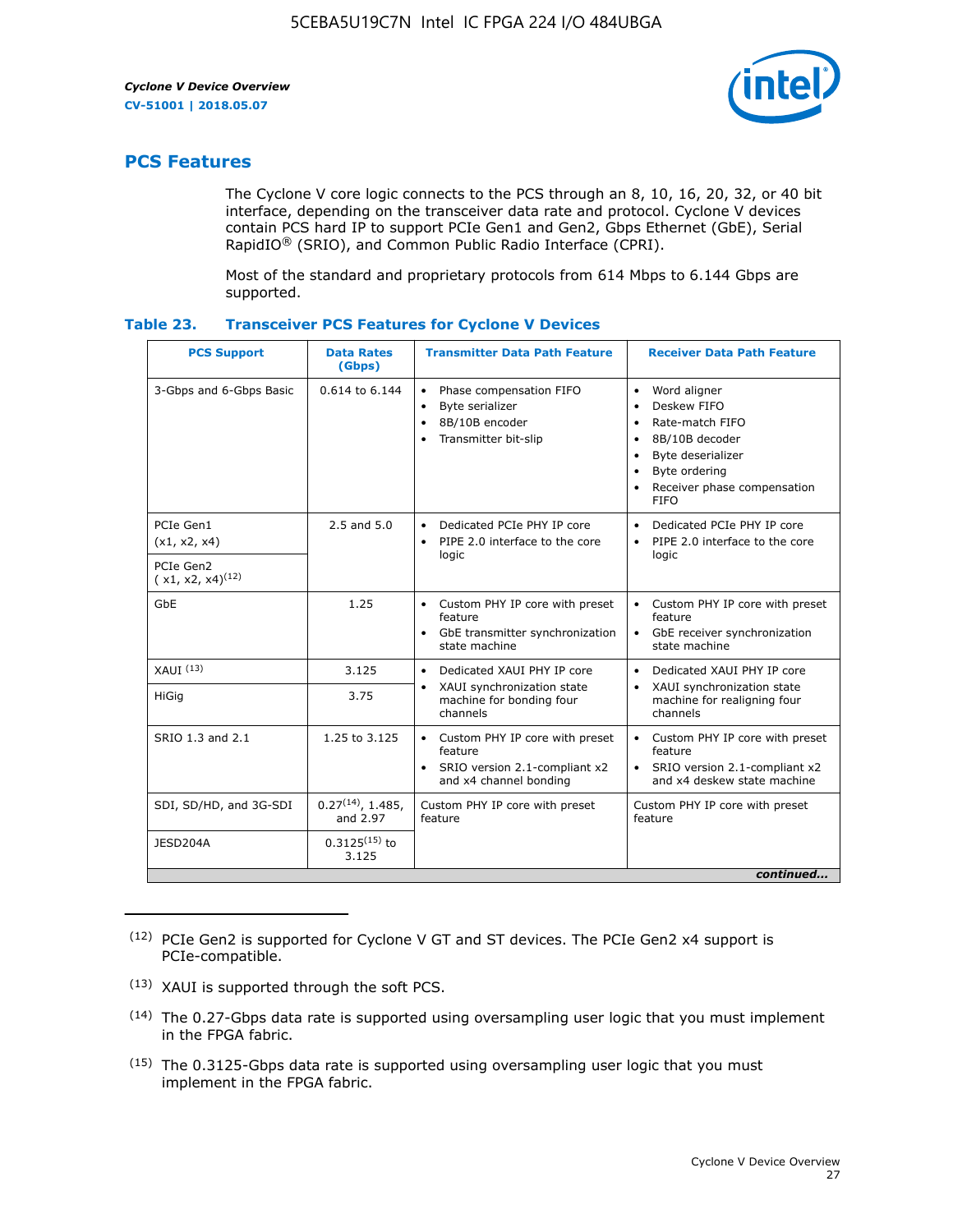

| <b>PCS Support</b>       | <b>Data Rates</b><br>(Gbps) | <b>Transmitter Data Path Feature</b>                              | <b>Receiver Data Path Feature</b>                                                                        |
|--------------------------|-----------------------------|-------------------------------------------------------------------|----------------------------------------------------------------------------------------------------------|
| Serial ATA Gen1 and Gen2 | $1.5$ and $3.0$             | Custom PHY IP core with preset<br>٠<br>feature<br>Electrical idle | Custom PHY IP core with preset<br>feature<br>Signal detect<br>Wider spread of asynchronous<br><b>SSC</b> |
| CPRI 4.1 $(16)$          | $0.6144$ to 6.144           | Dedicated deterministic latency<br>$\bullet$<br>PHY IP core       | Dedicated deterministic latency<br>PHY IP core                                                           |
| OBSAI RP3                | 0.768 to 3.072              | Transmitter (TX) manual bit-slip<br>mode                          | Receiver (RX) deterministic<br>latency state machine                                                     |
| V-by-One HS              | Up to 3.75                  | Custom PHY IP core                                                | Custom PHY IP core                                                                                       |
| DisplayPort $1.2^{(17)}$ | 1.62 and $2.7$              |                                                                   | Wider spread of asynchronous<br>SSC                                                                      |

### **SoC with HPS**

Each SoC combines an FPGA fabric and an HPS in a single device. This combination delivers the flexibility of programmable logic with the power and cost savings of hard IP in these ways:

- Reduces board space, system power, and bill of materials cost by eliminating a discrete embedded processor
- Allows you to differentiate the end product in both hardware and software, and to support virtually any interface standard
- Extends the product life and revenue through in-field hardware and software updates

### **HPS Features**

The HPS consists of a dual-core Arm Cortex-A9 MPCore processor, a rich set of peripherals, and a shared multiport SDRAM memory controller, as shown in the following figure.

<sup>(16)</sup> High-voltage output mode (1000-BASE-CX) is not supported.

<sup>(17)</sup> Pending characterization.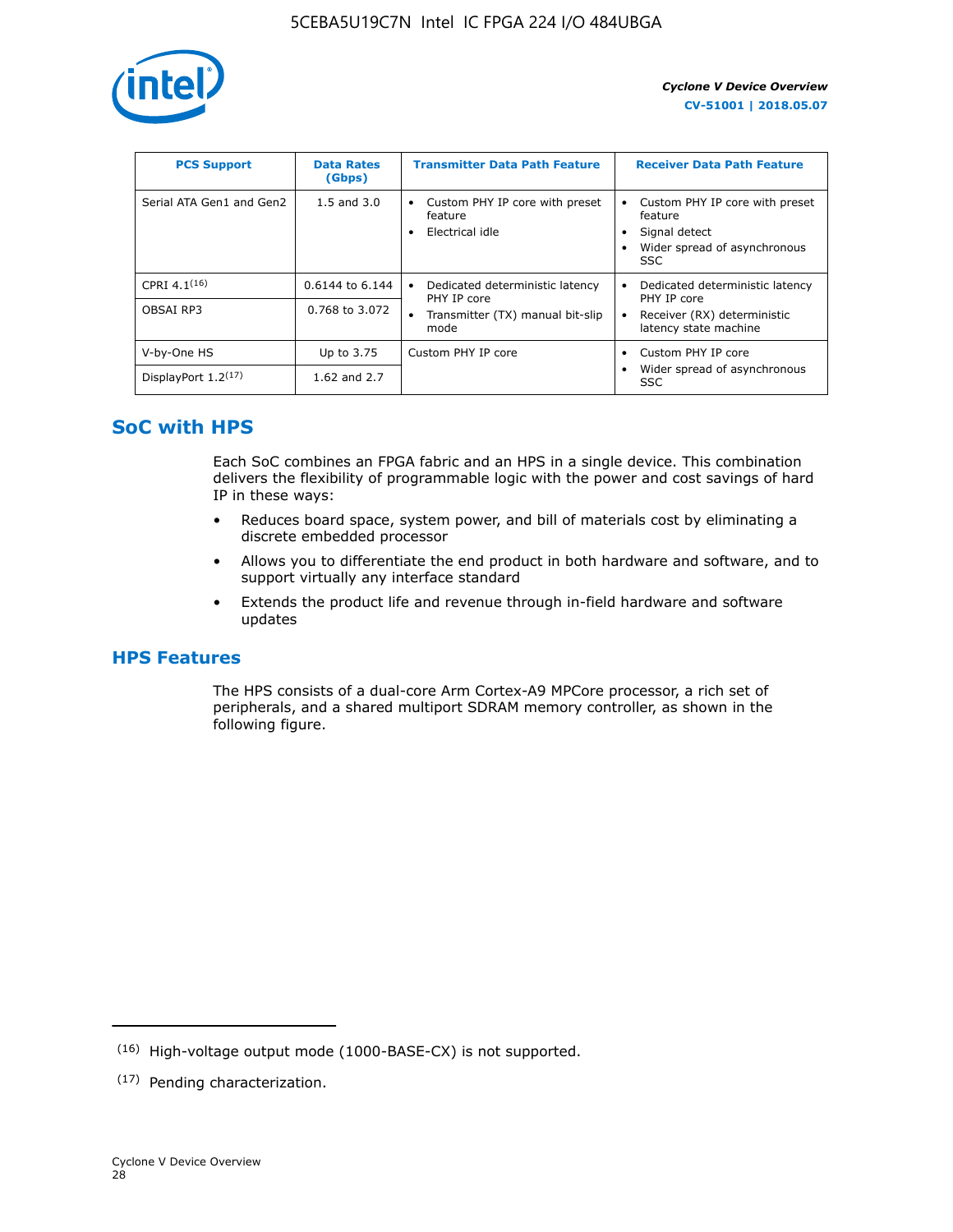



### **Figure 11. HPS with Dual-Core Arm Cortex-A9 MPCore Processor**

### **System Peripherals and Debug Access Port**

Each Ethernet MAC, USB OTG, NAND flash controller, and SD/MMC controller module has an integrated DMA controller. For modules without an integrated DMA controller, an additional DMA controller module provides up to eight channels of high-bandwidth data transfers. Peripherals that communicate off-chip are multiplexed with other peripherals at the HPS pin level. This allows you to choose which peripherals to interface with other devices on your PCB.

The debug access port provides interfaces to industry standard JTAG debug probes and supports Arm CoreSight debug and core traces to facilitate software development.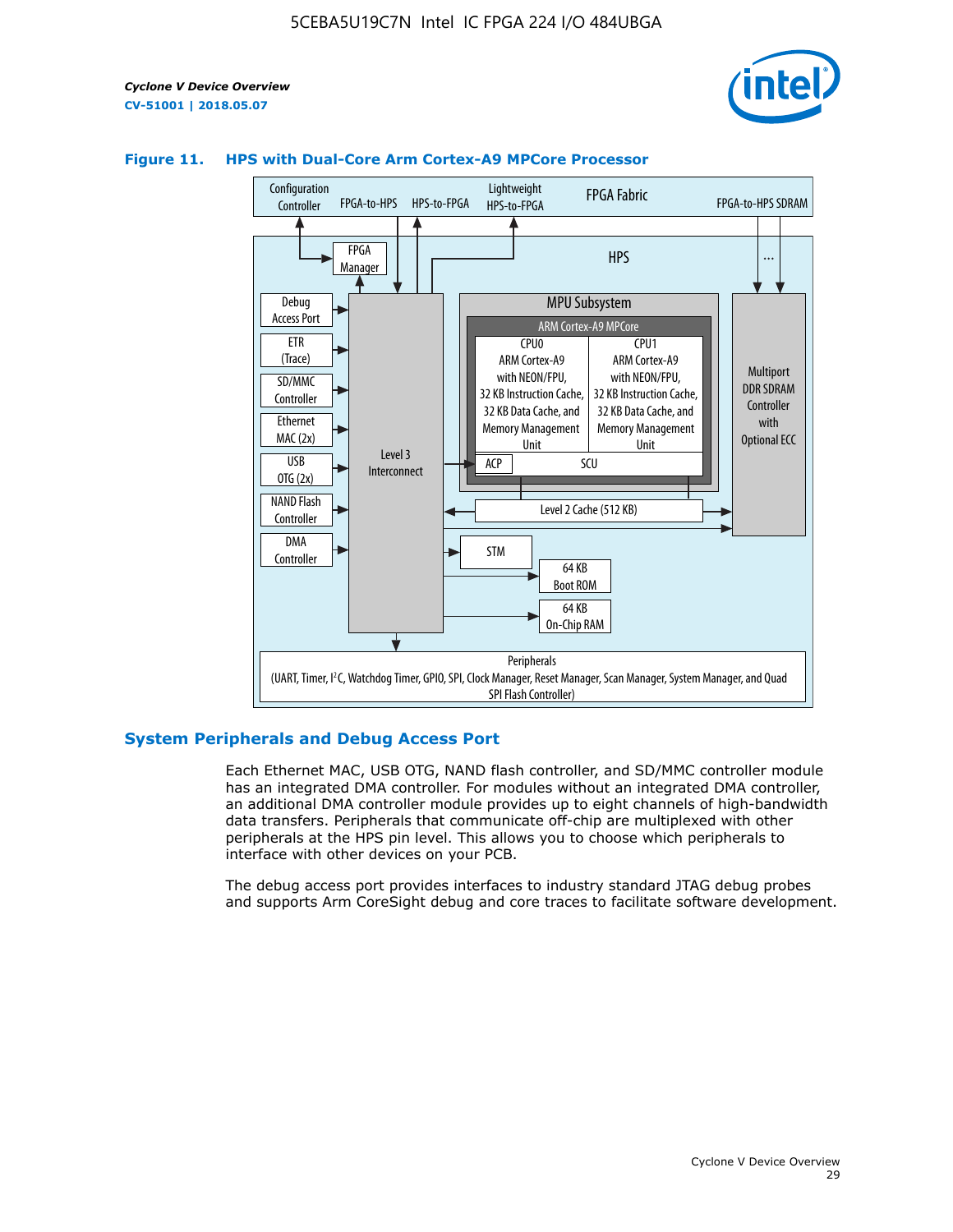

### **HPS–FPGA AXI Bridges**

The HPS–FPGA bridges, which support the Advanced Microcontroller Bus Architecture (AMBA<sup>®</sup>) Advanced eXtensible Interface (AXI<sup>™</sup>) specifications, consist of the following bridges:

- FPGA-to-HPS AXI bridge—a high-performance bus supporting 32, 64, and 128 bit data widths that allows the FPGA fabric to issue transactions to slaves in the HPS.
- HPS-to-FPGA AXI bridge—a high-performance bus supporting 32, 64, and 128 bit data widths that allows the HPS to issue transactions to slaves in the FPGA fabric.
- Lightweight HPS-to-FPGA AXI bridge—a lower latency 32 bit width bus that allows the HPS to issue transactions to slaves in the FPGA fabric. This bridge is primarily used for control and status register (CSR) accesses to peripherals in the FPGA fabric.

The HPS–FPGA AXI bridges allow masters in the FPGA fabric to communicate with slaves in the HPS logic, and vice versa. For example, the HPS-to-FPGA AXI bridge allows you to share memories instantiated in the FPGA fabric with one or both microprocessors in the HPS, while the FPGA-to-HPS AXI bridge allows logic in the FPGA fabric to access the memory and peripherals in the HPS.

Each HPS–FPGA bridge also provides asynchronous clock crossing for data transferred between the FPGA fabric and the HPS.

### **HPS SDRAM Controller Subsystem**

The HPS SDRAM controller subsystem contains a multiport SDRAM controller and DDR PHY that are shared between the FPGA fabric (through the FPGA-to-HPS SDRAM interface), the level 2 (L2) cache, and the level 3 (L3) system interconnect. The FPGA-to-HPS SDRAM interface supports AMBA AXI and Avalon® Memory-Mapped (Avalon-MM) interface standards, and provides up to six individual ports for access by masters implemented in the FPGA fabric.

To maximize memory performance, the SDRAM controller subsystem supports command and data reordering, deficit round-robin arbitration with aging, and high-priority bypass features. The SDRAM controller subsystem supports DDR2, DDR3, or LPDDR2 devices up to 4 Gb in density operating at up to 400 MHz (800 Mbps data rate).

### **FPGA Configuration and Processor Booting**

The FPGA fabric and HPS in the SoC are powered independently. You can reduce the clock frequencies or gate the clocks to reduce dynamic power, or shut down the entire FPGA fabric to reduce total system power.

You can configure the FPGA fabric and boot the HPS independently, in any order, providing you with more design flexibility:

- You can boot the HPS independently. After the HPS is running, the HPS can fully or partially reconfigure the FPGA fabric at any time under software control. The HPS can also configure other FPGAs on the board through the FPGA configuration controller.
- You can power up both the HPS and the FPGA fabric together, configure the FPGA fabric first, and then boot the HPS from memory accessible to the FPGA fabric.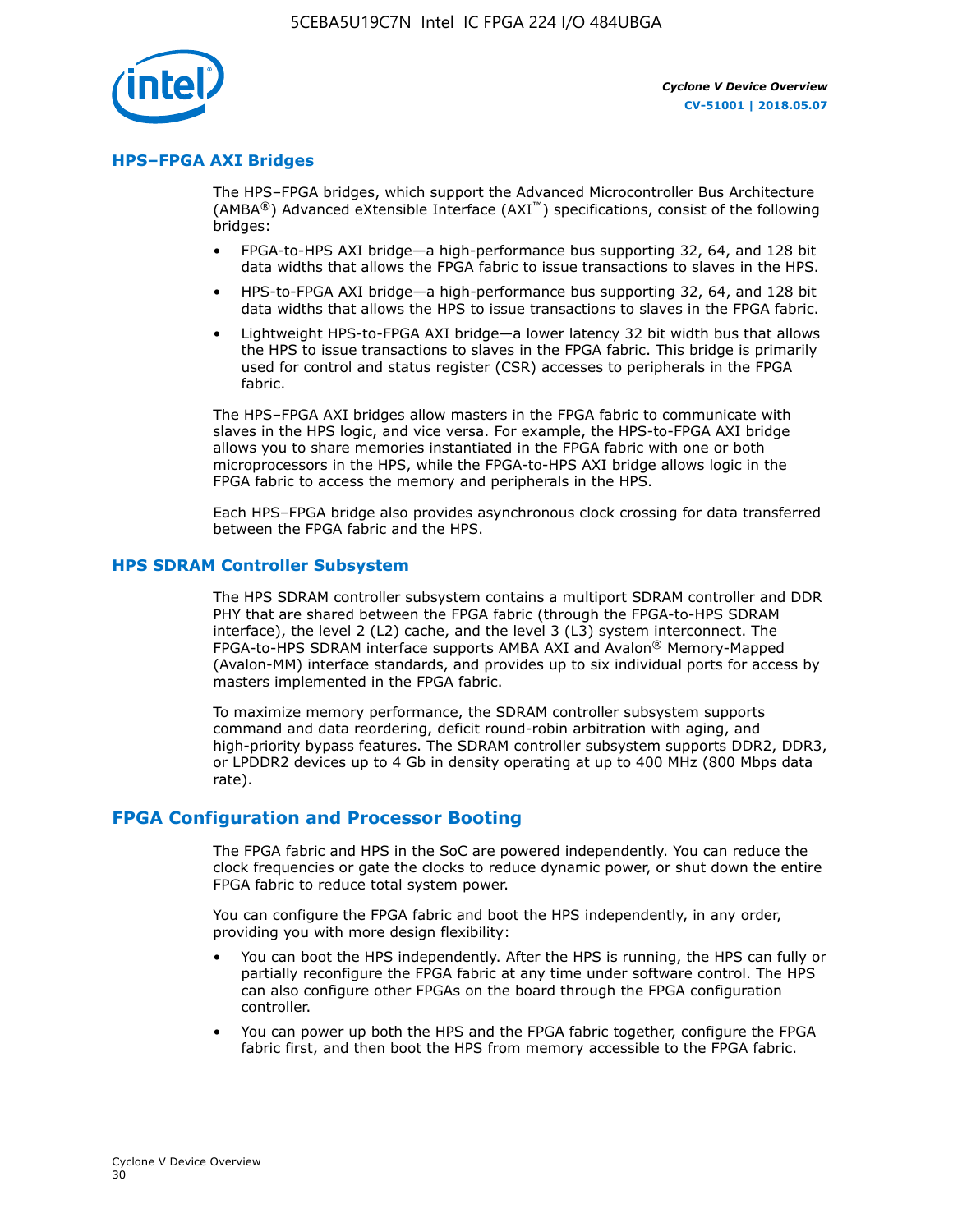

*Note:* Although the FPGA fabric and HPS are on separate power domains, the HPS must remain powered up during operation while the FPGA fabric can be powered up or down as required.

### **Related Information**

[Cyclone V Device Family Pin Connection Guidelines](https://www.altera.com/content/dam/altera-www/global/en_US/pdfs/literature/dp/cyclone-v/pcg-01014.pdf)

Provides detailed information about power supply pin connection guidelines and power regulator sharing.

### **Hardware and Software Development**

For hardware development, you can configure the HPS and connect your soft logic in the FPGA fabric to the HPS interfaces using the Platform Designer (Standard) system integration tool in the Intel Quartus Prime software.

For software development, the Arm-based SoC devices inherit the rich software development ecosystem available for the Arm Cortex-A9 MPCore processor. The software development process for Intel SoCs follows the same steps as those for other SoC devices from other manufacturers. Support for Linux, VxWorks®, and other operating systems is available for the SoCs. For more information on the operating systems support availability, contact the Intel sales team.

You can begin device-specific firmware and software development on the Intel SoC Virtual Target. The Virtual Target is a fast PC-based functional simulation of a target development system—a model of a complete development board that runs on a PC. The Virtual Target enables the development of device-specific production software that can run unmodified on actual hardware.

#### **Related Information**

[International Altera Sales Support Offices](https://www.altera.com/about/contact/contact/international-altera-sales-offices.html)

### **Dynamic and Partial Reconfiguration**

The Cyclone V devices support dynamic reconfiguration and partial reconfiguration.

### **Dynamic Reconfiguration**

The dynamic reconfiguration feature allows you to dynamically change the transceiver data rates, PMA settings, or protocols of a channel, without affecting data transfer on adjacent channels. This feature is ideal for applications that require on-the-fly multiprotocol or multirate support. You can reconfigure the PMA and PCS blocks with dynamic reconfiguration.

### **Partial Reconfiguration**

*Note:* The partial reconfiguration feature is available for Cyclone V E, GX, SE, and SX devices with the "SC" suffix in the part number. For device availability and ordering, contact your local Intel sales representatives.

> Partial reconfiguration allows you to reconfigure part of the device while other sections of the device remain operational. This capability is important in systems with critical uptime requirements because it allows you to make updates or adjust functionality without disrupting services.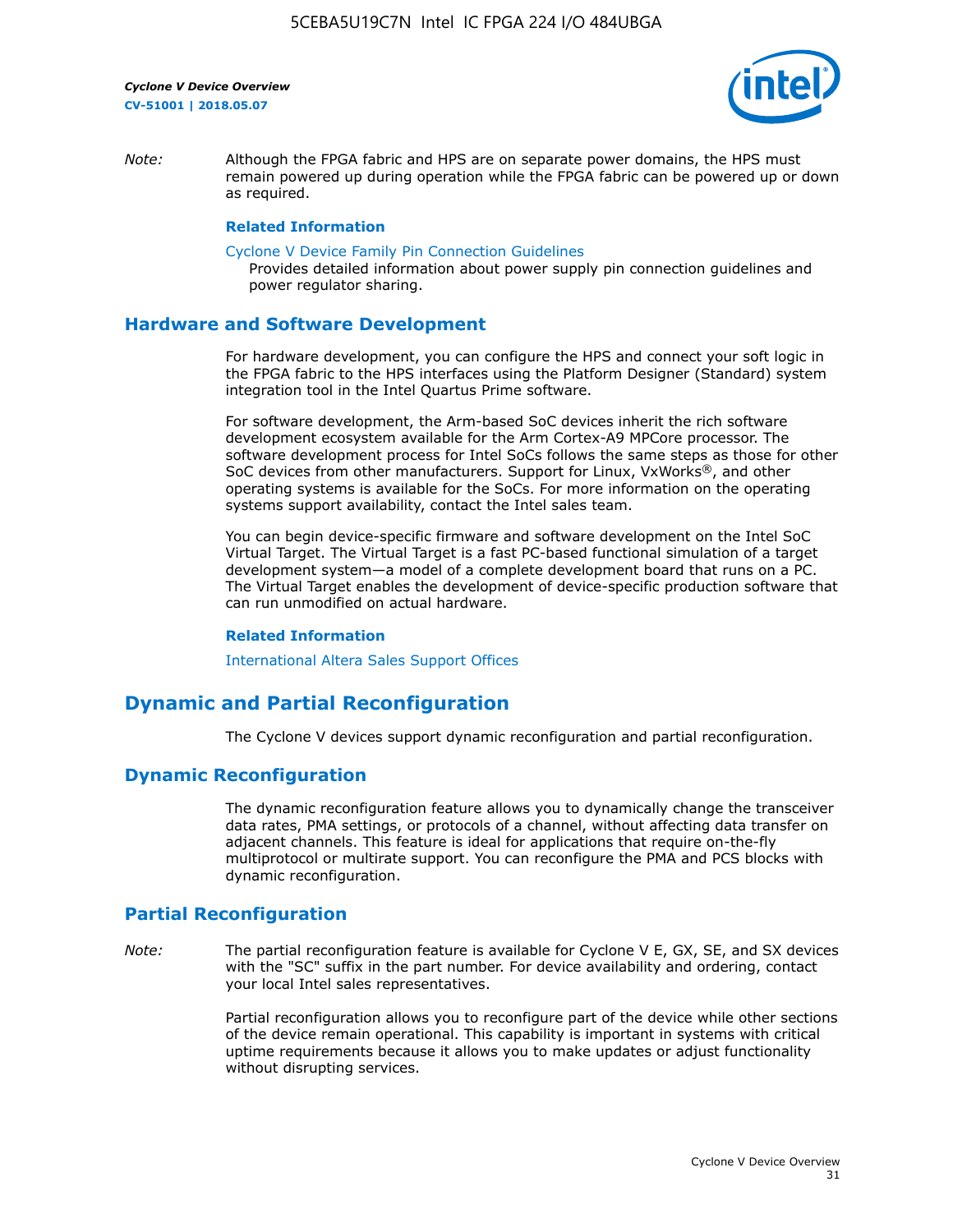

Apart from lowering cost and power consumption, partial reconfiguration increases the effective logic density of the device because placing device functions that do not operate simultaneously is not necessary. Instead, you can store these functions in external memory and load them whenever the functions are required. This capability reduces the size of the device because it allows multiple applications on a single device—saving the board space and reducing the power consumption.

Intel simplifies the time-intensive task of partial reconfiguration by building this capability on top of the proven incremental compile and design flow in the Intel Quartus Prime design software. With the Intel solution, you do not need to know all the intricate device architecture details to perform a partial reconfiguration.

Partial reconfiguration is supported through the FPP x16 configuration interface. You can seamlessly use partial reconfiguration in tandem with dynamic reconfiguration to enable simultaneous partial reconfiguration of both the device core and transceivers.

### **Enhanced Configuration and Configuration via Protocol**

Cyclone V devices support 1.8 V, 2.5 V, 3.0 V, and 3.3 V programming voltages and several configuration schemes.

| <b>Mode</b>                                                    | <b>Data</b><br>Width         | Max Clock  <br>Rate<br>(MHz) | <b>Max Data</b><br>Rate<br>(Mbps) | <b>Decompressi</b><br>on | <b>Design</b><br><b>Security</b> | <b>Partial</b><br>Reconfigurat<br>ion <sup>(18)</sup> | <b>Remote</b><br><b>System</b><br><b>Update</b> |
|----------------------------------------------------------------|------------------------------|------------------------------|-----------------------------------|--------------------------|----------------------------------|-------------------------------------------------------|-------------------------------------------------|
| AS through the EPCS<br>and EPCQ serial<br>configuration device | 1 bit, 4<br>bits             | 100                          |                                   | Yes                      | <b>Yes</b>                       |                                                       | Yes                                             |
| PS through CPLD or<br>external<br>microcontroller              | 1 bit                        | 125                          | 125                               | Yes                      | Yes                              |                                                       |                                                 |
| <b>FPP</b>                                                     | 8 bits                       | 125                          |                                   | Yes                      | <b>Yes</b>                       |                                                       | Parallel flash<br>loader                        |
|                                                                | 16 bits                      | 125                          |                                   | Yes                      | <b>Yes</b>                       | Yes                                                   |                                                 |
| CvP (PCIe)                                                     | x1, x2,<br>and $x4$<br>lanes |                              |                                   | Yes                      | <b>Yes</b>                       | Yes                                                   |                                                 |
| <b>JTAG</b>                                                    | 1 bit                        | 33                           | 33                                |                          |                                  |                                                       |                                                 |

**Table 24. Configuration Schemes and Features Supported by Cyclone V Devices**

Instead of using an external flash or ROM, you can configure the Cyclone V devices through PCIe using CvP. The CvP mode offers the fastest configuration rate and flexibility with the easy-to-use PCIe hard IP block interface. The Cyclone V CvP implementation conforms to the PCIe 100 ms power-up-to-active time requirement.

### **Related Information**

[Configuration via Protocol \(CvP\) Implementation in Intel FPGAs User Guide](https://www.altera.com/documentation/nik1412546950394.html#nik1412546833714) Provides more information about CvP.

 $(18)$  The partial reconfiguration feature is available for Cyclone V E, GX, SE, and SX devices with the "SC" suffix in the part number. For device availability and ordering, contact your local Intel sales representatives.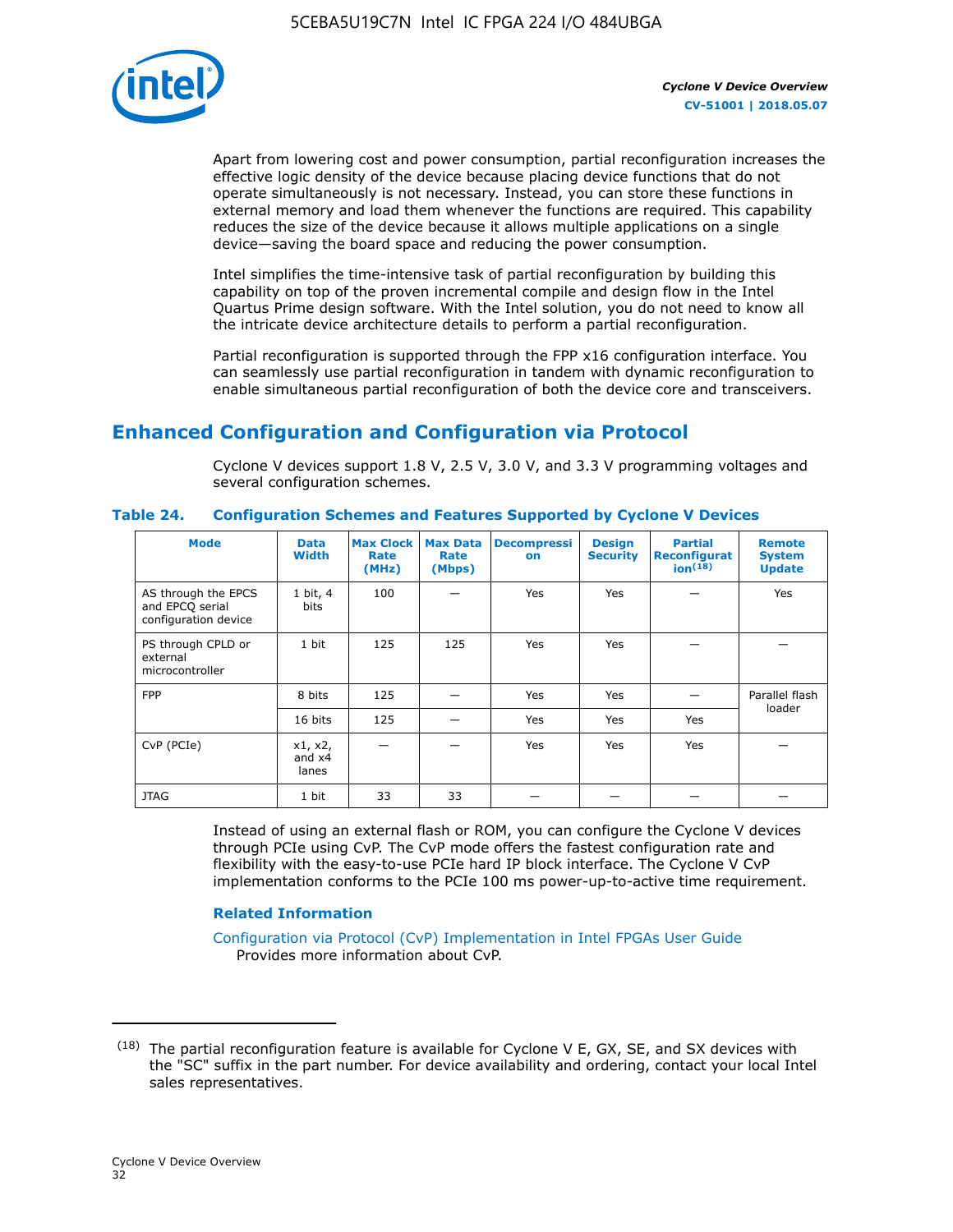

### **Power Management**

Leveraging the FPGA architectural features, process technology advancements, and transceivers that are designed for power efficiency, the Cyclone V devices consume less power than previous generation Cyclone FPGAs:

- Total device core power consumption—less by up to 40%.
- Transceiver channel power consumption—less by up to 50%.

Additionally, Cyclone V devices contain several hard IP blocks that reduce logic resources and deliver substantial power savings of up to 25% less power than equivalent soft implementations.

### **Document Revision History for Cyclone V Device Overview**

| <b>Document</b><br><b>Version</b> | <b>Changes</b>                                                                                                                                                          |
|-----------------------------------|-------------------------------------------------------------------------------------------------------------------------------------------------------------------------|
| 2018.05.07                        | Added the low power option ("L" suffix) for Cyclone V SE and Cyclone V SX devices in the Sample<br>Ordering Code and Available Options diagrams.<br>Rebranded as Intel. |

| <b>Date</b>   | <b>Version</b> | <b>Changes</b>                                                                                                                                                                                                                                                                                                                                                                                                                                                                                                                                                                                                                                                                                                                                                                                                                                                                                                  |
|---------------|----------------|-----------------------------------------------------------------------------------------------------------------------------------------------------------------------------------------------------------------------------------------------------------------------------------------------------------------------------------------------------------------------------------------------------------------------------------------------------------------------------------------------------------------------------------------------------------------------------------------------------------------------------------------------------------------------------------------------------------------------------------------------------------------------------------------------------------------------------------------------------------------------------------------------------------------|
| December 2017 | 2017.12.18     | Updated ALM resources for Cyclone V E, Cyclone V SE, Cyclone V SX, and<br>Cyclone V ST devices.                                                                                                                                                                                                                                                                                                                                                                                                                                                                                                                                                                                                                                                                                                                                                                                                                 |
| June 2016     | 2016.06.10     | Updated Cyclone V GT speed grade to -7 in Sample Ordering Code and<br>Available Options for Cyclone V GT Devices diagram.                                                                                                                                                                                                                                                                                                                                                                                                                                                                                                                                                                                                                                                                                                                                                                                       |
| December 2015 | 2015.12.21     | Added descriptions to package plan tables for Cyclone V GT and ST<br>devices.<br>Changed instances of Quartus II to Quartus Prime.                                                                                                                                                                                                                                                                                                                                                                                                                                                                                                                                                                                                                                                                                                                                                                              |
| June 2015     | 2015.06.12     | Replaced a note to partial reconfiguration feature. Note: The partial<br>reconfiguration feature is available for Cyclone V E, GX, SE, and SX<br>devices with the "SC" suffix in the part number. For device availability and<br>ordering, contact your local Altera sales representatives.<br>Updated logic elements (LE) (K) for the following devices:<br>$\bullet$<br>- Cyclone V E A7: Updated from 149.5 to 150<br>- Cyclone V GX C3: Updated from 35.5 to 36<br>- Cyclone V GX C7: Updated from 149.7 to 150<br>- Cyclone V GT D7: Updated from 149.5 to 150<br>Updated MLAB (Kb) in Maximum Resource Counts for Cyclone V GX<br>Devices table as follows:<br>- Cyclone V GX C3: Updated from 291 to 182<br>- Cyclone V GX C4: Updated from 678 to 424<br>- Cyclone V GX C5: Updated from 678 to 424<br>- Cyclone V GX C7: Updated from 1,338 to 836<br>$-$ Cyclone V GX C9: Updated from 2,748 to 1,717 |
|               |                | continued                                                                                                                                                                                                                                                                                                                                                                                                                                                                                                                                                                                                                                                                                                                                                                                                                                                                                                       |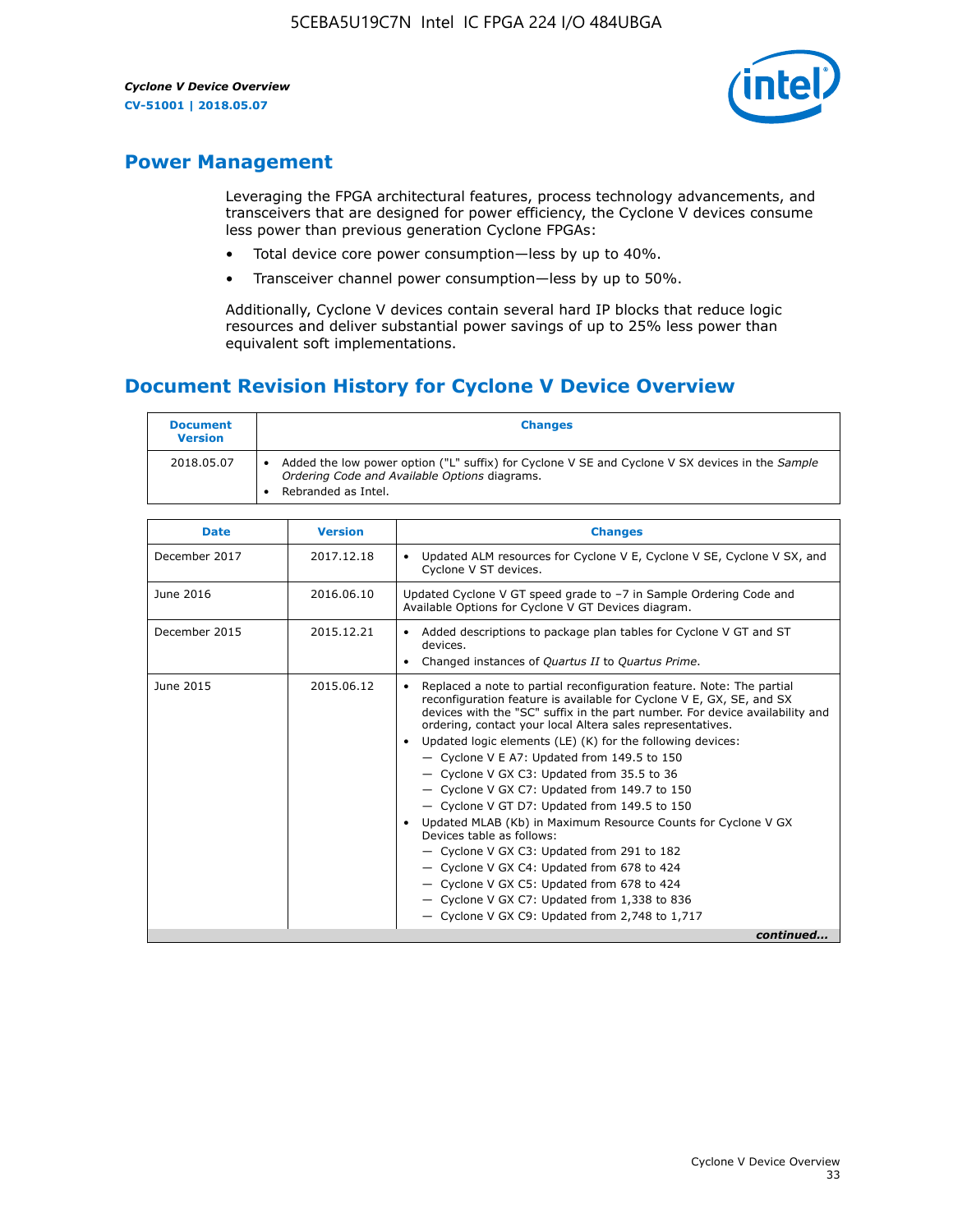

| <b>Date</b>  | <b>Version</b> | <b>Changes</b>                                                                                                                                                                                                                                                                                                                                                                                                                                                                                                                                                                                                                                                                                                                                                                                                                                                                                                                                                                                                                                                                                                                                                                                                                                                                                                                                                                                                                                                                                                                                                                                                                                                                                                |
|--------------|----------------|---------------------------------------------------------------------------------------------------------------------------------------------------------------------------------------------------------------------------------------------------------------------------------------------------------------------------------------------------------------------------------------------------------------------------------------------------------------------------------------------------------------------------------------------------------------------------------------------------------------------------------------------------------------------------------------------------------------------------------------------------------------------------------------------------------------------------------------------------------------------------------------------------------------------------------------------------------------------------------------------------------------------------------------------------------------------------------------------------------------------------------------------------------------------------------------------------------------------------------------------------------------------------------------------------------------------------------------------------------------------------------------------------------------------------------------------------------------------------------------------------------------------------------------------------------------------------------------------------------------------------------------------------------------------------------------------------------------|
|              |                | Updated MLAB RAM Bit (Kb) in Embedded Memory Capacity and<br>Distribution in Cyclone V Devices table as follows:<br>- Cyclone V GX C3: Updated from 181 to 182<br>- Cyclone V GX C4: Updated from 295 to 424<br>Updated Total RAM Bit (Kb) in Embedded Memory Capacity and<br>Distribution in Cyclone V Devices table as follows:<br>$-$ Cyclone V GX C3: Updated from 1,531 to 1,532<br>- Cyclone V GX C4: Updated from 2,795 to 2,924<br>Updated MLAB Block count in Embedded Memory Capacity and<br>Distribution in Cyclone V Devices table as follows:<br>- Cyclone V GX C4: Updated from 472 to 678<br>- Cyclone V GX C5: Updated from 679 to 678                                                                                                                                                                                                                                                                                                                                                                                                                                                                                                                                                                                                                                                                                                                                                                                                                                                                                                                                                                                                                                                        |
| March 2015   | 2015.03.31     | Added internal scrubbing feature under configuration in Summary of<br>$\bullet$<br>Features for Cyclone V Devices table.<br>Added optional suffix "SC: Internal scrubbing support" to the following<br>diagrams:<br>- Sample Ordering Code and Available Options for Cyclone V E Devices<br>- Sample Ordering Code and Available Options for Cyclone V GX Devices<br>- Sample Ordering Code and Available Options for Cyclone V SE Devices<br>- Sample Ordering Code and Available Options for Cyclone V SX Devices                                                                                                                                                                                                                                                                                                                                                                                                                                                                                                                                                                                                                                                                                                                                                                                                                                                                                                                                                                                                                                                                                                                                                                                           |
| January 2015 | 2015.01.23     | Updated Sample Ordering Code and Available Options for Cyclone V ST<br>Devices figure because Cyclone V ST devices are only available in I<br>temperature grade and -7 speed grade.<br>- Operating Temperature: Removed C and A temperature grades<br>- FPGA Fabric Speed Grade: Removed -6 and -8 speed grades<br>Updated the transceiver specification for Cyclone V ST from 5 Gbps to<br>6.144 Gbps:<br>- Device Variants for the Cyclone V Device Family table<br>- Sample Ordering Code and Available Options for Cyclone V ST Devices<br>figure<br>- Maximum Resource Counts for Cyclone V ST Devices<br>Updated Maximum Resource Counts for Cyclone V GX Devices table for<br>Cyclone V GX G3 devices.<br>$-$ Logic elements (LE) (K): Updated from 35.7 to 35.5<br>- Variable-precision DSP block: Updated from 51 to 57<br>$-18 \times 18$ multiplier: Updated from 102 to 114<br>Updated Number of Multipliers in Cyclone V Devices table for Cyclone V<br>GX G3 devices.<br>- Variableprecision DSP Block: Updated from 51 to 57<br>$-9x9$ Multiplier: Updated from 153 to 171<br>$-18 \times 18$ Multiplier: Updated from 102 to 114<br>- 27 x 27 Multiplier: Updated from 51 to 57<br>- 18 x 18 Multiplier Adder Mode: Updated from 51 to 57<br>$-18 \times 18$ Multiplier Adder Summed with 36 bit Input: Updated from 51<br>to 57<br>Updated Embedded Memory Capacity and Distribution in Cyclone V<br>Devices table for Cyclone V GX G3 devices.<br>- M10K block: Updated from 119 to 135<br>- M10K RAM bit (Kb): Updated from 1,190 to 1,350<br>- MLAB block: Updated from 255 to 291<br>- MLAB RAM bit (Kb): Updated from 159 to 181<br>$-$ Total RAM bit (Kb): Updated from 1,349 to 1,531 |
| October 2014 | 2014.10.06     | Added a footnote to the "Transceiver PCS Features for Cyclone V Devices"<br>table to show that PCIe Gen2 is supported for Cyclone V GT and ST devices.                                                                                                                                                                                                                                                                                                                                                                                                                                                                                                                                                                                                                                                                                                                                                                                                                                                                                                                                                                                                                                                                                                                                                                                                                                                                                                                                                                                                                                                                                                                                                        |
|              |                | continued                                                                                                                                                                                                                                                                                                                                                                                                                                                                                                                                                                                                                                                                                                                                                                                                                                                                                                                                                                                                                                                                                                                                                                                                                                                                                                                                                                                                                                                                                                                                                                                                                                                                                                     |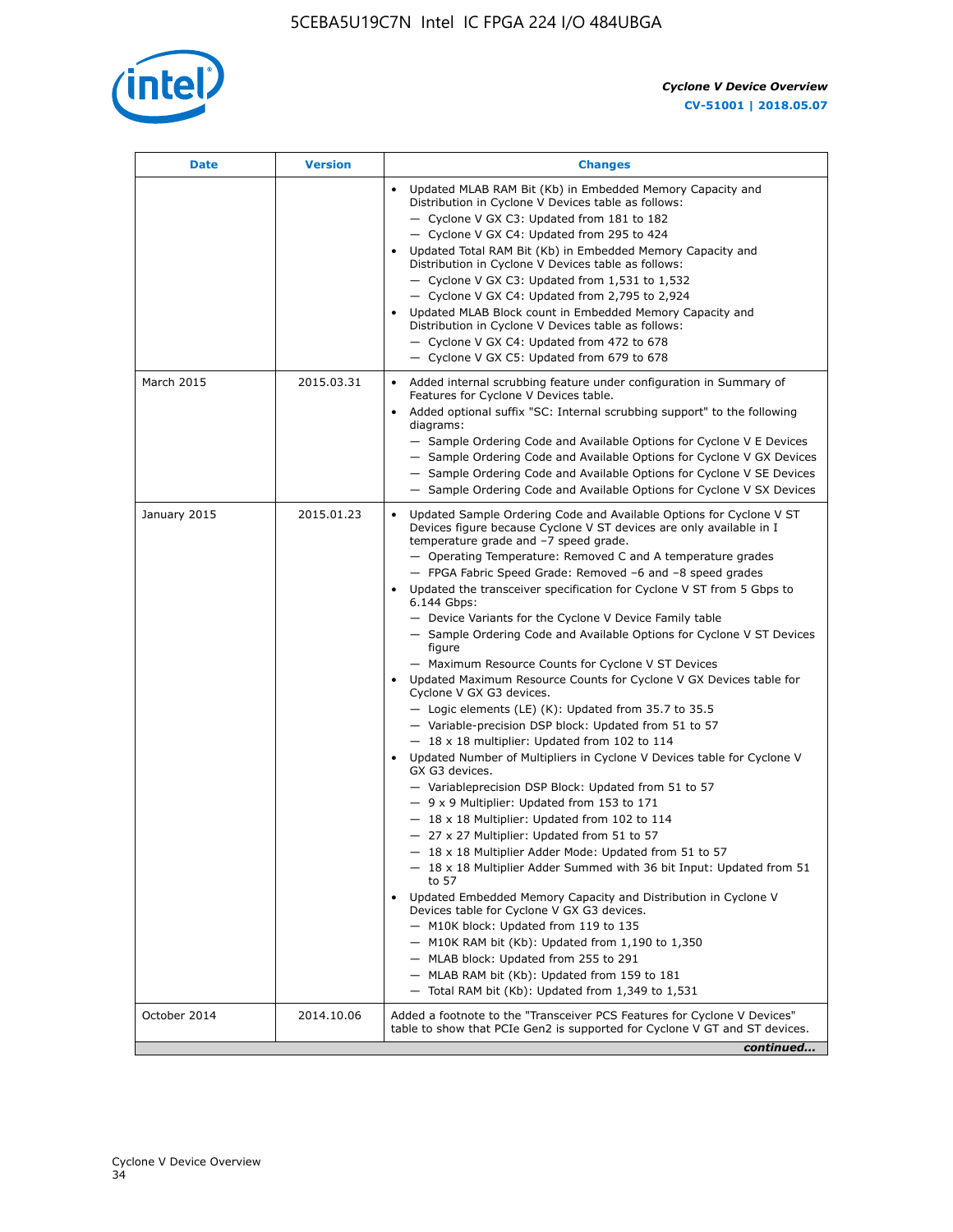$\mathbf{r}$ 



| <b>Date</b>   | <b>Version</b> | <b>Changes</b>                                                                                                                                                                                                                           |
|---------------|----------------|------------------------------------------------------------------------------------------------------------------------------------------------------------------------------------------------------------------------------------------|
| July 2014     | 2014.07.07     | Updated the I/O vertical migration figure to clarify the migration capability of<br>Cyclone V SE and SX devices.                                                                                                                         |
| December 2013 | 2013.12.26     | Corrected single or dual-core ARM Cortex-A9 MPCore processor-up to 925<br>MHz from 800 MHz.                                                                                                                                              |
|               |                | Removed "Preliminary" texts from Ordering Code figures, Maximum<br>Resources, Package Plan and I/O Vertical Migration tables.                                                                                                            |
|               |                | Removed the note "The number of GPIOs does not include transceiver<br>I/Os. In the Quartus II software, the number of user I/Os includes<br>transceiver I/Os." for GPIOs in the Maximum Resource Counts table for<br>Cyclone V E and SE. |
|               |                | Added link to Altera Product Selector for each device variant.<br>Updated Embedded Hard IPs for Cyclone V GT devices to indicate<br>Maximum 2 hard PCIe and 2 hard memory controllers.                                                   |
|               |                | • Added leaded package options.                                                                                                                                                                                                          |
|               |                | Removed the note "The number of PLLs includes general-purpose<br>fractional PLLs and transceiver fractional PLLs." for all PLLs in the<br>Maximum Resource Counts table.                                                                 |
|               |                | • Corrected max LVDS counts for transmitter and receiver for Cyclone V E<br>A5 device from 84 to 60.                                                                                                                                     |
|               |                | • Corrected max LVDS counts for transmitter and receiver for Cyclone V E<br>A9 device from 140 to 120.                                                                                                                                   |
|               |                | Corrected variable-precision DSP block, 27 x 27 multiplier, 18 x 18<br>multiplier adder mode and 18 x 18 multiplier adder summed with 36 bit<br>input for Cyclone V SE devices from 58 to 84.                                            |
|               |                | Corrected 18 x 18 multiplier for Cyclone V SE devices from 116 to 168.                                                                                                                                                                   |
|               |                | Corrected 9 x 9 multiplier for Cyclone V SE devices from 174 to 252.                                                                                                                                                                     |
|               |                | Corrected LVDS transmitter for Cyclone V SE A2 and A4 as well as SX C2<br>and C4 devices from 31 to 32.                                                                                                                                  |
|               |                | • Corrected LVDS receiver for Cyclone V SE A2 and A4 as well as SX C2 and<br>C4 devices from 35 to 37.                                                                                                                                   |
|               |                | • Corrected transceiver speed grade for Cyclone V ST devices ordering code<br>from 4 to 5.                                                                                                                                               |
|               |                | • Updated the DDR3 SDRAM for the maximum frequency's soft controller<br>and the minimum frequency from 300 to 303 for voltage 1.35V.                                                                                                     |
|               |                | Added links to Altera's External Memory Spec Estimator tool to the topics<br>listing the external memory interface performance.                                                                                                          |
|               |                | Corrected XAUI is supported through the soft PCS in the PCS features for<br>Cyclone V.                                                                                                                                                   |
|               |                | Added decompression support for the CvP configuration mode.                                                                                                                                                                              |
| May 2013      | 2013.05.06     | Added link to the known document issues in the Knowledge Base.<br>$\bullet$<br>Moved all links to the Related Information section of respective topics for<br>$\bullet$<br>easy reference.                                               |
|               |                | Corrected the title to the PCIe hard IP topic. Cyclone V devices support<br>only PCIe Gen1 and Gen2.                                                                                                                                     |
|               |                | Updated Supporting Feature in Table 1 of Increased bandwidth capacity to<br>٠<br>'6.144 Gbps'.                                                                                                                                           |
|               |                | Updated Description in Table 2 of Low-power high-speed serial interface to<br>'6.144 Gbps'.                                                                                                                                              |
|               |                | Updated Description in Table 3 of Cyclone V GT to '6.144 Gbps'.                                                                                                                                                                          |
|               |                | Updated the M386 package to M383 for Figure 1, Figure 2 and Figure 3.<br>٠                                                                                                                                                               |
|               |                | Updated Figure 2 and Figure 3 for Transceiver Count by adding 'F : 4'.<br>٠                                                                                                                                                              |
|               |                | Updated LVDS in the Maximum Resource Counts tables to include<br>Transmitter and Receiver values.                                                                                                                                        |
|               |                | Updated the package plan with M383 for the Cyclone V E device.                                                                                                                                                                           |
|               |                | Removed the M301 and M383 packages from the Cyclone V GX C4 device.                                                                                                                                                                      |
|               |                | Updated the GPIO count to '129' for the M301 package of the Cyclone V<br>GX C5 device.                                                                                                                                                   |
|               |                | Updated 5 Gbps to '6.144 Gbps' for Cyclone V GT device.                                                                                                                                                                                  |
|               |                | continued                                                                                                                                                                                                                                |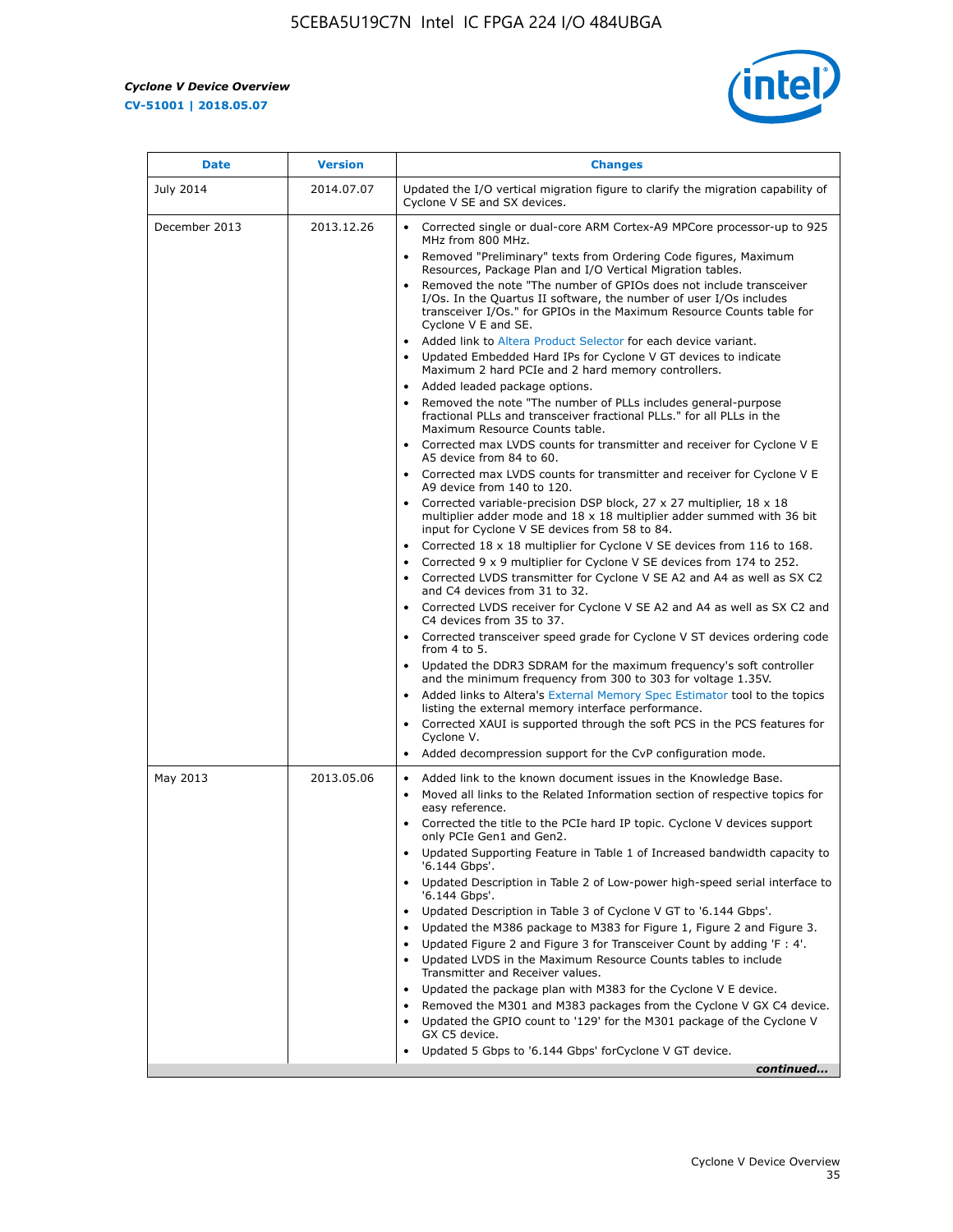

| <b>Date</b>   | <b>Version</b> | <b>Changes</b>                                                                                                                                                                                                                                                                                                                                                                                                                                                                                                                                                                                                                                                                                                                                                                                                                                                                                                                                                                                                                                                                                                                                                                                                                  |
|---------------|----------------|---------------------------------------------------------------------------------------------------------------------------------------------------------------------------------------------------------------------------------------------------------------------------------------------------------------------------------------------------------------------------------------------------------------------------------------------------------------------------------------------------------------------------------------------------------------------------------------------------------------------------------------------------------------------------------------------------------------------------------------------------------------------------------------------------------------------------------------------------------------------------------------------------------------------------------------------------------------------------------------------------------------------------------------------------------------------------------------------------------------------------------------------------------------------------------------------------------------------------------|
|               |                | • Updated HPS I/O for U484 (19 mm) in Table 11 with '151' for A2, A4, A5<br>and A6.<br>Updated Memory (Kb) for Maximum Resource Counts for Cyclone V SE A4                                                                                                                                                                                                                                                                                                                                                                                                                                                                                                                                                                                                                                                                                                                                                                                                                                                                                                                                                                                                                                                                      |
|               |                | and A6, SX C4 and C6, ST D6 devices.<br>• Updated FPGA PLL for Maximum Resource Counts for Cyclone V SE A2, SX                                                                                                                                                                                                                                                                                                                                                                                                                                                                                                                                                                                                                                                                                                                                                                                                                                                                                                                                                                                                                                                                                                                  |
|               |                | C2, devices.<br>Removed '36 x 36' from the Variable-Precision DSP Block.<br>Updated Variable-precision DSP Blocks and 18 x 18 Multiplier for<br>Maximum Resource Counts for Cyclone V SX C4 device.<br>• Updated the HPS I/O counts for Cyclone V SE, SX, and ST devices.<br>Updated Figure 7 which shows the I/O vertical migration table.<br>$\bullet$<br>Updated Table 17 for Cyclone V SX C4 device.<br>$\bullet$<br>• Updated Embedded Memory Capacity and Distribution table for Cyclone V<br>SE A4 and A6, SX C4 and C6, ST D6 devices.<br>Removed 'Counter reconfiguration' from the PLL Features.<br>Updated Low-Power Serial Transceivers by replacing 5 Gbps with<br>6.144 Gbps.<br>Removed 'Distributed Memory' symbol.<br>Updated the Capability in Table 22 of Backplane support to '6.144 Gbps'.<br>Updated Capability in Table 22 of Ring oscillator transmit PLLs with<br>6.144 Gbps.<br>Updated the PCS Support in Table 23 from 5 Gbps to '6 Gbps'.<br>• Updated the Data Rates (Gbps) in Table 23 of 3 Gbps and 6 Gbps Basic to<br>'6.144 Gbps'.<br>Updated the Data Rates (Gbps) in Table 23 of CPRI 4.1 to '6.144 Gbps'.<br>Clarified that partial reconfiguration is an advanced feature. Contact Altera |
| December 2012 | 2012.12.28     | for support of the feature.<br>• Updated the pin counts for the MBGA packages.<br>Updated the GPIO and transceiver counts for the MBGA packages.<br>Updated the GPIO counts for the U484 package of the Cyclone V E A9, GX<br>C9, and GT D9 devices.                                                                                                                                                                                                                                                                                                                                                                                                                                                                                                                                                                                                                                                                                                                                                                                                                                                                                                                                                                            |
|               |                | • Updated the vertical migration table for vertical migration of the U484<br>packages.<br>• Updated the MLAB supported programmable widths at 32 bits depth.                                                                                                                                                                                                                                                                                                                                                                                                                                                                                                                                                                                                                                                                                                                                                                                                                                                                                                                                                                                                                                                                    |
| November 2012 | 2012.11.19     | • Added new MBGA packages and additional U484 packages for Cyclone V E,<br>GX, and GT.<br>• Added ordering code for five-transceiver devices for Cyclone V GT and ST.<br>Updated the vertical migration table to add MBGA packages.<br>Added performance information for HPS memory controller.<br>$\bullet$<br>Removed DDR3U support.<br>Updated Cyclone V ST speed grade information.<br>Added information on maximum transceiver channel usage restrictions for<br>PCI Gen2 and CPRI at 4.9152 Gbps transmit jitter compliance.<br>Added note on the differences between GPIO reported in Overview with<br>٠<br>User I/O numbers shown in the Quartus II software.<br>Updated template.                                                                                                                                                                                                                                                                                                                                                                                                                                                                                                                                      |
| July 2012     | 2.1            | Added support for PCIe Gen2 x4 lane configuration (PCIe-compatible)                                                                                                                                                                                                                                                                                                                                                                                                                                                                                                                                                                                                                                                                                                                                                                                                                                                                                                                                                                                                                                                                                                                                                             |
| June 2012     | 2.0            | Restructured the document.<br>Added the "Embedded Memory Capacity" and "Embedded Memory<br>Configurations" sections.<br>Added Table 1, Table 3, Table 16, Table 19, and Table 20.<br>Updated Table 2, Table 4, Table 5, Table 6, Table 7, Table 8, Table 9, Table<br>10, Table 11, Table 12, Table 13, Table 14, Table 17, and Table 18.                                                                                                                                                                                                                                                                                                                                                                                                                                                                                                                                                                                                                                                                                                                                                                                                                                                                                        |
|               |                | continued                                                                                                                                                                                                                                                                                                                                                                                                                                                                                                                                                                                                                                                                                                                                                                                                                                                                                                                                                                                                                                                                                                                                                                                                                       |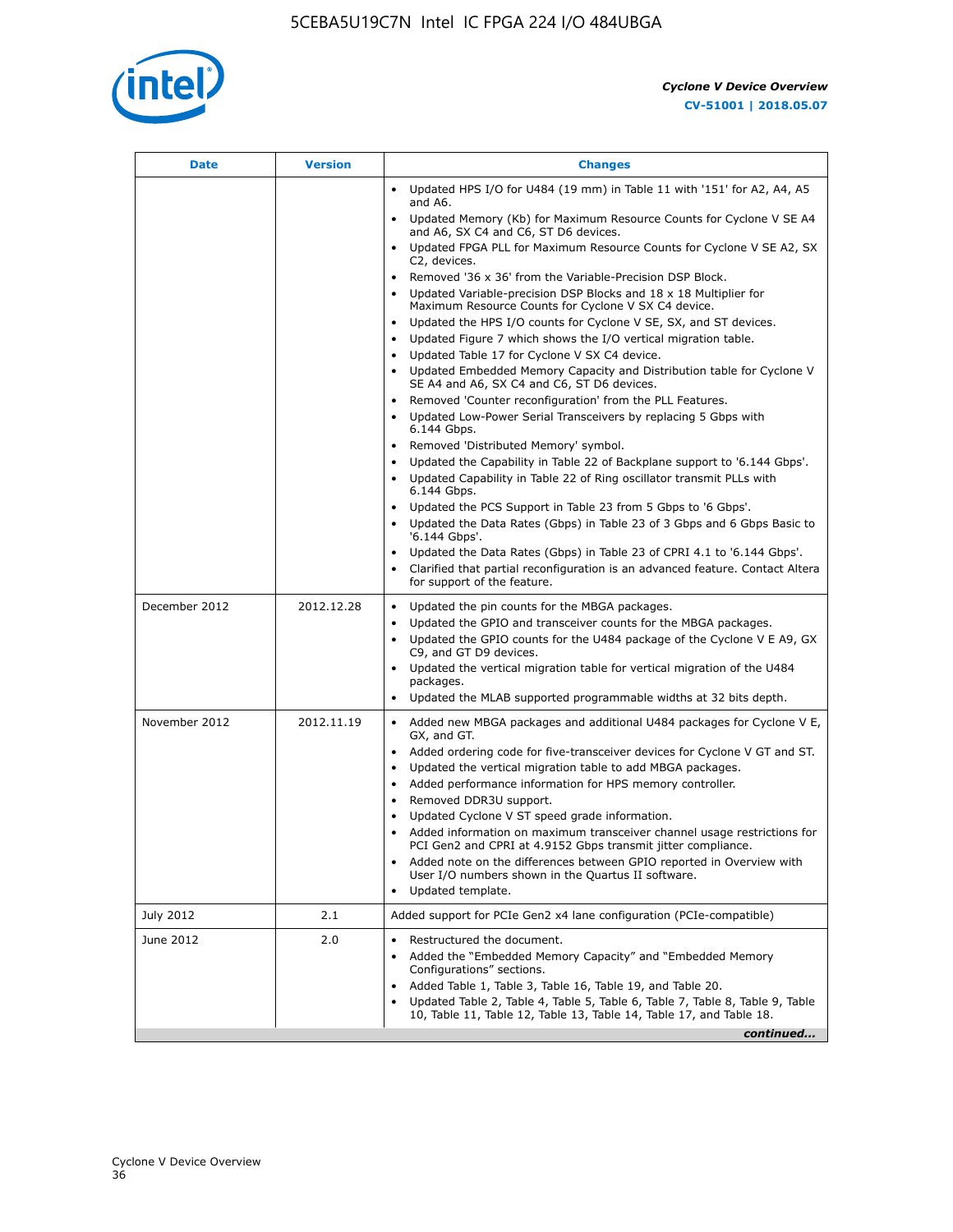

| <b>Date</b>   | <b>Version</b> | <b>Changes</b>                                                                                                                                                                                                                                                                                                                                                                                                                                                                          |
|---------------|----------------|-----------------------------------------------------------------------------------------------------------------------------------------------------------------------------------------------------------------------------------------------------------------------------------------------------------------------------------------------------------------------------------------------------------------------------------------------------------------------------------------|
|               |                | Updated Figure 1, Figure 2, Figure 3, Figure 4, Figure 5, Figure 6, and<br>Figure 10.<br>Updated the "FPGA Configuration and Processor Booting" and "Hardware"<br>and Software Development" sections.<br>Text edits throughout the document.                                                                                                                                                                                                                                            |
| February 2012 | 1.2            | Updated Table $1-2$ , Table $1-3$ , and Table $1-6$ .<br>$\bullet$<br>Updated "Cyclone V Family Plan" on page 1-4 and "Clock Networks and<br>PLL Clock Sources" on page 1-15.<br>Updated Figure 1-1 and Figure 1-6.                                                                                                                                                                                                                                                                     |
| November 2011 | 1.1            | Updated Table $1-1$ , Table $1-2$ , Table $1-3$ , Table $1-4$ , Table $1-5$ , and Table<br>$\bullet$<br>$1 - 6.$<br>Updated Figure 1–4, Figure 1–5, Figure 1–6, Figure 1–7, and Figure 1–8.<br>Updated "System Peripherals" on page 1-18, "HPS-FPGA AXI Bridges" on<br>page 1-19, "HPS SDRAM Controller Subsystem" on page 1-19, "FPGA<br>Configuration and Processor Booting" on page 1-19, and "Hardware and<br>Software Development" on page 1-20.<br>Minor text edits.<br>$\bullet$ |
| October 2011  | 1.0            | Initial release.                                                                                                                                                                                                                                                                                                                                                                                                                                                                        |